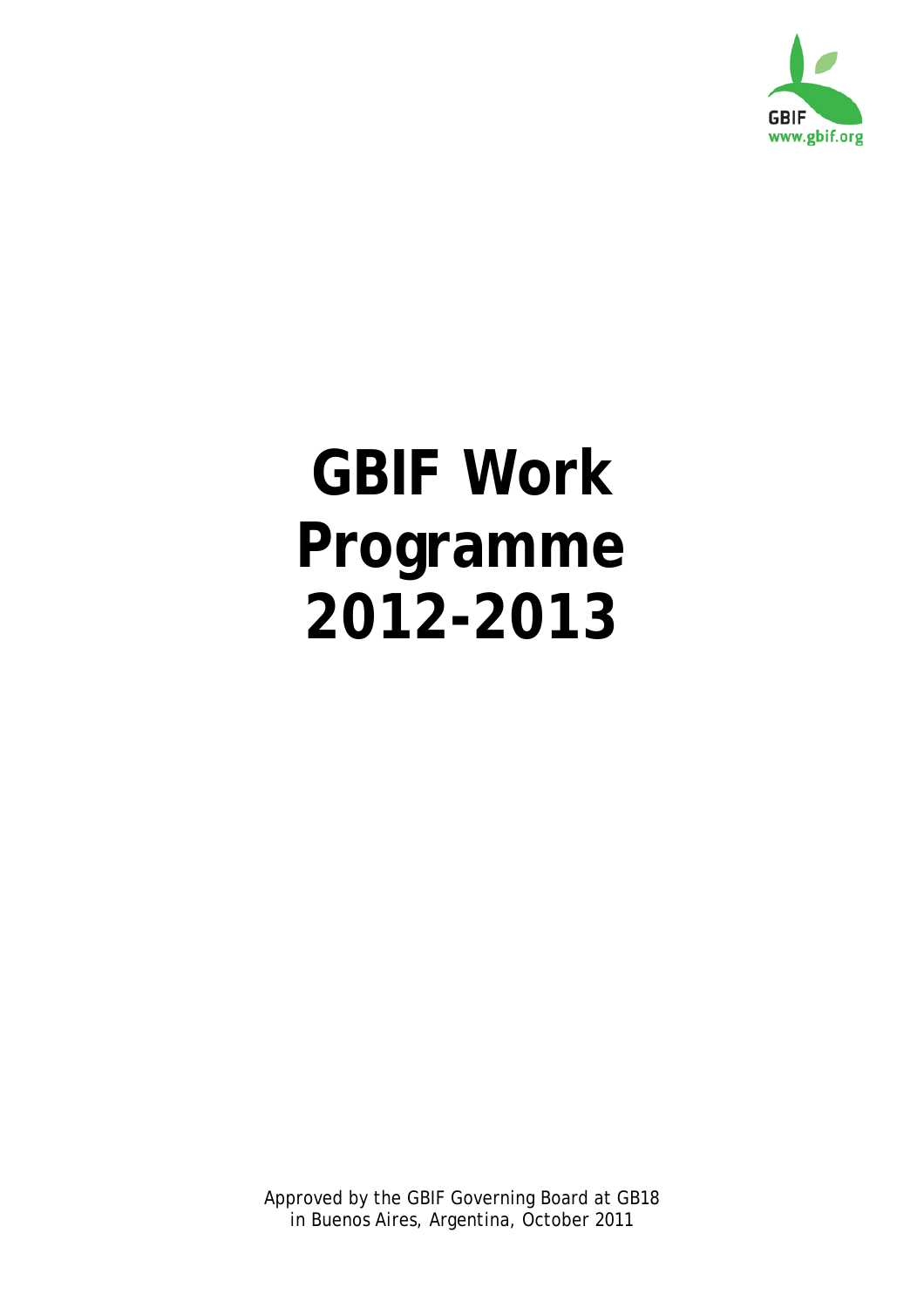# **TABLE OF CONTENTS**

|                |     | SECTION 1 - IMPLEMENTING THE STRATEGIC PLAN 2012-2016: THE FIRST TWO YEARS 7       |  |
|----------------|-----|------------------------------------------------------------------------------------|--|
| 1              |     |                                                                                    |  |
|                |     |                                                                                    |  |
|                |     |                                                                                    |  |
|                |     |                                                                                    |  |
|                |     |                                                                                    |  |
| 2              |     |                                                                                    |  |
|                |     |                                                                                    |  |
|                |     |                                                                                    |  |
|                |     |                                                                                    |  |
| 3              |     |                                                                                    |  |
|                |     |                                                                                    |  |
|                |     |                                                                                    |  |
|                |     |                                                                                    |  |
|                |     |                                                                                    |  |
|                |     |                                                                                    |  |
|                |     | SECTION 2 - HEADLINE AND COMPONENT PRODUCTS FOR WP12-13, AND THEIR                 |  |
|                |     |                                                                                    |  |
| 1              |     | HEADLINE PRODUCT: A Simplified and extensible biodiversity data publishing         |  |
|                |     |                                                                                    |  |
|                |     | 1.1 Component Product: Strategies and Action Plans for expediting and expanding    |  |
|                |     |                                                                                    |  |
|                |     | 1.2 Component Product: A suite of data publishing tools, infrastructure and        |  |
|                |     | documentation that support a range of data publisher requirements 20               |  |
|                |     |                                                                                    |  |
| $\overline{2}$ |     | HEADLINE PRODUCT: A Biodiversity Information Facility (BIF)-Building Package 23    |  |
|                |     | 2.1 Component Product: A comprehensive set of software tools, services and         |  |
|                |     |                                                                                    |  |
|                |     | 2.2 Component Product: A toolkit for deploying Participant-level biodiversity data |  |
|                |     |                                                                                    |  |
|                |     | 2.3 Component Product: BIF-Building Package access and distribution27              |  |
| 3              |     |                                                                                    |  |
|                | 3.1 |                                                                                    |  |
|                |     | 3.2 Component Product: Network communication and support services 30               |  |
|                |     | 3.3 Component Product: Network engagement and broader outreach mechanisms31        |  |
| 4              |     |                                                                                    |  |
|                |     | 4.1 Component Product: A reference model for the biodiversity informatics          |  |
|                |     |                                                                                    |  |
|                |     | 4.2 Component Product: A gateway to the content within the GBIF network35          |  |
|                |     |                                                                                    |  |
| 5              |     | Assessment of the status of Global Biodiversity Information 38                     |  |
|                | 5.1 | Component Product: Assessment of the Work Programme progress towards the           |  |
|                |     |                                                                                    |  |
|                |     | 5.2 Component Product: A Global Biodiversity Information Outlook (GBIO)  41        |  |
|                |     | Annex 1 - Staff paid out of the GBIF core funds with key workloads in WP           |  |
|                |     | implementation and the maintenance of informatics services 2012  44                |  |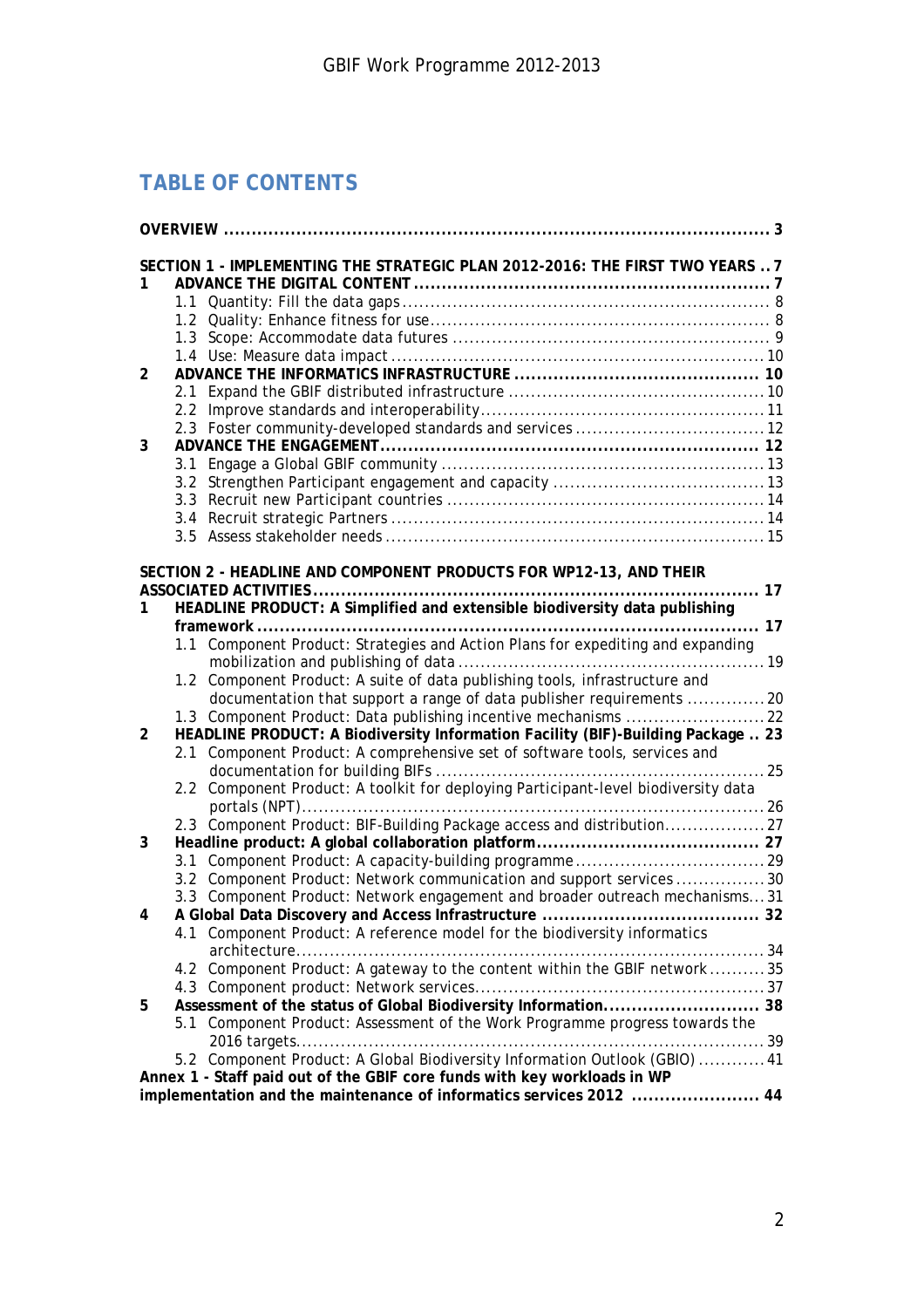# <span id="page-2-0"></span>**OVERVIEW**

The new **Strategic Plan** for the period 2012-2016 (SP 12-16) sets out the framework for GBIF's third five-year phase, aimed at realizing the **vision** of *a world in which biodiversity information is freely and universally available for science, society and a sustainable future*; and the **mission** to be *the foremost global resource for biodiversity information, and engender smart solutions for environmental and human well-being*.

The Work Programme (WP12-13) presented here sets out the activities proposed for, and agreed by, the whole GBIF community, in pursuit of the three *interlinked* **Strategic Imperatives** to focus action from 2012 to 2016, namely to:

- *Advance the Digital Content —* through filling data gaps, enhancing fitness for use, ensuring compatibility and integration with future data types, and measuring data impact;
- *Advance the Informatics Infrastructure —* through expanding the distributed infrastructure, improving standards and interoperability and fostering community-developed standards, tools and services; and
- *Advance the Engagement* through engaging a global GBIF community, strengthening Participant engagement and capacity, recruiting new Participant countries and strategic partners, and assessing stakeholder needs.

The Work Programme aims to guide the work and priorities of all those seeking to achieve and benefit from the GBIF vision and mission: the Participants, both national and institutional, the Secretariat and the wider biodiversity information community. The detailed activities and products envisaged for 2012-13, how they relate to the Strategic Plan and how they will be financed under existing budget projections, are set out in Sections 1 and 2 below.

To help focus priorities, key activities proposed for both the Secretariat and Participants, with timelines where appropriate, can be summarized as follows:

# **To advance the digital content**

**For Secretariat**:

- *By mid-2012*:
	- o a **reporting service** will be attached to the enhanced GBIF data portal, to analyse data gaps.
- *By early 2013*:
	- o a **roadmap will be developed for accommodating new types of data**, especially genomic and ecological biodiversity data, so that GBIF complements but does not duplicate initiatives in these fields.
- *By mid-2013*:
	- o **new options for cost-effective, mass-digitization of biodiversity data, using latest technology and best practices,** will be set out in a position paper.
- *By end 2013***:**
	- o **external data quality services** will be integrated into the GBIF network to enhance fitness for use, their impact will be evaluated and further improvements proposed;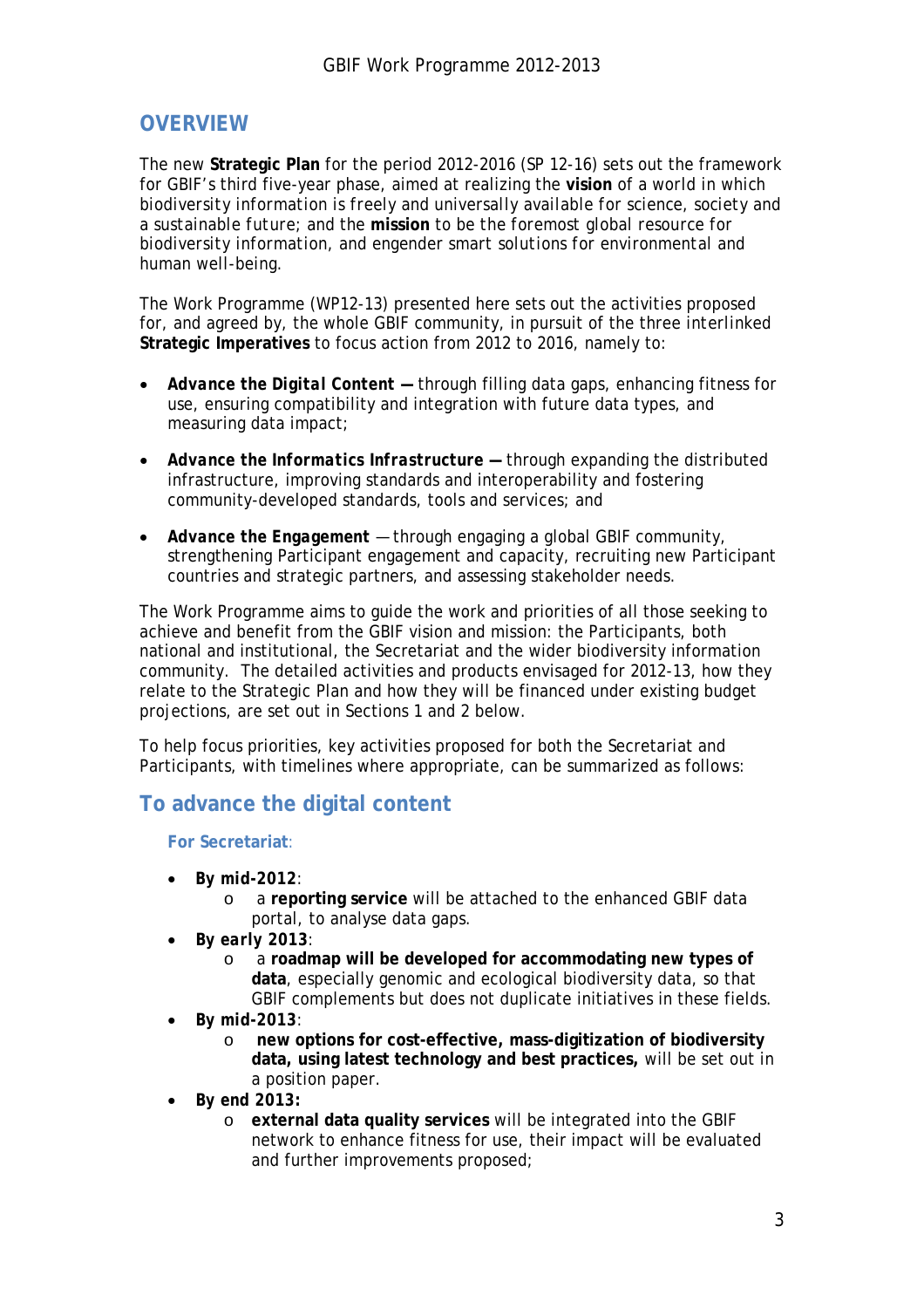- o **data publishers will receive feedback** from monitoring of the quality of data mobilized by the network
- o **error detection and flagging, and an annotations service,** through enhancements to the data portal, will help guide users as to the quality of data accessible via the GBIF network.
- o **best practice guidelines for citing biodiversity data** will be issued, and a **data citation service** will be integrated into the GBIF informatics infrastructure, enhancing incentives to publish biodiversity data.
- o an **assessment of the impact of GBIF-mobilized data on the wider biodiversity informatics landscape** will be completed.

#### **For Participants:**

- **Strategies and action plans for data publishing** will be developed, including specific efforts to mobilize remaining unpublished data held in major natural history collections.
- **Content gaps** will be reported to the wider community through the participant reporting system.
- **Incentives for metadata publishing** will be enhanced by promoting initiatives such as **Data Papers** among networks of biodiversity data custodians within countries and thematic communities.
- **Best practices** on monitoring and improving data quality will be shared with the wider GBIF community.

# **To advance the informatics infrastructure**

#### **For Secretariat:**

- *By end 2012:*
	- o **major enhancements to the GBIF data portal** will be deployed, and improved through 2013, including richer content, faster processing and better flagging of errors and issues of quality.
- **By mid-2013**:
	- o **comprehensive documentation of the GBIF systems architecture, data exchange standards, protocols, vocabularies etc.** will be completed, as an aid to integration and expansion of the network.
- *By end 2013:*
	- o the **next generation of the Integrated Publishing Toolkit** will be launched and deployed, further enhancing the ability of Participants to publish biodiversity data and metadata through the GBIF network.

#### **For Participants:**

- **Identification of software gaps,** through the Nodes Committee, will aid the updating and completing of an **inventory of tools and services** by end 2012.
- Participants will **provide input for documentation of tools, standards and protocols, and improve interoperability through strategic partnerships** to position and integrate the informatics infrastructure.
- *By late-2012*, in collaboration with the Secretariat, a **Nodes Portal Toolkit** will be launched, aimed at helping Participants to set up national, regional or thematic data portals.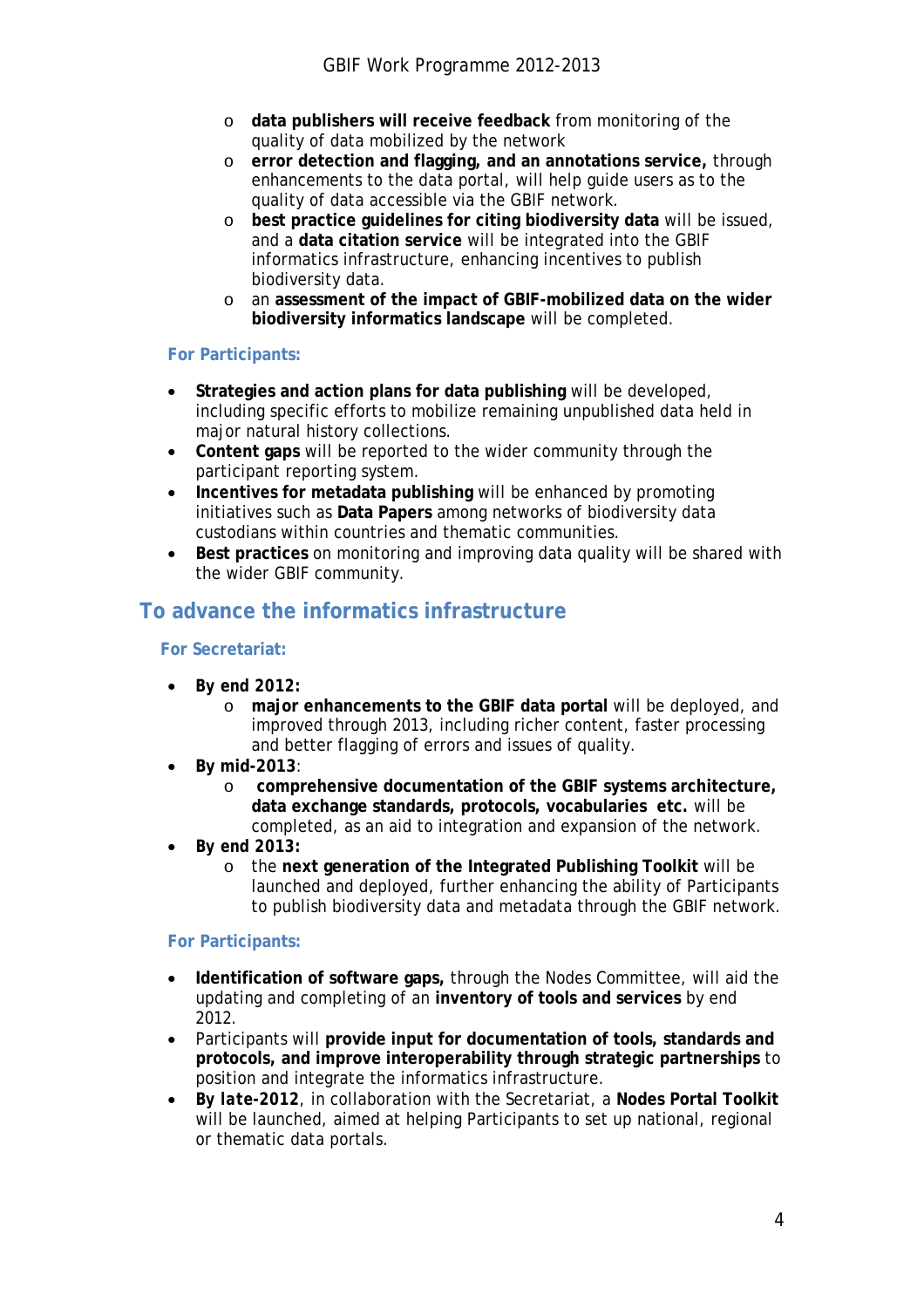# **To advance the engagement**

#### **For Secretariat:**

- *By late 2012*,
	- o a **significant overhaul of the website [www.gbif.org](http://www.gbif.org/)** will be completed, in order to substantially improve navigation and showcase news of data publishing, scientific/policy uses and community activities across the GBIF network; together with significantly enhanced communication and outreach resources and practices.
	- o a **'BIF Start-up Kit'** will be developed and delivered, to aid Participants in the setting up of national biodiversity information facilities.
	- o a **Global Biodiversity Information Outlook** will be published, in collaboration with the wider biodiversity informatics community, and informed by the outcomes of a conference in mid-2012.

#### **For Participants:**

- Participants will establish and strengthen **regional priorities and collaboration networks**, and will help **recruit new country Participants.**
- Partnerships will be developed between Participants to **exchange skills, capacity and technologies,** for example through the Mentoring Programme and Capacity Enhancement Programme for Developing Countries (CEPDEC).
- Participants will actively contribute to the **BIF Start-up Kit.**
- Full use will be made of **communication channels and platforms throughout the GBIF network** in order to showcase stories on data publishing, scientific/policy uses and capacity enhancement.
- Participant countries and organizations will ensure that their representatives on the **Intergovernmental Platform on Biodiversity and Ecosystem Services (IPBES)** are fully aware of the need for GBIF to complement the work of the new body, given the requirement for sound data, discoverable and accessible via globally-agreed standards, on which to base assessments for decision-makers.

#### **Organization of the Work Programme**

The WP12-13 includes a combination of ongoing activities from the 2011 Work Programme and its predecessors, to be continued, expanded and/or improved in various ways; and activities to address new areas included in the Strategic Plan. Both continuing and new activities will be **aligned to the three Strategic Imperatives** and **grouped into the products** and services designed to respond to them.

Thus, the WP12-13 adopts a different format from previous Work Programmes. **Section 1** summarizes how the first two years of the SP12-16 will be put into operation through investments relevant to the three Strategic Imperatives and their respective objectives. Because of the cross-cutting nature of these investments, **Section 2** describes five **Headline Products** which will support achievement of the aspirations of the Strategic Plan over its full five years; and

<span id="page-4-0"></span> $\overline{a}$  $1$  A briefing on the potential relationship between IPBES and GBIF has been prepared by the Secretariat, and is available on request by contacting info@gbif.org.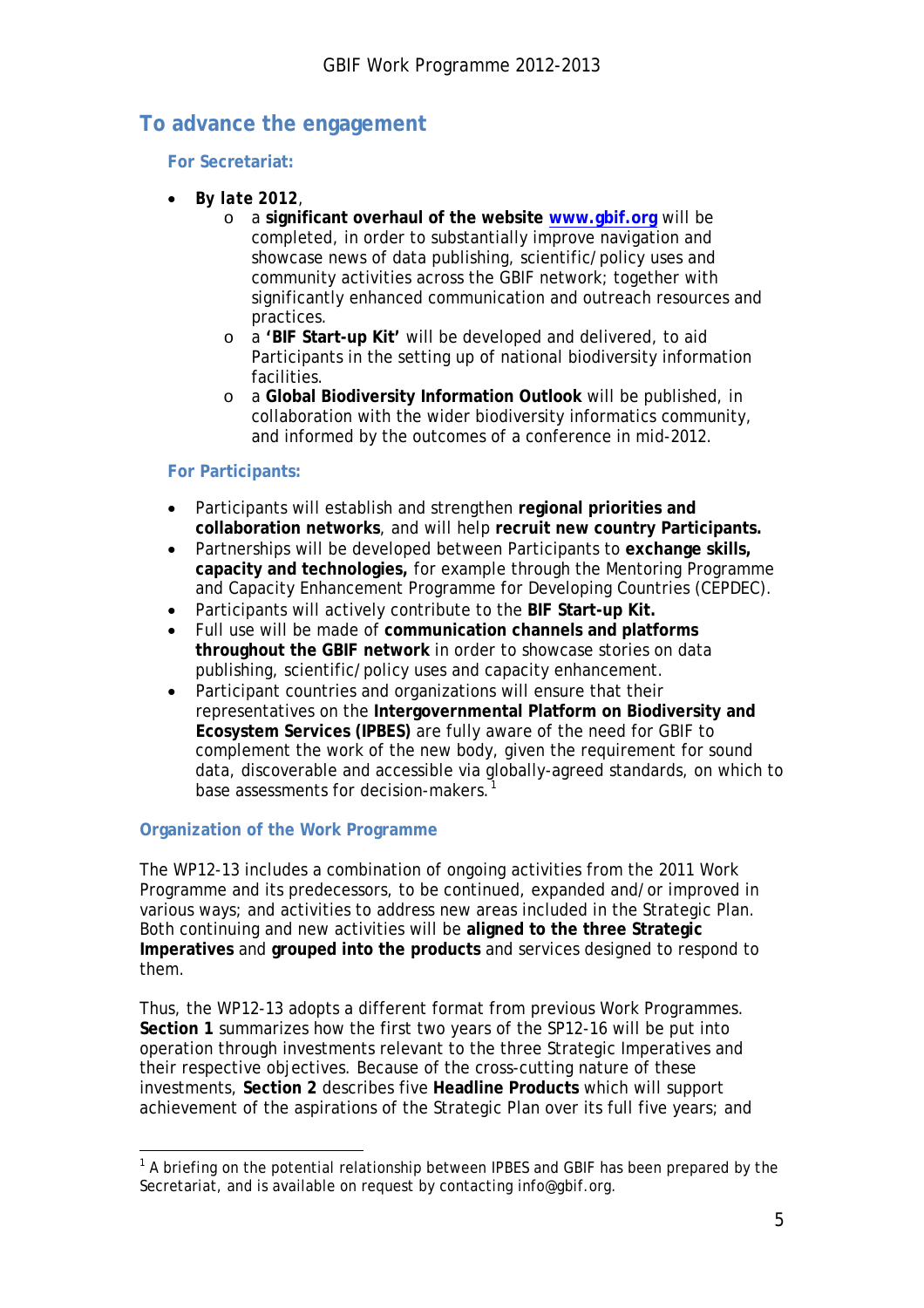lists the Component Products (and services<sup>[2](#page-5-0)</sup>) together with costed, time-specific **actions** proposed for 2012-13, to make them available to the GBIF community for uptake and use.

The five **Headline Products** (described in detail in Section 2) are:

- 1. **A simplified and extensible biodiversity data publishing framework** providing the incentives and facilities needed to encourage and enable publication of more, better quality and new types of data, accessible via the Internet;
- 2. **A Biodiversity Information Facility (BIF)-building package** –- offering Participant countries and organizations tools and best practice guidance for efficient co-ordination and management of data publishing within their own domain, including assessment of the needs of data users and the building of online data portals;
- **3. A global collaboration platform –-** enhancing the training, capacity building, communication, outreach and feedback required to enable the widest possible participation, geographically and among thematic communities, in data publishing and sharing through the GBIF infrastructure;
- 4. **A global data discovery and access infrastructure** –-improvements to the informatics tools, standards and protocols available, ensuring that data published through the GBIF infrastructure are accessible and useful to scientists, policy makers and wider society;
- **5. An ongoing assessment of the status of global biodiversity information –** setting baselines, benchmarks and targets to measure GBIF's progress towards our vision and mission, against the background of a fast-changing wider landscape in the field of biodiversity information.

It should be noted that many activities in the **Work Areas** composing previous GBIF Work Programmes (DIGIT, ECAT, etc.) are still relevant to GBIF's work –- however, these Work Areas have now been integrated into the structure described above, and are therefore not used to define the current Work Programme.

The outcomes of the WP12-13 will be measured through assessing progress and outputs both by the Secretariat and the GBIF Participants, through various reporting mechanisms and metrics. The responsibilities of each are clearly marked in the list of products and activities in Section 2.

The ultimate impact of GBIF will be measured through assessment of the state of biodiversity information globally as well as at the national level; in particular, how individual countries are benefiting from their participation in GBIF, and how the information mobilized through GBIF is being used to address critical issues that transcend national boundaries. The GBIF Work Programme now includes a dedicated, regular assessment product. Derived from a continuously improved set of metrics, systematic assessments will evaluate how well the objectives of the three Strategic Imperatives are being met, and will be used to further identify

<span id="page-5-0"></span> $\overline{a}$ <sup>2</sup> Throughout the Work Programme, the term 'product' refers also to services developed/provided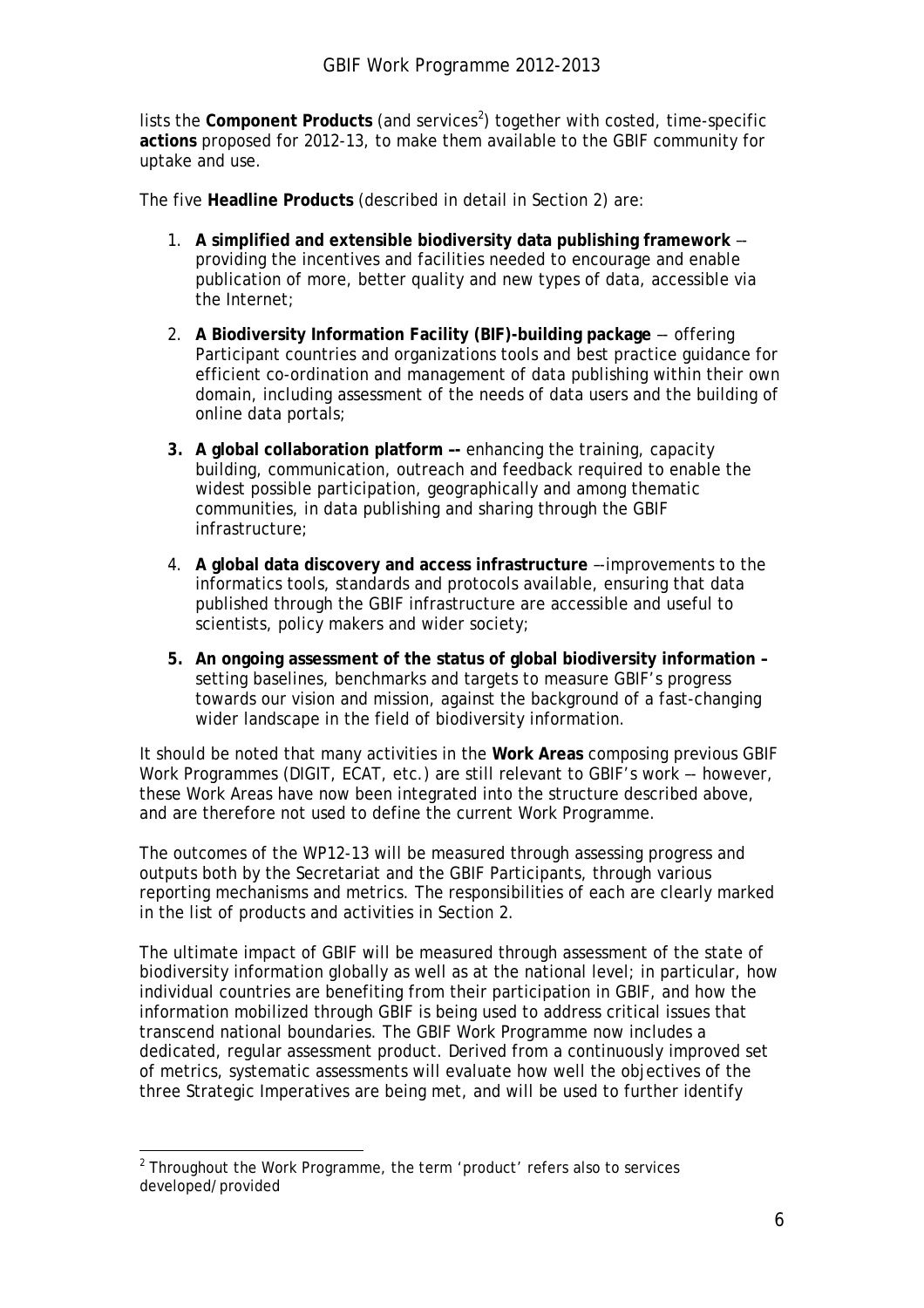areas needing adjustment, re-prioritization and appropriate investment, both for the current Work Programme and for developing subsequent Work Programmes.

#### **HOW TO USE THIS DOCUMENT**

**SECTION 1** provides an overview of how the aspirations (Strategic Imperatives) of the Strategic Plan will be met and financed during 2012-13.

**SECTION 2** provides a more detailed explanation of the products, processes and activities proposed for 2012-13. It shows how they combine into coherent products (the Headline Products) to be built over the full five years of GBIF's next phase in order to achieve our vision and mission.

## **SECTION 1 IMPLEMENTING THE STRATEGIC PLAN 2012-16: THE FIRST TWO YEARS**

#### **KEY to this section:**

**Headings** relate to the Strategic Imperatives and objectives of the GBIF Strategic Plan 2012-16.

**Numbers in red-bold (x.x.x)** relate to a Work Programme activity whose cost is included in the total budget for the Strategic Plan objective where it is listed.

*Numbers in green-italics (x.x.x)* relate to a Work Programme activity also relevant to achieving that Strategic Plan objective, but whose cost is allocated elsewhere in the budget.

*Please note that given their cross-cutting nature, many of the activities contribute to more than one objective of the Strategic Plan, and may therefore appear several times in this section. To avoid double counting in the budget table, the cost of an activity is allocated to the objective to which it contributes most significantly. The colour-coding is not meant to imply higher or lower priority.*

# <span id="page-6-0"></span>**1 ADVANCE THE DIGITAL CONTENT**

Continuing to advance the digital content by mobilizing biodiversity data for free and universal use *is a primary responsibility of the GBIF Participants* and core to the GBIF mission. By  $3^{rd}$  Quarter 2011, the GBIF community had mobilized more than 300 million primary biodiversity records. Continuous efforts to improve the quality, quantity and scope of data must and will have equal priority, as ever-increasing data volumes are made accessible through the GBIF network. The types of data included in or integrated with GBIF's platforms will be expanded through collaboration with relevant standards bodies and communities. Advances in this area critically depend on a dynamic partnership between the Secretariat, GBIF Participants and their networks of existing and potential data publishers.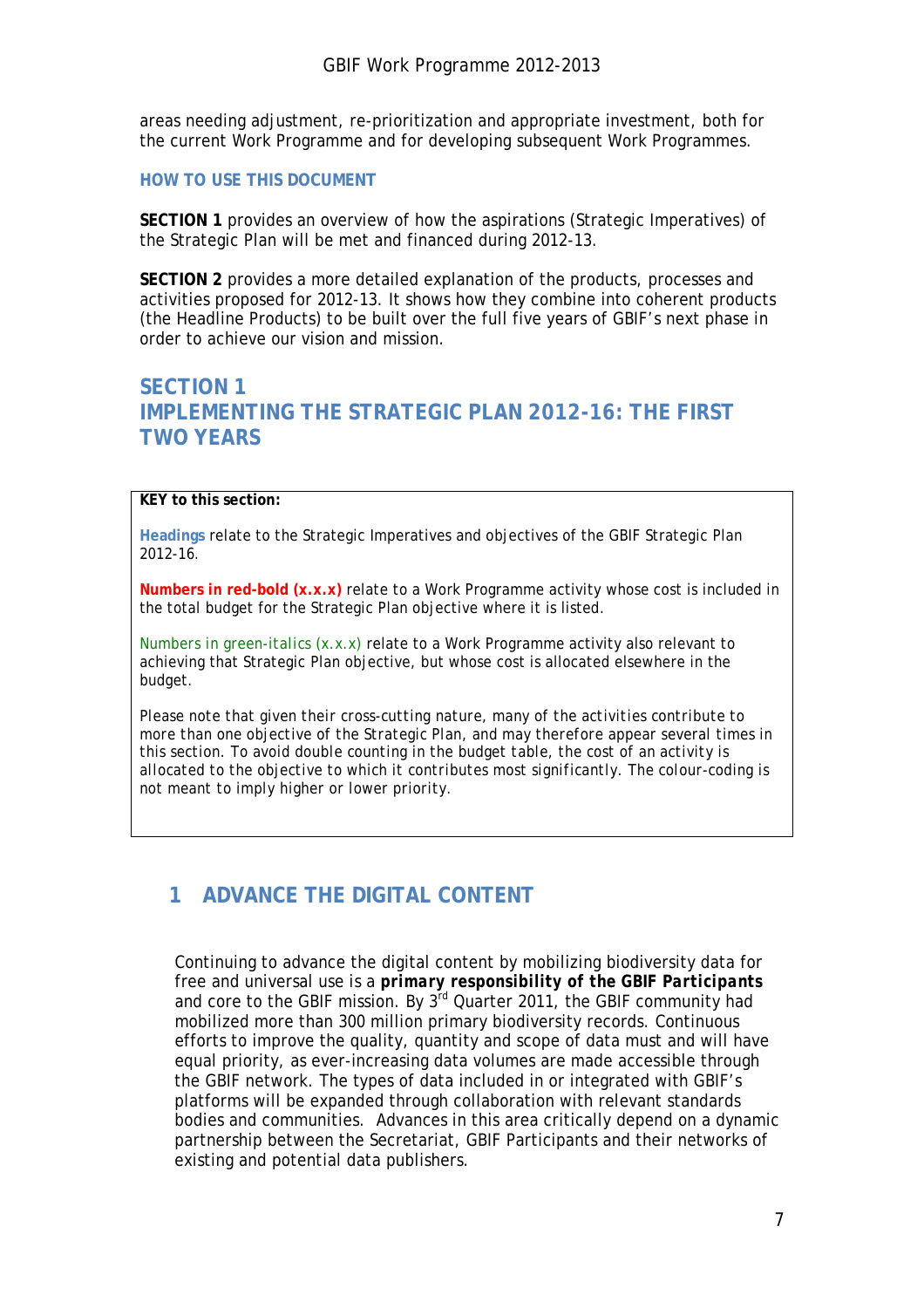#### <span id="page-7-0"></span>**1.1 Quantity: Fill the data gaps**

**Summary of proposed actions towards this objective during 2012-13**

**Priority will be given to identifying and, wherever possible, filling current gaps – geospatial, taxonomic and temporal – in the biodiversity data accessible via the GBIF network. Actions include improving incentives for data holders to digitize and publish; identification of content gaps through feedback from the GBIF community and data users worldwide, in order to prioritize data mobilization efforts; and establishing a set of metrics to monitor progress towards achieving more representative coverage.**

Specific activities associated with this objective include:

- a) Engagement with country Participants and thematic communities to develop **strategies and action plans for data publishing**, including specific efforts to mobilize the remaining unpublished data held in major natural history collections (**1.1.1**).
- b) Through an advisory task group, developing a GBIF position paper on **new options for cost-effective, mass-digitization of biodiversity data, using latest technology and best practices, including lessons learned from past and existing initiatives, to help inform new Participants (1.2.4)**.
- c) Improving **incentives** to publish data through the GBIF network, including through strategic partnerships with scientific journal publishers on **Data Papers** (**1.3.1**), a **best practice guide for citation of primary biodiversity data** and development of a **data citation service** integrated into GBIF informatics infrastructure **(1.3.2, 4.3.3).**
- d) **Identification of data gaps (**taxonomic, geospatial, temporal) through interaction with the GBIF community and via a reporting service linked to the expanded Data Portal, in order to prioritize resources for mobilization of data **(2.1.2,** *3.2.1*, **4.3.2**).
- e) Expanding the Participants' capacity to fill data gaps through **training, capacity building** and **helpdesk** (*2.1.2, 3.1.1, 3.2.3, 3.3.4*).
- f) Liaising with target communities through **strategic partnerships** to fill data gaps (*3.3.2*).
- g) Improvements to the GBIF **global registry**, including **enhanced deployment and uptake** and **registration of community developed services (***4.2.3***)**.
- h) **Analysis of data gaps** (taxonomic, geospatial, temporal) via a reporting service linked to the expanded Data Portal, informed also by scientific study by Secretariat staff and through external collaborators, to reveal such gaps, in order to prioritize resources for mobilization of data (**4.3.2**).
- i) Establishment of a set of **baselines, 2016 targets and monitoring mechanisms** relating to data gaps **(5.1.1, 5.1.2)**

#### <span id="page-7-1"></span>**1.2 Quality: Enhance fitness for use**

**Summary of proposed actions towards this objective during 2012-13 Additional mechanisms will be introduced to the GBIF data publishing system to improve error flagging, data annotation and enhanced attribution, all of which should improve fitness for use of data accessed through the Data Portal. In addition, data quality will be assessed and feedback provided to publishers. A set of metrics will be developed to monitor progress towards improving the quality of GBIF-enabled data.**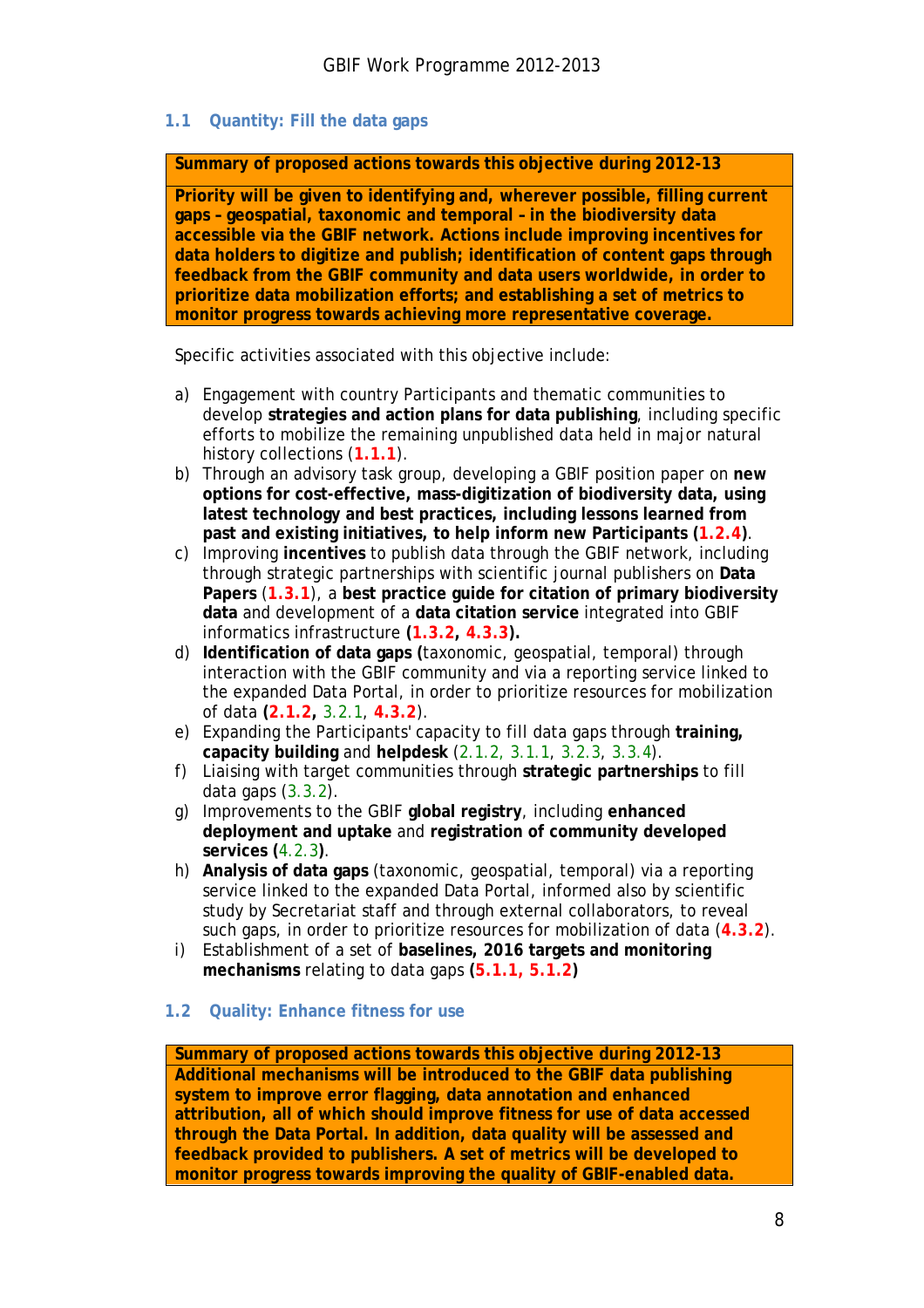Specific activities associated with this objective include:

- a) Integration of external **data quality services** to enhance fitness for use of GBIF-mobilized data, with particular emphasis on georeferencing, **monitoring of data quality** and provision of **feedback to data publishers,**  including **sharing of experience and best-practices developed by Participants and data publishers for enhancing fitness for use** (**1.2.3**)**.**
- b) Maintain an **inventory of tools and services** that will help Participants to address issues related to fitness for use (*2.1.1*)
- c) Expanding the Participants' capacity to assess and improve data quality through **training, capacity building** and **helpdesk** (*2.1.2, 3.1.1, 3.2.3, 3.3.4*).
- d) Documentation of and development of guidelines on **data exchange standards, Persistent Identifier technologies, Knowledge Organization Systems (including vocabularies/thesauri/ontologies** and associated tools and services) in use by the GBIF network (*4.1.2*).
- e) **Enhancements to the GBIF Data Portal** to integrate richer information relating to **taxonomic content, attribution of data owners, error detection and flagging**, among other features (*4.2.1*).
- f) Improvements to the **GBIF global registry**, including **identifier resolution services and enhanced attribution** (*4.2.3*).
- g) Integration of an **annotations service** (both machine-generated and usergenerated) into the Data Portal (**4.3.1**).
- h) Develop or adopt a **persistent identifier resolution service** (**4.3.5**).
- i) Establishment of a set of **baselines, 2016 targets and monitoring mechanisms** relating to fitness for use **(***5.1.1, 5.2.2***)**

#### <span id="page-8-0"></span>**1.3 Scope: Accommodate data futures**

**Summary of proposed actions towards this objective during 2012-13 Engagement will continue with relevant communities to ensure that standards for new data types are to the greatest possible extent interoperable with those used in the GBIF publishing system. A roadmap for accommodating new data types will be developed, and templates and tools refined to meet this objective.**

Specific activities associated with this objective include:

- a) Reviewing and investigating mechanisms to **accommodate new data types,**  for example **ecological biodiversity data, multilingual biodiversity data**  and **genomic data**, engaging with new data publishing communities and developing a roadmap for accommodating these data (**1.1.2**, *3.2.1, 4.1.1, 4.1.2*)
- b) With partners, refining data and metadata **templates and tools to accommodate new data types and publishers** (*1.2.2*)
- c) Collaborating with target communities through strategic partnerships to allow maximum data interoperability (*3.3.2*).
- d) Reviewing and reporting on **progress in the broader biodiversity information community**, including publication of a **Global Biodiversity Information Outlook** (*5.2.1***,** *5.2.2*).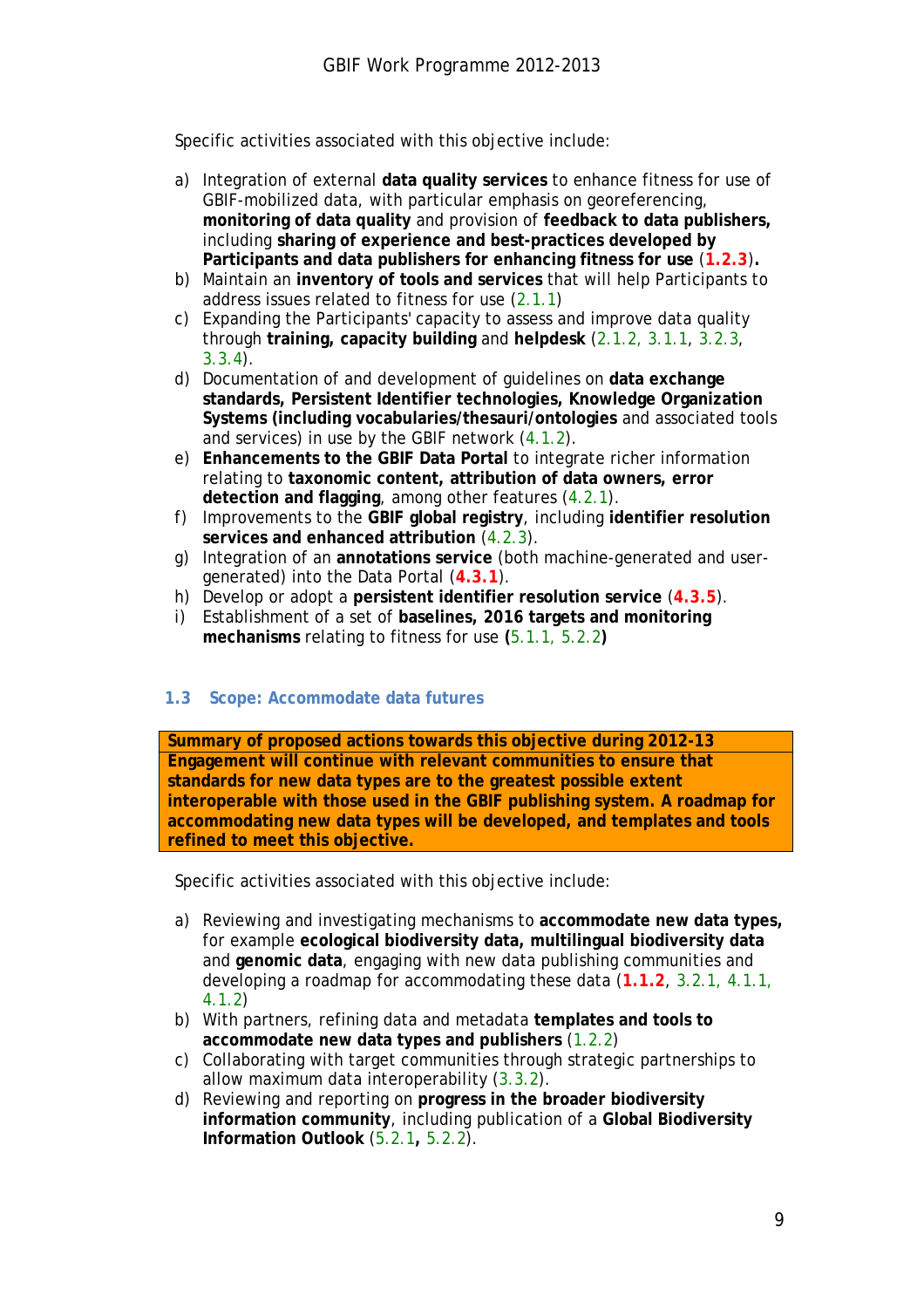#### <span id="page-9-0"></span>**1.4 Use: Measure data impact**

**Summary of proposed actions towards this objective during 2012-13 Measures will be developed to encourage and facilitate better citation of primary data in scientific research, making it much easier to monitor how data accessed through GBIF are being used. Pro-active communication of practical uses of GBIF-enabled data in a range of research and policy areas (e.g. predicting spread of invasive alien species, climate change impacts, protected area priorities) will help to inform key stakeholders of the utility of GBIF services, and provide additional incentives for individuals and institutions to publish biodiversity data.**

Specific activities associated with this objective include:

- a) Developing **Data Papers** and a **Data Citation Service** to improve visibility of data use and thereby enable better measurement of its impact (*1.3.1*, *1.3.2, 4.3.3*).
- b) Using the GBIF **communication platforms** to continuously inform the GBIF community about data impact, including regular news of scientific journal articles using GBIF-enabled data, use of such research in policy, and information resources enabling Participants to discover quickly how GBIF is being used in research involving their own countries' biodiversity and institutions (*3.2.2*).
- c) Providing a **reporting service on trends in data publishing and usage** (*4.3.2*)
- d) An **assessment of the impacts of data mobilized through GBIF** on the broader biodiversity information landscape. (**5.1.3,** *5.2.1*)

# <span id="page-9-1"></span>**2 ADVANCE THE INFORMATICS INFRASTRUCTURE**

Major elements of the WP2012-13 concentrate on further improving the informatics infrastructure through which biodiversity data are published, discovered and accessed. In particular, the two years of the Work Programme envisage concentrated efforts to enhance the ability of country participants to develop their own Biodiversity Information Facilities (BIFs); a range of enhancements of the GBIF Data Portal in support of an improved global data discovery and access infrastructure; and further development of the Integrated Publishing Toolkit (IPT) to help facilitate a simplified and extensible biodiversity data publishing framework.

#### <span id="page-9-2"></span>**2.1 Expand the GBIF distributed infrastructure**

**Summary of proposed actions towards this objective during 2012-13 The two years of this Work Programme will see significant improvements in the entire informatics infrastructure developed by GBIF. An enhanced Data Portal, with richer content, faster processing of data and better error detection will be released in 2012. In addition, new tools are being developed to enable countries, regions or thematic groups to set up their own biodiversity data portals. Tools for data publishing will continue to be enhanced and upgraded.**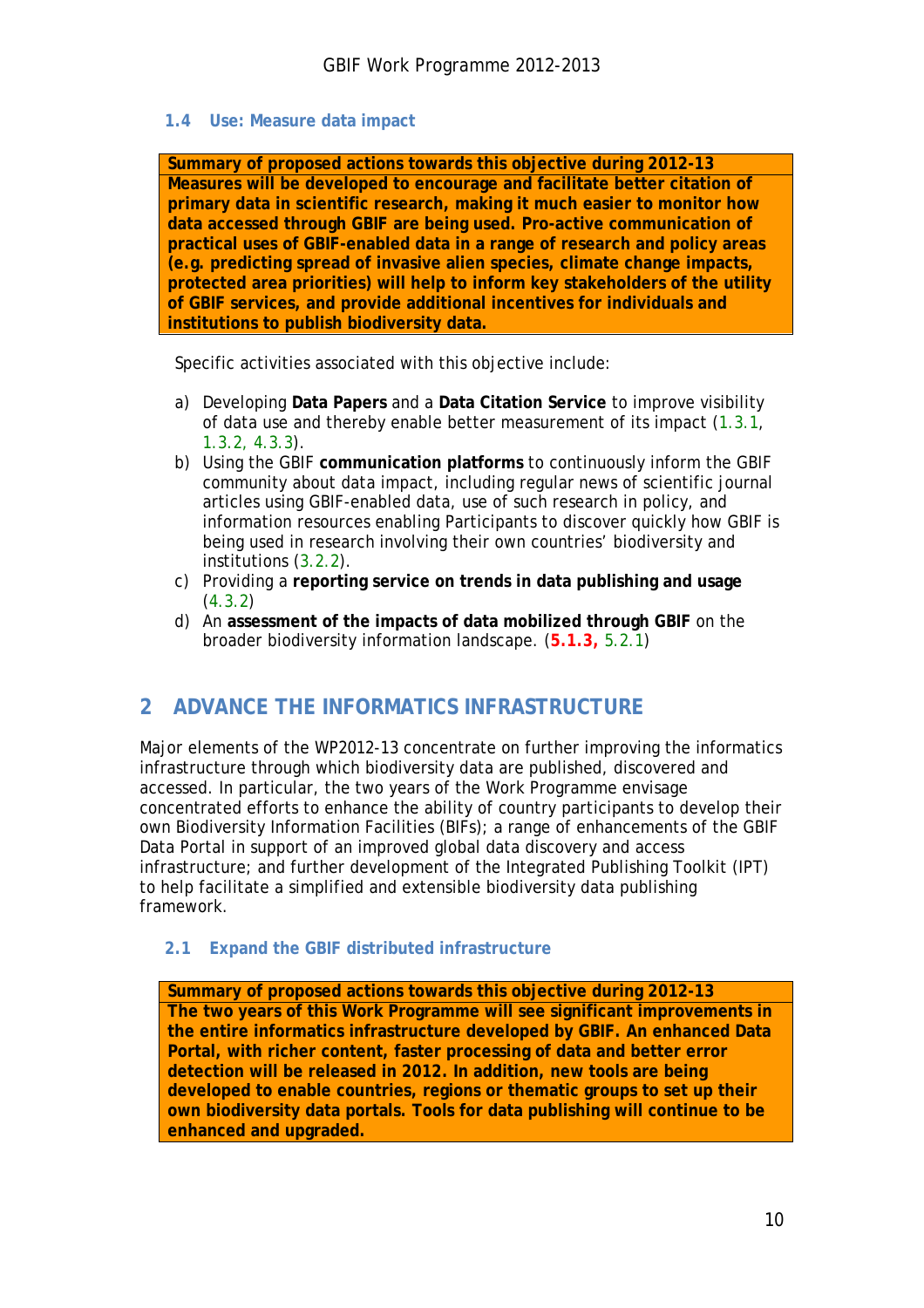Specific activities associated with this objective include:

- a) Following publisher feedback and prioritization, developing and launching the "next generation" of the **Integrated Publishing Toolkit**, further enhancing the ability of Participants to publish and document the data published through GBIF (**1.2.1**)
- b) Developing additional tools and support services, including **validation and visualization of the Darwin Core Archive (DwC-A)** and refining **templates and tools to accommodate new data types and publishers** (**1.2.2**)
- c) Maintaining an updated **inventory of tools and services** that will allow Participants to take the most appropriate decisions when building their own customized infrastructures (*2.1.1*)
- d) Expanding the Participants' capacity to build their own infrastructures through **training and capacity building** (*2.1.2, 3.1.1, 3.3.4*).
- e) Developing, testing, launching (by GB19) and rolling out a **Nodes Portal Toolkit** aimed at improving the technical ability of Participants to construct national, thematic or regional portals to enable the discovery of and access to biodiversity data (**2.2.1**, **2.2.2**, **2.2.3**)
- f) Providing a **BIF start-up kit** to Participants, which includes components to help them to build their national and thematic infrastructures (*2.3.2*).
- g) Improving the **distributed helpdesk system** to ensure that users of GBIF informatics tools are given adequate, timely support (**3.2.3**).
- h) Further enhancing the functionality and performance of the **GBIF Data Portal**, including richness of data content, error detection and flagging, speed of data harvesting and evaluation of user requirements; with launch of the expanded portal envisaged at GB19 in 2012 (**4.2.1, 4.2.2,** *4.3.1***,**  *4.3.2***,** *4.3.3***,** *4.3.4***,** *4.3.5*).
- i) Enhancing the deployment and uptake of the **GBIF global registry** (**4.2.3**)
- j) Through new **baselines and targets**, monitoring the performance of the GBIF infrastructure for data publishing and discovery (*5.1.1, 5.1.2, 5.1.3*)

#### <span id="page-10-0"></span>**2.2 Improve standards and interoperability**

**Summary of proposed actions towards this objective during 2012-13 The Work Programme period will see full documentation of the standards, protocols and systems of organizing knowledge currently in use by GBIF. New systems will be evaluated and deployed to manage and organize the data published through GBIF. Collaboration and partnerships with a range of communities involved in biodiversity informatics will prioritize interoperability across systems and platforms.**

Specific activities associated with this objective include:

- a) Investing in mechanisms for **accommodating new data types and data publishing communities**, thus contributing towards improving data standards and enhancing interoperability of the network (*1.1.2*)
- b) Collaborating with target communities through **strategic partnerships** to ensure maximum interoperability when developing/refining standards and services, including data exchange standards (*3.3.2*).
- c) Documenting the **GBIF systems architecture** as an aid to **integration and expansion** (**4.1.1**)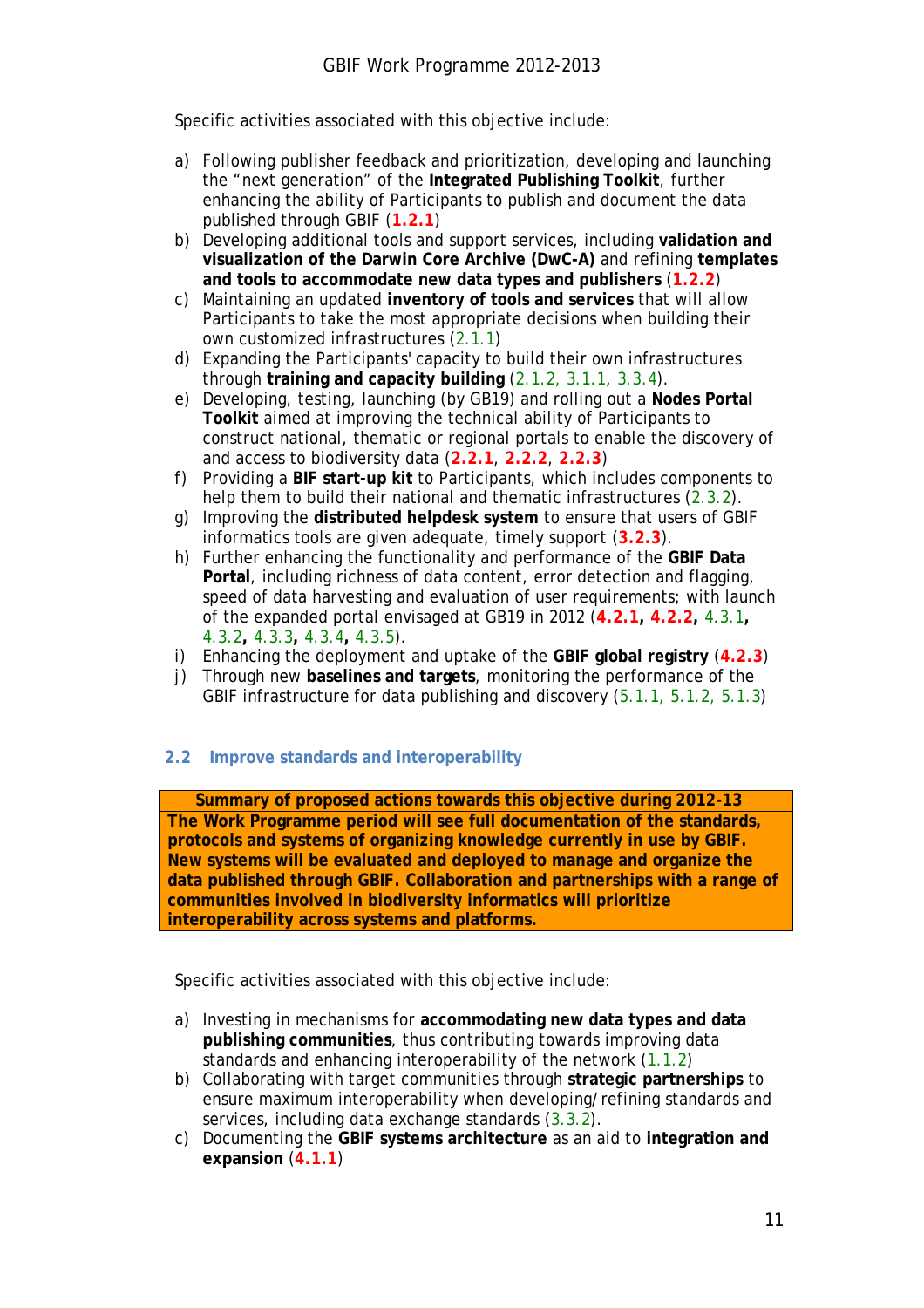- d) Documenting **data exchange standards, protocols, persistent identifier technologies, Knowledge Organization Systems (vocabularies, ontologies and thesauri)** in use on the GBIF network (**4.1.2**)
- e) Evaluating and deploying a **vocabulary and ontology management system**  (**4.3.4**) and a **persistent identifier resolution service** (*4.3.5*).
- f) **Assessment** of current biodiversity information landscape and uses, helping to inform future standards and interoperability (*5.1, 5.2*).

#### <span id="page-11-0"></span>**2.3 Foster community-developed standards and services**

**Summary of proposed actions towards this objective during 2012-13 Drawing on the wide reach of the GBIF worldwide community, collaboration and feedback will be solicited and acted upon, in the enhancement of publishing tools and services. This will include identification of software gaps through the Nodes Committee, enabling community contributions to the Integrated Publishing Toolkit, and assessing needs and opportunities through the Participants Reporting System.**

Specific activities associated with this objective include:

- a) Enabling community contributions to **enhancement of the Integrated Publishing Toolkit and development of other data and metadata publishing tools** (*1.2.1*, *1.2.2*)
- b) Identifying **software gaps** through the Nodes Committee and GBIF Community, updating and completing an **inventory of tools and services** (**2.1.1**)
- c) **Assessing needs and opportunities** arising from the community through assessment and feedback mechanisms (*3.2.1*)
- d) Ensuring continuous communication and collaboration within the GBIF community through the **GBIF communication platforms** to avoid duplication of efforts (*3.2.2*)
- e) Registration of **community developed standards within the global registry** (*4.2.3*)
- f) Collaborating with TDWG to provide services supporting, amongst other things, **community development of vocabularies and ontologies for biodiversity informatics (***4.3.4***)**.

## <span id="page-11-1"></span>**3 ADVANCE THE ENGAGEMENT**

As the Strategic Plan makes clear, effective communication and deeper engagement with GBIF's global network and the wider community are essential for the fulfilment of the vision and mission. Significant expansion and enhancement of this side of GBIF's activities are included in the Work Programme products.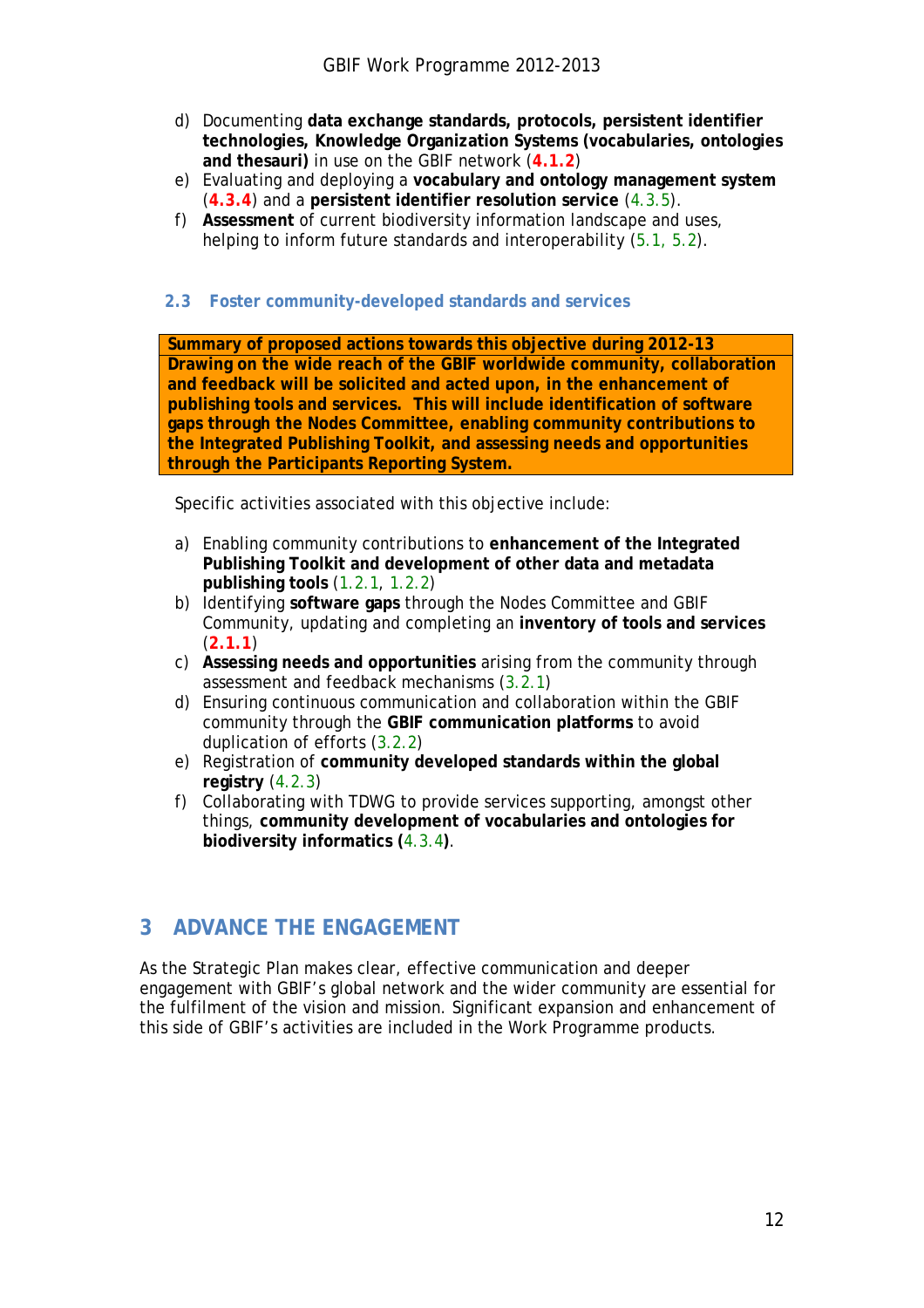#### <span id="page-12-0"></span>**3.1 Engage a Global GBIF community**

**Summary of proposed actions towards this objective during 2012-13 This Work Programme period will see a concentrated effort to improve the communication of GBIF's activities to relevant audiences. Much clearer organization of the GBIF website, in parallel with enhancements to the Data Portal, will make it easier for data publishers, users, decision makers and the general public to get the information they need. Activities across the GBIF network will be better integrated into overall communications, and priority will be given to raising visibility of datasets entering the Portal, and the use of GBIF-enabled data in scientific research, policy and decisions.** 

Specific activities associated with this objective include:

- a) Engaging a global community through development of **mechanisms and services providing incentives for publishing data** (*1.3.1*, *1.3.2*).
- b) Maintaining and enhance GBIF's **communication platforms**, including a **significant overhaul and improvement of the public website [www.gbif.org](http://www.gbif.org/) (3.2.2)**
- c) Implementing a **communications and outreach strategy**, including media relations, promotion and international positioning, including targeted information to governments and intergovernmental processes to encourage greater recognition of GBIF's role (**3.3.1**).
- d) Organizing and promoting, in 2012, a **Global Biodiversity Information Conference and Global Biodiversity Information Outlook**, in order to brand GBIF as the global infrastructure for science-based primary biodiversity data, identify the major biodiversity informatics challenges and identify solutions (*5.2.2*).

#### <span id="page-12-1"></span>**3.2 Strengthen Participant engagement and capacity**

**Summary of proposed actions towards this objective during 2012-13 During the period of this Work Programme, there will be significant enhancement of the tools available to GBIF Participants in the management of biodiversity information systems within their own domains. Special priority will be given to offering practical guidance and resources for new Participants. New training manuals and learning techniques will be deployed, and GBIF's various mentoring and capacity building programmes will continue.**

Specific activities associated with this objective include:

- a) Strengthening capacity and engagement of Participants through encouraging countries and thematic communities to develop **strategies and action plans on mobilization of biodiversity data** (*1.1.1*).
- b) Completion and distribution of the **Welcome Box**, a targeted information package enabling newly-appointed Node Managers to move more quickly and efficiently into active and productive participation in GBIF (**2.3.1**).
- c) Completion and distribution of the **BIF Startup Kit**, targeted at the technical teams within Participant Nodes, to build the technical, social, political and economic resources required to operate a successful national or thematic biodiversity information facility (**2.3.2**).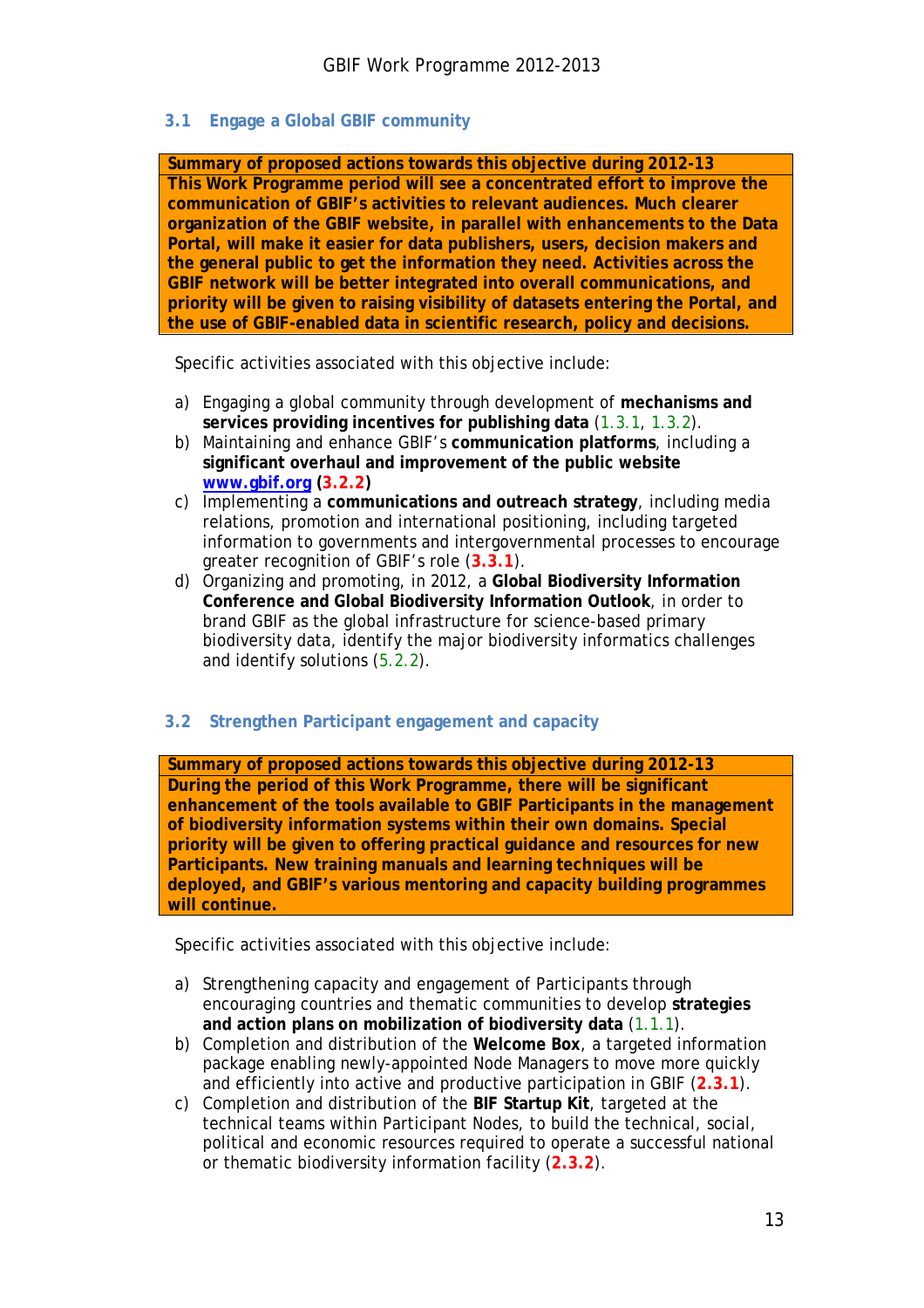- d) Development of **training manuals and texts**, and broad digital content for a biodiversity informatics **Virtual Classroom** (**3.1.1**).
- e) Enhancing capacity to mobilize, share, access and use biodiversity data by enabling the sharing of skills and resources between GBIF Participants, through continuation of the **Mentoring Programme** and the **Capacity Enhancement Programme for Developing Countries** (CEPDEC) (**3.1.2**, **3.1.3**).
- f) Providing direct support to Participants in early stage of development (*3.3.1*).
- g) Supporting better communication and collaboration among Participant Nodes by setting up **regional sub-committee meetings**, as well as supporting regular meetings of the Global Nodes Committee and mid-term meetings of the Nodes Strategy Group (**3.3.3**).
- h) Setting up a **network of experts** to support the **internationalization of GBIF**, through **translation of key resources,** as well as to meet other capacity building and training needs**.** (**3.3.4**).
- i) Developing a well-documented **reference model of the GBIF informatics architecture**, thus helping Participants to plan and coordinate their incountry efforts to integrate with the global network, strengthening engagement and capacity (*4.1.1, 4.1.2*).

#### <span id="page-13-0"></span>**3.3 Recruit new Participant countries**

**Summary of proposed actions towards this objective during 2012-13 The objective set out in the Strategic Plan to recruit new GBIF Participants, especially from countries containing significant biodiversity resources and/or collections, will be a priority underlying many activities in the Work Programme. Communications will be specifically focussed and organized with this objective in mind. Clearer demonstration will be made of the benefits of GBIF participation and the advantages to the global community of wider and more representative data coverage.**

Specific activities associated with this objective include:

- a) **Targeted outreach** to key potential Participants, under the communications strategy, clearly outlining the benefits of participation (*3.3.1*)
- b) Packages to enable the efficient building and enhancement of national biodiversity information facilities, thus increasing the benefits of GBIF participation (*2.3.1, 2.3.2*).
- c) Improvement of **communication platforms, in particular the website [www.gbif.org](http://www.gbif.org/)**, more clearly setting out the work of GBIF and engage the interest of potential new Participants (*3.2.2*).

#### <span id="page-13-1"></span>**3.4 Recruit strategic Partners**

#### **Summary of proposed actions towards this objective during 2012-13**

**The period of the Work Programme will prioritize the development of Strategic partnerships covering a range of scientific and technical issues. They will be aimed at helping GBIF to fulfil our vision and mission in the fast-moving world of biodiversity information, ensuring that new types of data, policy needs and scientific applications are adequately served.**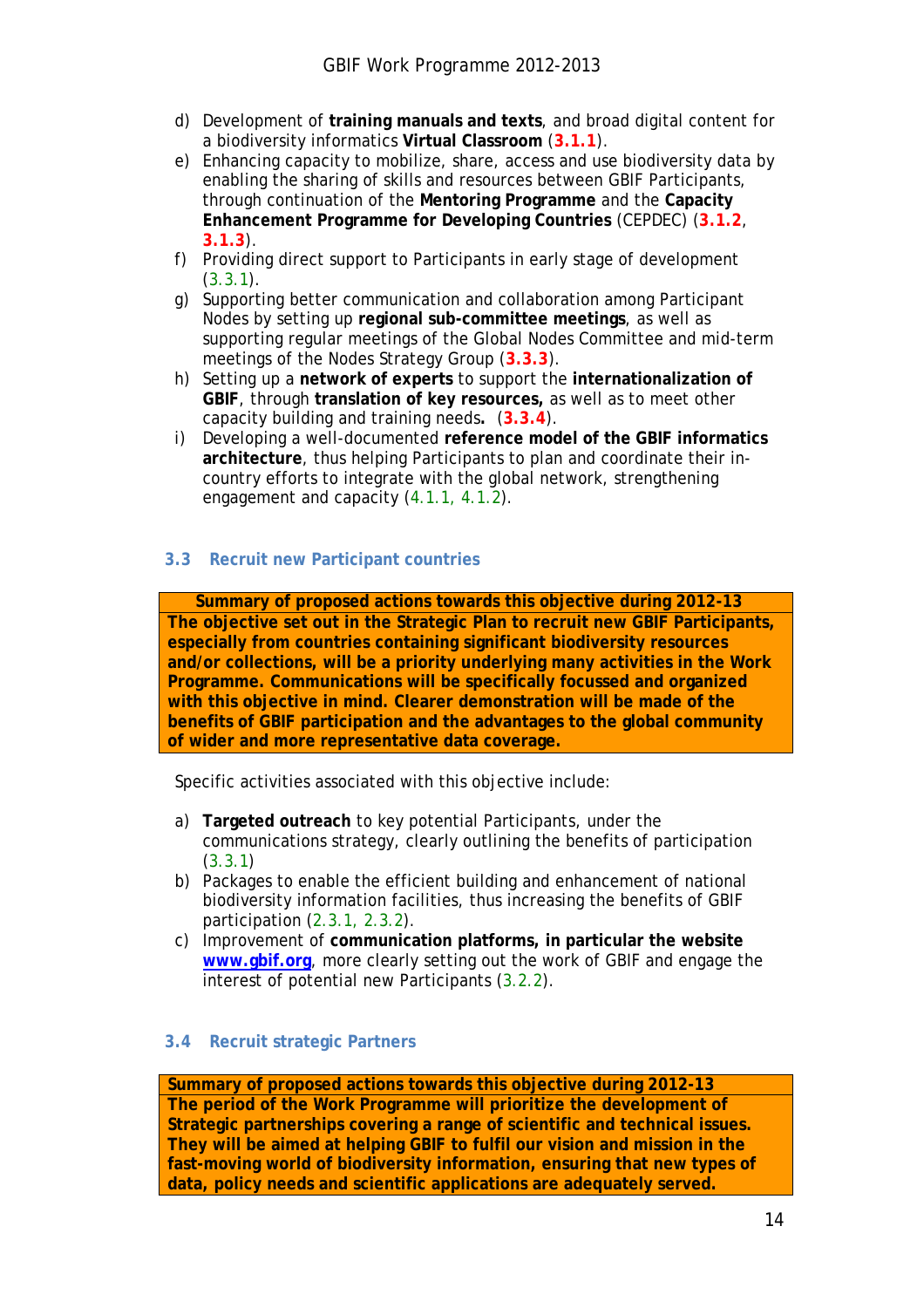Specific activities associated with this objective include:

- a) Engage potential strategic partners by working with them to develop m**echanisms to accommodate new data type**s. (*1.1.2, 1.2.2*).
- b) **Prioritization of potential partnerships,** a **strategic partnerships framework** and **strategic applications** for GBIF data and informatics resources (**3.3.2**)**.**

#### <span id="page-14-0"></span>**3.5 Assess stakeholder needs**

**Summary of proposed actions towards this objective during 2012-13 GBIF will develop and improve a number of mechanisms for ensuring that its work in facilitating free and open access to biodiversity data remains an essentially demand-driven process. Stakeholders' needs will be tailored to their major roles as i) data publishers; ii) data users; and iii) official GBIF Participants, with the results guiding GBIF activities (as described by the Forward Look Committee report). There will be constant evaluation of and feedback on the various tools and services, including an improved Participant Reporting System. A significant development will be the organization of a Global Biodiversity Information Outlook, to help assess needs and establish priorities for investment in coming years.**

Specific activities associated with this objective include:

- a) Inventory of GBIF tools, services, manuals and guides, based on **identification of gaps** by the Nodes Committee and GBIF community (*2.1.1, 2.1.2*).
- b) **Evaluation** of **training, mentoring and CEPDEC capacity building programmes** (*3.1.1, 3.1.2, 3.1.3*)
- c) Improvement of **assessment and feedback mechanisms within the GBIF network**, including improvements to the **Participant Reporting System, the publication of Participant fact sheets and assessing thematic needs** (**3.2.1**).
- d) **Feedback** from various committees and sub-committee meetings of **GBIF Nodes** (*3.3.3*).
- e) Establishment of **advisory and analytical mechanisms** to guide future enhancements to the **Data Portal** (*4.2.3*)
- f) The setting of **comprehensive baselines and targets for the mobilization, publishing and use of data through GBIF**. (*5.1.1*)
- g) A **comprehensive evaluation report** of **WP12-13**, with a view to guiding major priorities for the next Work Programme. (**5.1.4**)
- h) A **review of progress** in biodiversity information, and the **Global Biodiversity Information Outlook**, including assessment of needs from scientists, policy makers and wider society (**5.2.1**, **5.2.2**).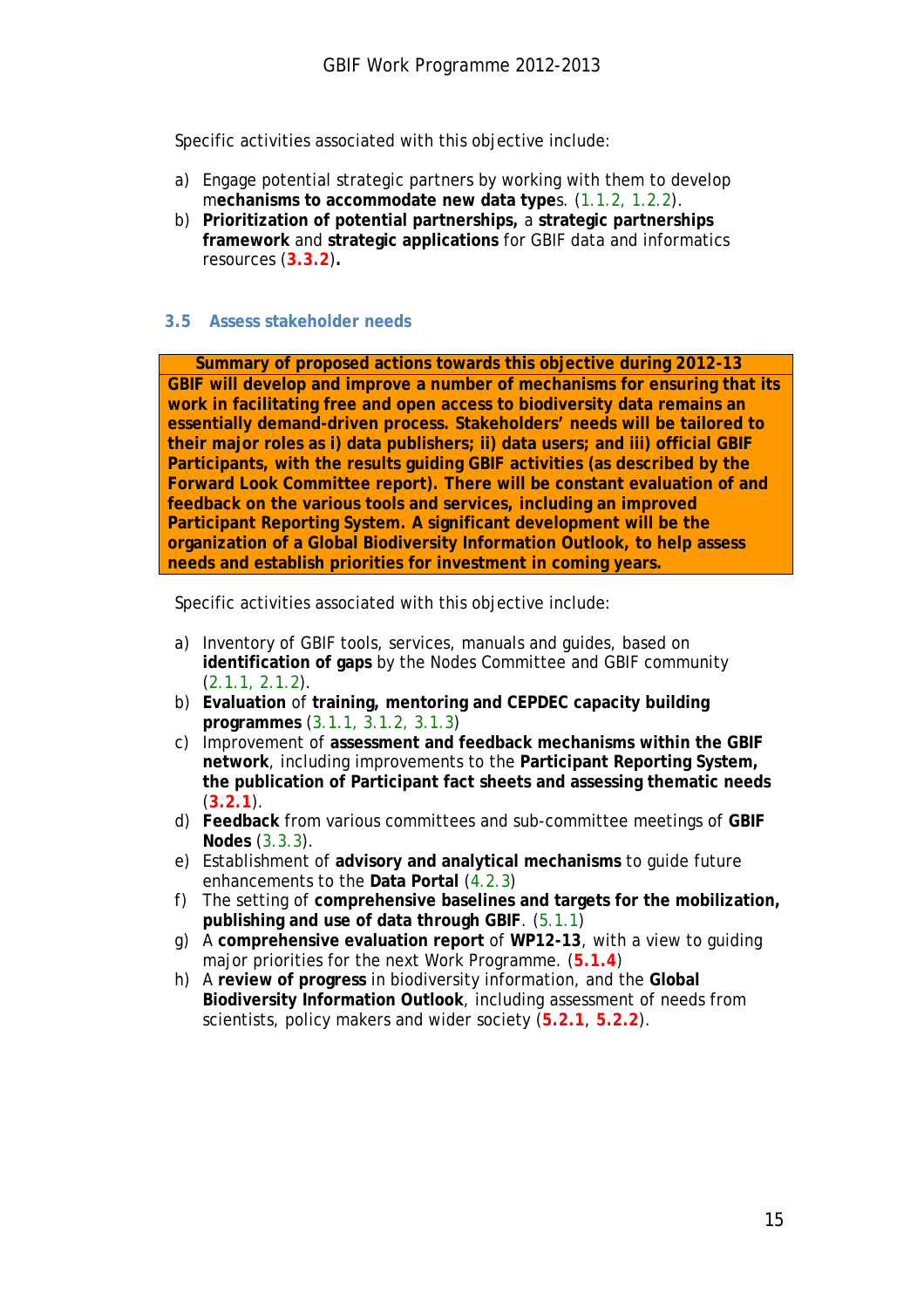## **WORK PROGRAMME 2012-13: BUDGET PROPOSAL**

The table below provides the draft budget for implementing the Work Programme according to the three Strategic Imperatives in the Strategic Plan 2012-16. The figures are the combined operational costs (eg meetings, consultancies, travel for Participants) of all the activities mainly associated with each imperative, highlighted in red in the lists above. Also included are the salary costs of employment for those staff directly involved in implementing the Work Programme, broken down according to Strategic Imperatives in Annex 1.

|                                                                                               |       | 1000 € |  |  |  |  |  |  |  |
|-----------------------------------------------------------------------------------------------|-------|--------|--|--|--|--|--|--|--|
|                                                                                               | 2012  | 2013   |  |  |  |  |  |  |  |
| Advance the digital content                                                                   | 205   | 240    |  |  |  |  |  |  |  |
| Advance the Informatics Infrastructure                                                        | 515   | 440    |  |  |  |  |  |  |  |
| Advance the Engagement                                                                        | 280   | 240    |  |  |  |  |  |  |  |
|                                                                                               |       |        |  |  |  |  |  |  |  |
| Total external operational costs                                                              | 1,000 | 920    |  |  |  |  |  |  |  |
| WP Staff Implementation costs                                                                 | 2,000 | 2,080  |  |  |  |  |  |  |  |
|                                                                                               |       |        |  |  |  |  |  |  |  |
| Total GBIFS Expenditure Work Programme 2012-2013                                              | 3,000 | 3,000  |  |  |  |  |  |  |  |
| Note: The figures in this table do not include general running costs of the Secretariat, such |       |        |  |  |  |  |  |  |  |
| as administrative staff and management facilities, costs of Standing Committees etc. These    |       |        |  |  |  |  |  |  |  |
| can be found in the full draft GBIF Budget Proposal circulated separately to all              |       |        |  |  |  |  |  |  |  |
| Participants.                                                                                 |       |        |  |  |  |  |  |  |  |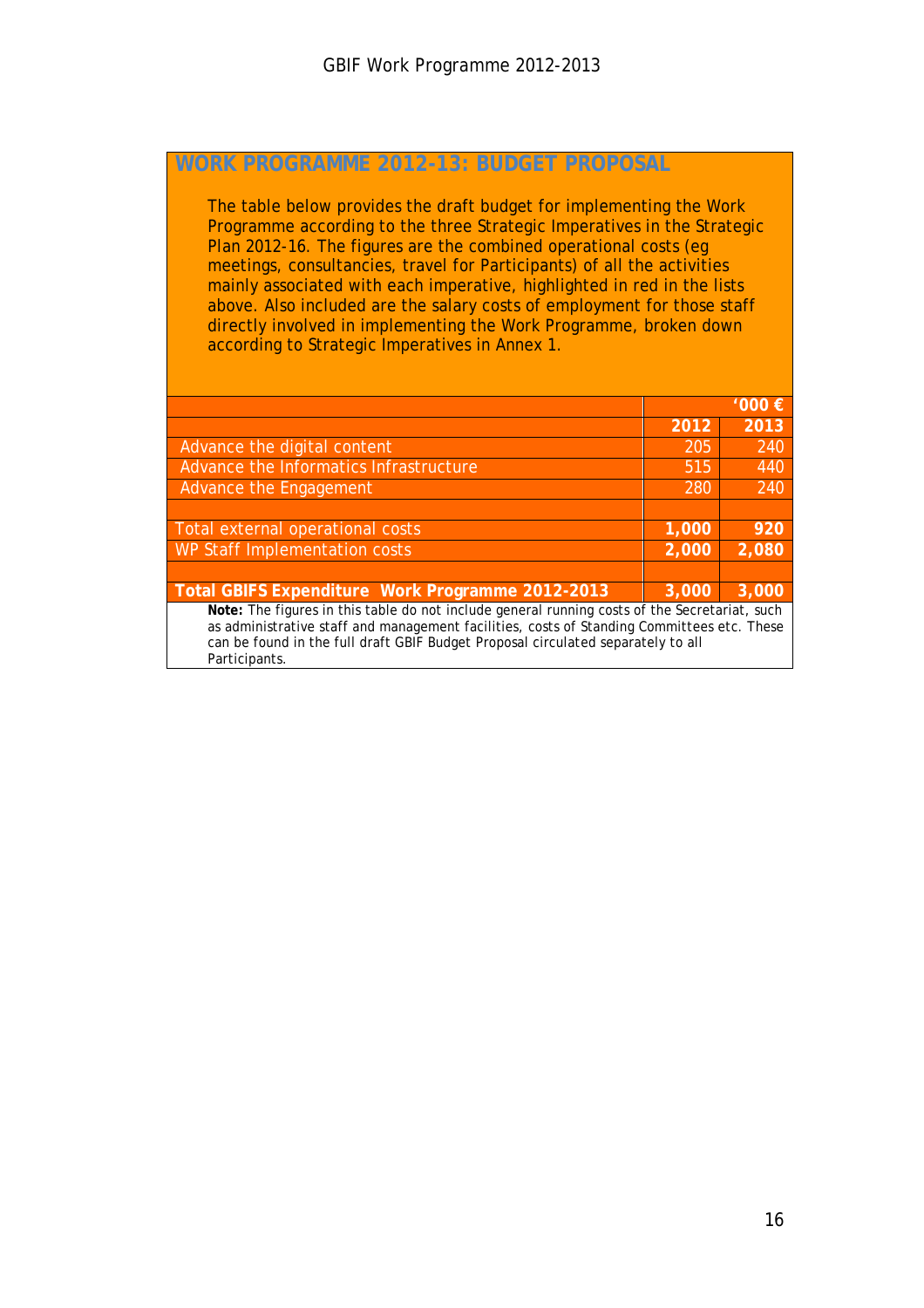## **SECTION 2: HEADLINE AND COMPONENT PRODUCTS FOR WP12-13, AND THEIR ASSOCIATED ACTIVITIES**

None of these **headline products** are being started anew, but continue to expand and improve on the existing suite of products and activities which have been and are being invested in, and which encompass GBIF as an global network. WP12-13 thus builds on and from the Work Programme 2011, whilst comprehensively mapping across the new Strategic Imperatives (see Section).

It is important to note that all five **headline products** are intended to be invested in over the full five year period of the SP12-16, with individual **component products** and **activities** being variously started and completed within this period, and potentially adjusted in scope or priority according to the ongoing assessments.

For this reason, an introduction to each headline product here refers to the proposed outcome by 2016, followed by details of the budget and timeline for work on each component product and activity within the two-year timescale of this Work Programme.

Figure 1 (at end of this section) provides a visual summary of how each of the component products of the Work Programme contributes to the objectives of the Strategic Plan 2012-16.

## **1 HEADLINE PRODUCT: A SIMPLIFIED AND EXTENSIBLE BIODIVERSITY DATA PUBLISHING FRAMEWORK**

By 2016, the GBIF network will be served by a comprehensive, simplified and extensible **biodiversity data publishing framework** that facilitates discovery and publishing of primary biodiversity data. It will enable discovery and access to fit-for-use primary biodiversity data. The impact will be determined by the efforts and investment in implementing local-to-global scale data publishing strategy and action plans by GBIF Participants and, potentially, the wider community. The framework will offer a set of incentives for all players engaged in data publishing activities, which aim to catalyse the necessary socio-cultural changes, in part by increasing the recognition of data publishing to give it the status of scholarly publishing.

#### **Contribution to Strategic Imperatives:**

<span id="page-16-0"></span>a) **Advance the Digital Content**: The biodiversity data publishing framework will result in increased discovery and accessibility of fitfor-use primary biodiversity data. It will contribute towards filling the data gaps (objective 1.1), enhancing fitness for use (objective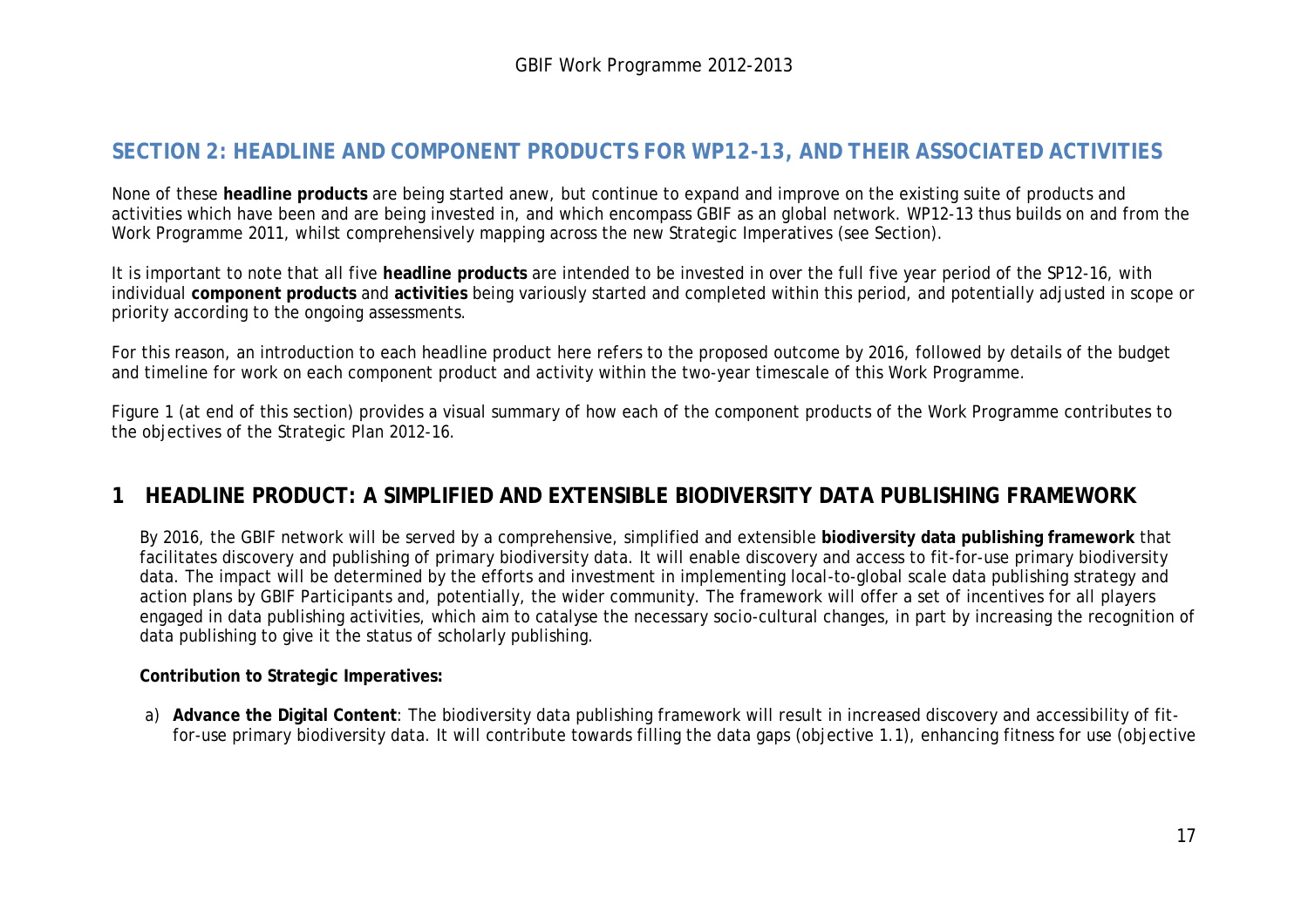1.2), exploring inclusion of new data types and engaging with different data publishing communities (objective 1.3), and providing incentives for data publishing and assessing data publishing potential of Participants (objective 1.4).

- b) **Advance the Informatics Infrastructure**: Through establishment of data hosting centres, the framework will contribute towards expanding distributed infrastructure (objective 2.1). By investing in mechanisms for accommodating new data types and data publishing communities, it will contribute towards improving data standards and enhancing interoperability of the network (objective 2.2). By enabling community contributions towards improving the Integrated Publishing Toolkit (IPT), and towards developing other data and metadata publishing tools, this headline product will contribute towards fostering community-developed standards, tools and services (objective 2.3).
- c) **Advance the Engagement**: The framework will engage a global community (objective 3.1) through development of mechanisms and services providing incentives for publishing data. It will strengthen the capacity of Participants and potential data publishers (objective 3.2) by encouraging them to develop strategy and action plans for data mobilization and publishing. It will attract increased support and funding for expedited mobilization and publishing of primary biodiversity data, and help to engage potential strategic partners through mechanisms to accommodate new data types (objective 3.4).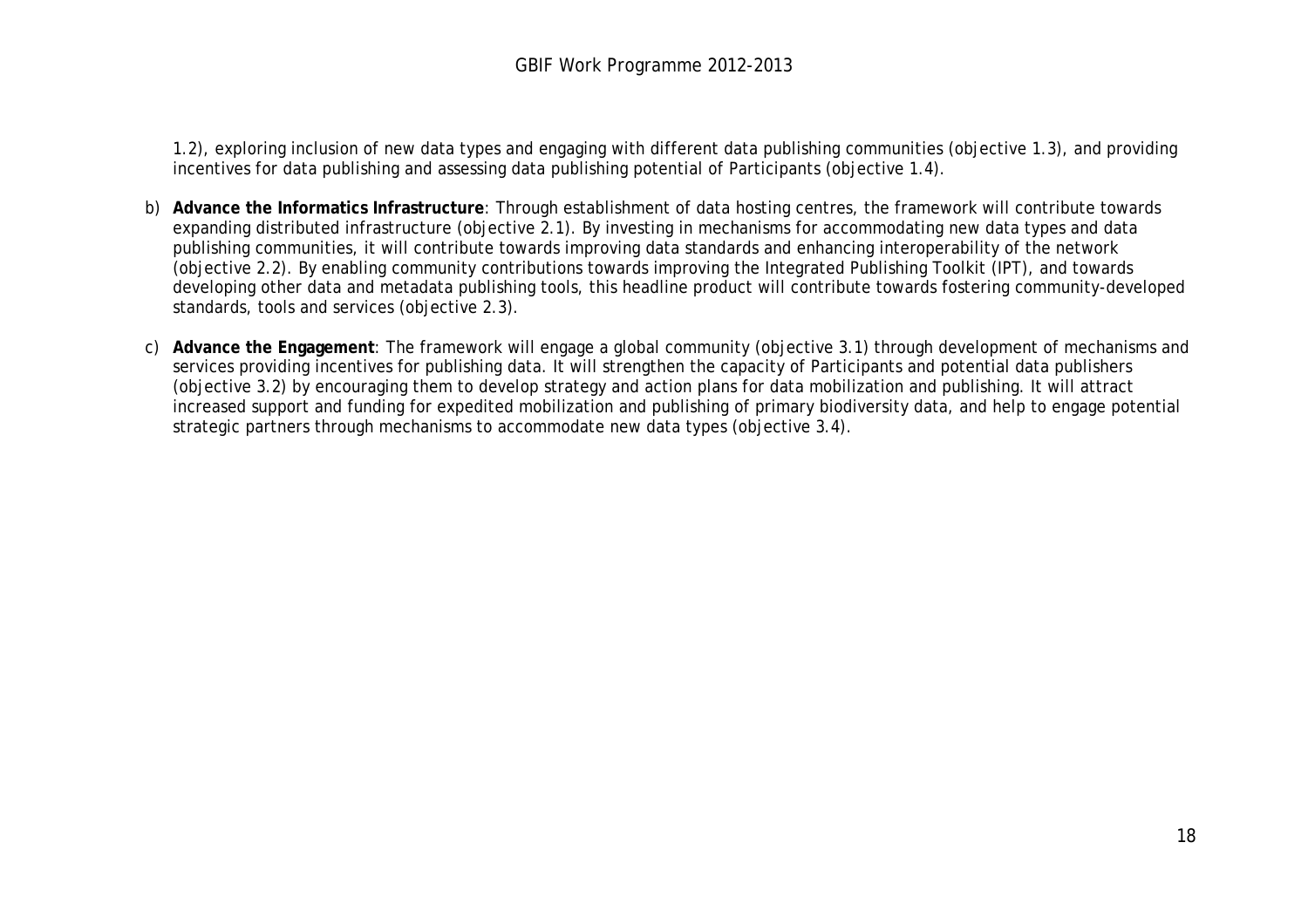#### **1.1 Component Product: Strategies and Action Plans for expediting and expanding mobilization and publishing of data**

**Activities 2012-13**: Review the current state of the data publishing framework across the GBIF network. Encourage GBIF Participants and untapped thematic communities to develop demand-driven strategies and action plans for mobilization of data. Recommend innovative mechanisms to expand GBIF data coverage to accommodate new data types and data publishing communities. On the basis of these inputs and recommendations, develop a network-wide data publishing framework. Develop a strategic plan for expansion of data hosting infrastructure across the GBIF network, to facilitate mobilization and publishing of non-hosted data resources, and to support data publishers lacking infrastructure and technical capacity.

<span id="page-18-0"></span>

|                                                                |     | €2012 | €2013 |   |   | 2012 |   |   | 2013 |   |              |
|----------------------------------------------------------------|-----|-------|-------|---|---|------|---|---|------|---|--------------|
| 1.1.1 Data publishing strategy & action plans                  |     | 10    | 10    |   |   |      |   |   |      |   |              |
| Engage country Participants to develop strategy & action plans | S/P |       |       | Χ | Χ | Χ    | χ | x | X    | X | X            |
| Engage thematic communities to develop strategy & action       | S/P |       |       | χ | Χ | χ    |   |   |      | X | $\mathsf{X}$ |
| plans - including major natural history collections            |     |       |       |   |   |      |   |   |      |   |              |
| Develop network-wide roadmap for biodiversity data publishing  | S/P |       |       |   |   |      |   | X | X.   | X | X            |
| framework                                                      |     |       |       |   |   |      |   |   |      |   |              |
| Develop strategic plan for expansion of data hosting           | S/P |       |       |   |   |      |   | X | X.   | χ | X            |
| infrastructure across GBIF network                             |     |       |       |   |   |      |   |   |      |   |              |
| 1.1.2 Mechanisms to connect with and integrate new data types  |     | 40    | 35    |   |   |      |   |   |      |   |              |
| Review and investigate mechanisms to ensure GBIF resources     | S/P |       |       |   | χ | Χ    |   |   |      |   |              |
| are compatible and interoperable with emerging standards for   |     |       |       |   |   |      |   |   |      |   |              |
| new data types (e.g. polygon based primary biodiversity data,  |     |       |       |   |   |      |   |   |      |   |              |
| ecological data, multilingual data, genomic data etc.)         |     |       |       |   |   |      |   |   |      |   |              |
| Develop roadmap for connecting with and integrating new data   | S/P |       |       |   |   |      | χ | X |      |   |              |
| types                                                          |     |       |       |   |   |      |   |   |      |   |              |
| Engage with new data publishing communities                    | S/P |       |       |   |   |      |   |   | X.   | X | X            |
| <b>TOTAL</b>                                                   |     | 50    | 45    |   |   |      |   |   |      |   |              |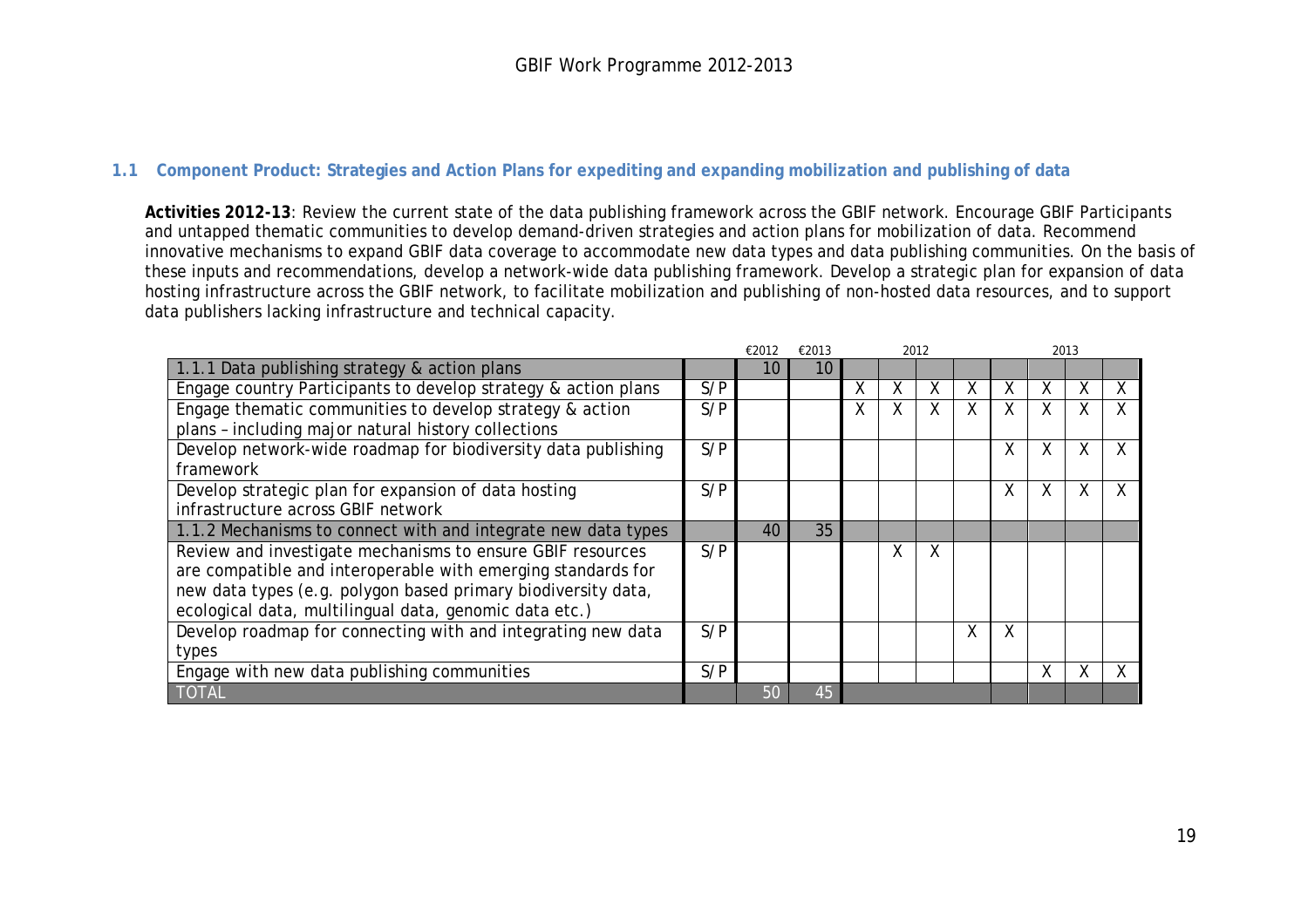#### **1.2 Component Product: A suite of data publishing tools, infrastructure and documentation that support a range of data publisher requirements**

**Activities 2012-13**: Develop, refine, and deploy a suite of data publishing, quality assessment and enhancement tools and supporting documentation encompassing the biodiversity data publishing community. The suite will ensure that data publishers have multiple options (depending on their level of skills, capacity and infrastructure) for easy mobilization and publishing of primary biodiversity data. Recommend innovative practices and foster technical developments to expedite collection, digitization, collation and publishing of primary biodiversity data across the GBIF network, drawing lessons from past and existing efforts for the benefit of new Participants.

<span id="page-19-0"></span>

|                                                                     |     | €2012 | €2013 |              | 2012           |                |              | 2013           |                |                |    |
|---------------------------------------------------------------------|-----|-------|-------|--------------|----------------|----------------|--------------|----------------|----------------|----------------|----|
| 1.2.1 Next generation Integrated Publishing Toolkit                 |     | 35    | 35    | () i         | O <sub>2</sub> | O <sub>3</sub> | Ö4           |                | O <sub>2</sub> | O3             | Q4 |
| Minor upgrade releases following 2011 release and deployment of     | S   |       |       | X            |                |                |              |                |                |                |    |
| <b>IPT 2.0</b>                                                      |     |       |       |              |                |                |              |                |                |                |    |
| Publisher feedback, needs capture and prioritization for next       | S/P |       |       |              | X              |                |              |                |                |                |    |
| generation IPT                                                      |     |       |       |              |                |                |              |                |                |                |    |
| Roadmap for next generation IPT (including quality assessment &     | S/P |       |       |              |                | Χ              |              |                |                |                |    |
| enhancement)                                                        |     |       |       |              |                |                |              |                |                |                |    |
| Development of next generation IPT                                  | S/P |       |       |              |                |                | $\mathsf{X}$ | X              |                |                |    |
| Testing, Refinement and Documentation for next generation IPT       | S/P |       |       |              |                |                |              |                | X              |                |    |
| Launch (deployment and uptake by publishers) of next generation     | S/P |       |       |              |                |                |              |                |                | X              |    |
| IPT                                                                 |     |       |       |              |                |                |              |                |                |                |    |
| 1.2.2 Data and Metadata Publishing Tools other than IPT             |     | 20    | 25    |              |                |                |              |                |                |                |    |
| Development and update of tools for validation & visualization of   | S   |       |       | χ            |                |                |              |                |                |                |    |
| Darwin Core Archive (DwC-A)                                         |     |       |       |              |                |                |              |                |                |                |    |
| Refine templates & tools to accommodate new data types &            | ς   |       |       |              |                | Χ              | X            |                |                |                |    |
| publishers                                                          |     |       |       |              |                |                |              |                |                |                |    |
| Consolidate publisher feedback, assess impact, and develop          | S/P |       |       |              |                |                |              |                | X              | Χ              |    |
| roadmap                                                             |     |       |       |              |                |                |              |                |                |                |    |
| 1.2.3 Data 'fitness for use' assessment & cleaning tools            |     | 30    | 30    | $\bigcirc$ 1 | O <sub>2</sub> | O <sub>3</sub> | Q4           | Q <sub>5</sub> | Q6             | O <sub>7</sub> | Q8 |
| Integrate external data quality services to enhance fitness for use | S   |       |       |              | χ              |                |              |                |                |                |    |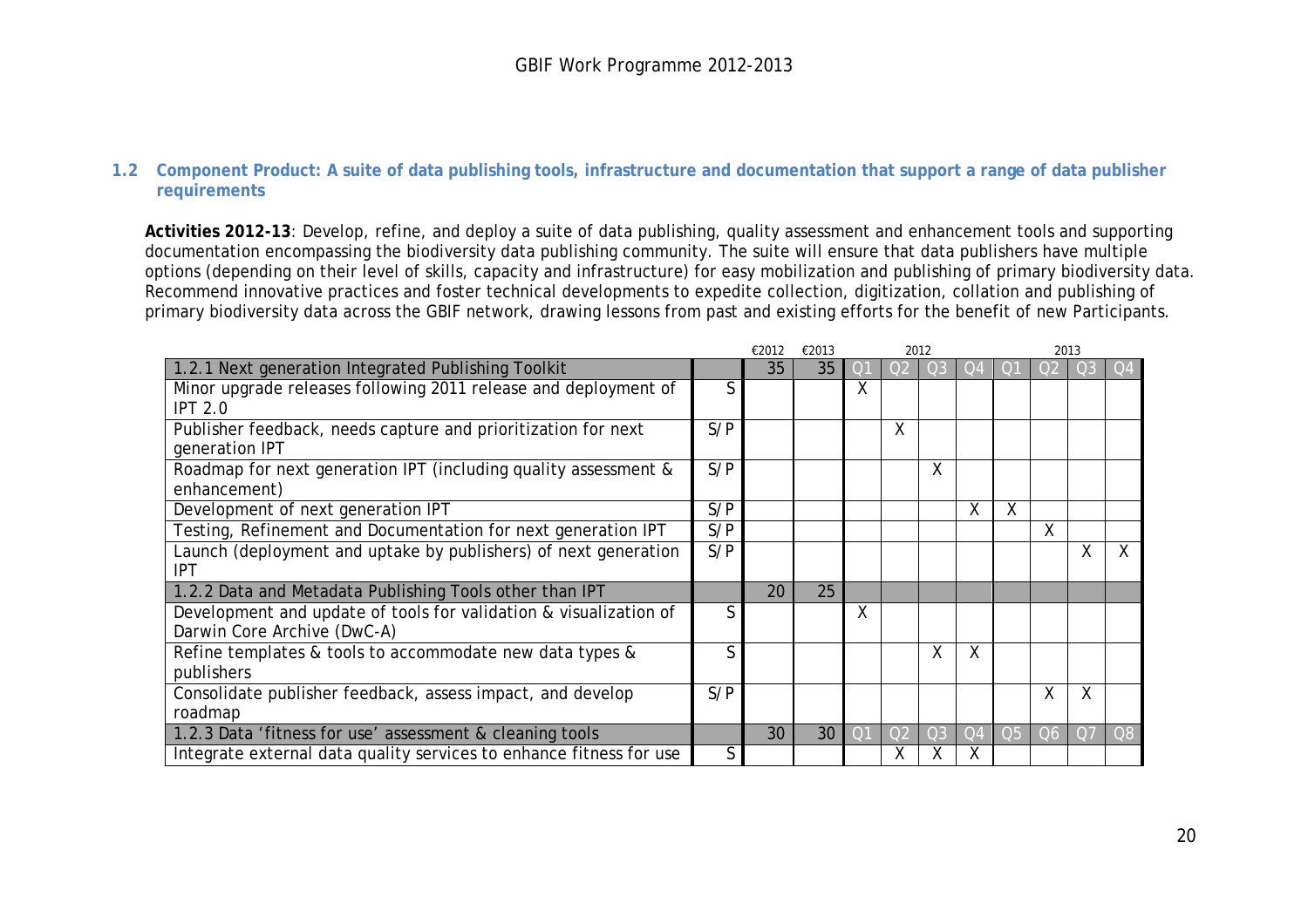| of GBIF mobilized data (e.g. BioGeoBIF)                             |    |    |  |    |  |   |  |
|---------------------------------------------------------------------|----|----|--|----|--|---|--|
| Launch integrated external services                                 |    |    |  |    |  |   |  |
| Assess impact and develop roadmap for enhancing fitness for use     |    |    |  |    |  |   |  |
| of GBIF mobilized data                                              |    |    |  |    |  |   |  |
| Monitor quality of data mobilized by GBIF network and provide       |    |    |  |    |  | Χ |  |
| feedback to data publishers                                         |    |    |  |    |  |   |  |
| 1.2.4 Expediting data digitization and mobilization                 | 15 | 10 |  |    |  |   |  |
| Through advisory task group, develop GBIF Position Paper on         |    |    |  | X. |  |   |  |
| 'Expediting primary biodiversity data digitization and mobilization |    |    |  |    |  |   |  |
| through the GBIF network'                                           |    |    |  |    |  |   |  |
| <b>TOTAL</b>                                                        |    |    |  |    |  |   |  |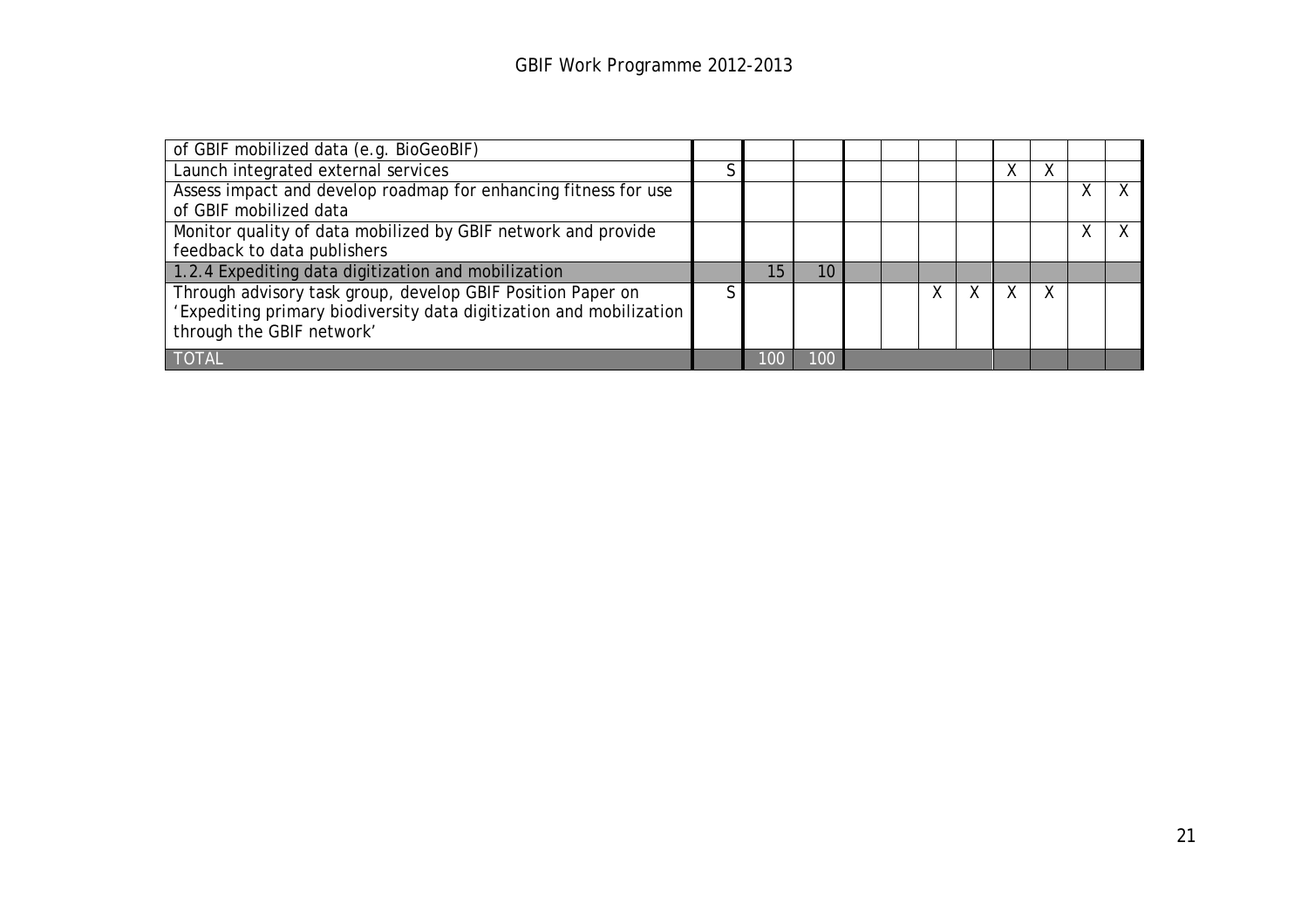#### **1.3 Component Product: Data publishing incentive mechanisms**

**Activities 2012-13**: On the basis of the recommendations of the **Data Publishing Framework Task Group**, develop, deploy and ensure uptake of incentive mechanisms and services by Participants and publishing communities. Ensure mainstreaming the **Data Paper** as a mechanism to incentivize authoring and publishing of enriched metadata documents, including strong involvement of Participants to maximize buy-in from publishers. Develop **data citation mechanism & services** to ensure attribution to all players involved in the data publishing life cycle, informed by continuing active engagement with other relevant initiatives such as CODATA Data Citation Task Group and DataCite.

<span id="page-21-0"></span>

|                                                                  |     | €2012 | €2013 |   |   | 2012 |   |   | 2013 |        |                  |
|------------------------------------------------------------------|-----|-------|-------|---|---|------|---|---|------|--------|------------------|
| 1.3.1 Data Papers to incentivize data discovery                  |     | 20    | 15    |   |   |      |   |   |      |        | $\overline{)$ Q4 |
| Develop roadmap for mainstreaming the Data Paper mechanism       | S/P |       |       | ⋏ | Χ |      |   |   |      |        |                  |
| Strategic Partnerships with journals for introducing the Data    | S/P |       |       |   |   | X    | Χ | x |      | X      |                  |
| Paper mechanism                                                  |     |       |       |   |   |      |   |   |      |        |                  |
| Develop roadmap for 'Biodiversity Data Journals'                 | S/P |       |       |   |   |      |   |   |      | v<br>⋏ | X                |
| 1.3.2 Data citation mechanism & services                         |     | 20    |       |   |   |      |   |   |      |        |                  |
| Best practice guide for citation of primary biodiversity data    | S/P |       |       | Χ |   |      |   |   |      |        |                  |
| Develop prototype of 'Data Citation Service' ver.1.0             |     |       |       |   | Χ | X    |   |   |      |        |                  |
| Consolidate community feedback, develop implementation plan      | S/P |       |       |   |   |      | Χ |   |      |        |                  |
| Integrate 'Data Citation Service' ver. 1.0 into GBIF informatics |     |       |       |   |   |      |   |   |      |        |                  |
| infrastructure                                                   |     |       |       |   |   |      |   |   |      |        |                  |
| <b>TOTAL</b>                                                     |     | 40    | 15    |   |   |      |   |   |      |        |                  |

| TOTAL, HEADLINE PRODUCT 1 | 2012 2013 |     |
|---------------------------|-----------|-----|
|                           | 190       | 160 |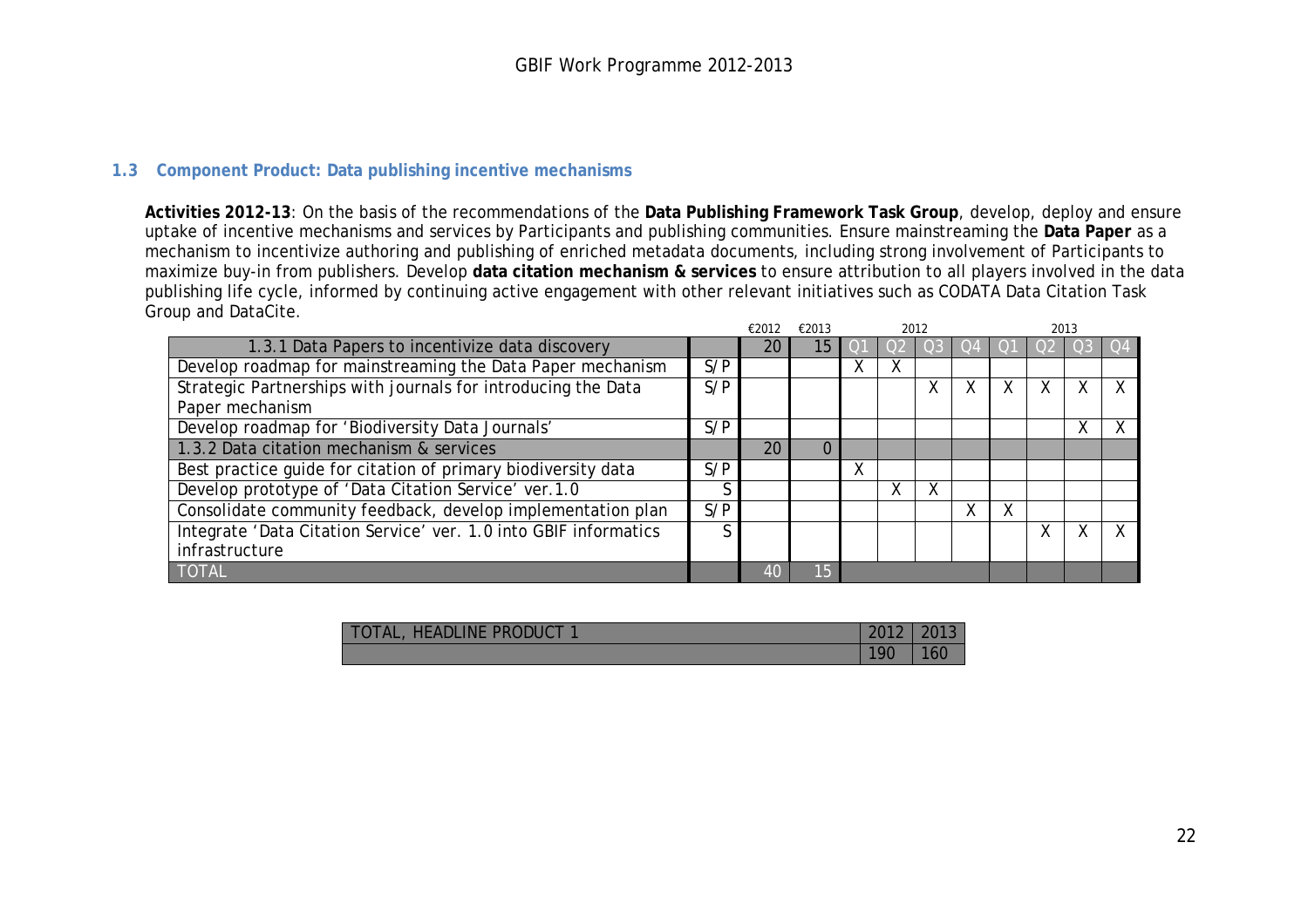# **2 HEADLINE PRODUCT: A BIODIVERSITY INFORMATION FACILITY (BIF)-BUILDING PACKAGE**

By 2016, the BIF-Building Package will be a comprehensive set of tools, services and documentation to support Participants in the complex task of building national or supra-national facilities to manage and make use of biodiversity information. This set of resources will apply to all GBIF Participants for the consolidation of their BIFs. It will in particular benefit new Participants, giving them access not only to current resources but also to the experience and best practices built by the GBIF network worldwide over the past 10 years. GBIF Participants will be involved in the testing and uptake of the BIF-building package as well as contributing content for its ongoing improvement.

The BIF-Building Package will be organized and delivered to GBIF Participants in **three different modules**: the **GBIF Welcome Box** (launched in 2011 for new Participants), the **BIF Start-up Kit (**2012-13**)**, and the **BIF Advanced Kit** (planned start in 2014). The BIF Startup Kit provides the core documentation and access to tools to guide the early stages of development of a BIF, including technical, sociopolitical, operational, and scientific aspects and considerations. The **BIF Advanced Kit** is aimed at those biodiversity information networks or facilities that are already established and are in the process of consolidation or expansion. This kit will provide access to more specialized tools, as well as guidelines and documentation on the tools, techniques, and processes concerning the mobilization, publication and use of biodiversity data. The full contents of the BIF-Building Package will be made available via the Online Resource Centre (www.gbif.org/orc). Guidelines and recommendations for establishing a BIF will be provided, covering topics such as policies on open access to biodiversity data, developing strategies for data digitization and publishing, improving the fitness for use of biodiversity data, and staffing and governance structures for BIFs. In addition, the BIF-Building Package will include tools and technical documentation for setting up a customized BIF informatics infrastructure to support the publication, harvesting, indexing, access and use of biodiversity data on the national, regional or thematic level. This will include the ongoing community-led development of a Nodes Portal Toolkit (NPT), a suite of informatics tools designed to help GBIF Participants to deploy, maintain and extend biodiversity data portals.

#### <span id="page-22-0"></span>**Contribution to strategic imperatives:**

a) **Advance the Digital Content**: The BIF-Building Package includes all the elements to support the implementation of a customized biodiversity data publishing framework, enabling Participants to be more effective in their data discovery and publishing (objective 1.1). By encouraging Participants to take up recommendations from expert groups across the network, the BIF-Building Package will also promote measures to improve the fitness for use at the Participant BIF level (objective 1.2).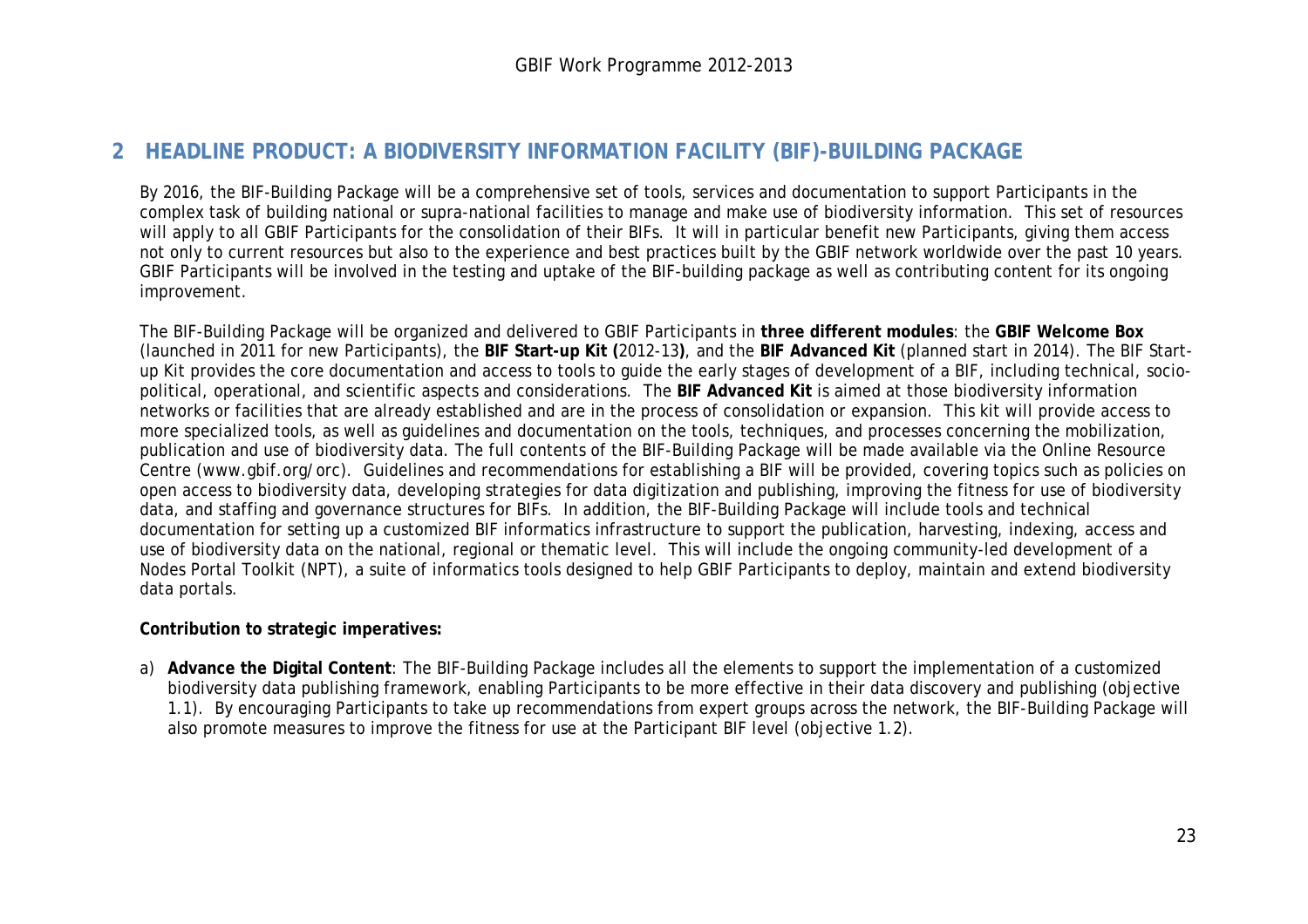- b) **Advance the Informatics Infrastructure**: Those GBIF Participants setting up their own informatics infrastructure will have access to a diversity of options as part of the BIF-Building Package, including the tools, the documentation and the best practice guides that they need for successful implementation (objective 2.1). The community-led development of tools for the BIF-Building Package, such as the NPT, will leverage capacity from the global GBIF informatics community to advance biodiversity informatics (objective 2.3).
- c) **Advance the Engagement:** The facilities built by Participants using the BIF-Building Package allow them to meet their own information management needs, and actively participate in international initiatives such as GBIF. This headline product will thus build capacity among new Participants (objective 3.2) and enable fast, effective improvement of their biodiversity data management activities that may encourage non-members to join the GBIF initiative (objective 3.3). The BIF-Building Package will use the GBIF collaboration platform to assess its effectiveness and continuously adapt its contents to users' needs (objective 3.5).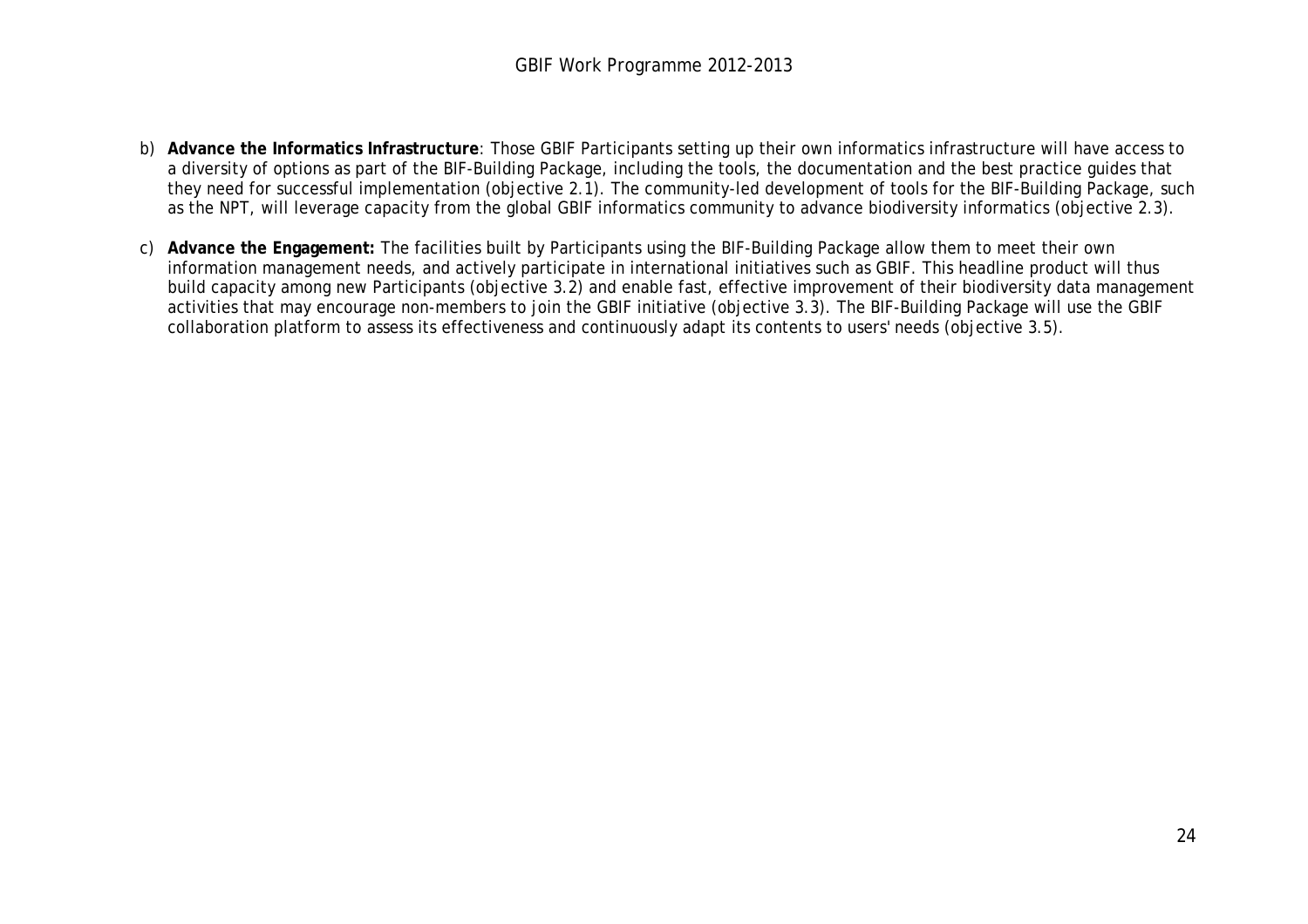#### **2.1 Component Product: A comprehensive set of software tools, services and documentation for building BIFs**

**Activities 2012-13**: Complete, update and improve the inventory of GBIF-compatible biodiversity informatics software and services, begun in 2011. Extend inventory from initial focus on GBIF-developed tools, to include mechanisms for involving the community in the identification of gaps and in the contribution of additional tools that can be integrated in the GBIF infrastructure. Include inventory in the Online Resource Centre, and customize for easy uptake and use by GBIF Participants. Continue to develop a comprehensive, stepby-step set of documents to guide GBIF Participants in the process of building, consolidating, or expanding BIFs at the national, regional, or thematic level.

<span id="page-24-0"></span>

|                                                                     | S/P | €2012 | €2013 |   | 2012 |   |   |                  |  |  |
|---------------------------------------------------------------------|-----|-------|-------|---|------|---|---|------------------|--|--|
| 2.1.1 Updated tools and services inventory                          |     | 10    | 10 I  |   |      |   |   | 0203040102030304 |  |  |
|                                                                     |     |       |       |   |      |   |   |                  |  |  |
| Identification of software gaps by the Nodes Committee              | D   |       |       | Χ |      |   |   |                  |  |  |
| Completion of the inventory                                         | S/P |       |       | Χ |      | х |   |                  |  |  |
| <b>Iteration for enhancements</b>                                   |     |       |       |   |      | v |   |                  |  |  |
| 2.1.2 Updated set of manuals and best practice guides               |     | 20    | 20    |   |      |   |   |                  |  |  |
| Identification of content gaps and priorities by the GBIF Community | D   |       |       |   |      |   |   |                  |  |  |
| Advertise the process for contributing contents                     |     |       |       | Χ |      |   | v |                  |  |  |
| Annual authoring of documents                                       | S/P |       |       |   |      |   |   |                  |  |  |
| <b>TOTAL</b>                                                        |     | 30    | 30    |   |      |   |   |                  |  |  |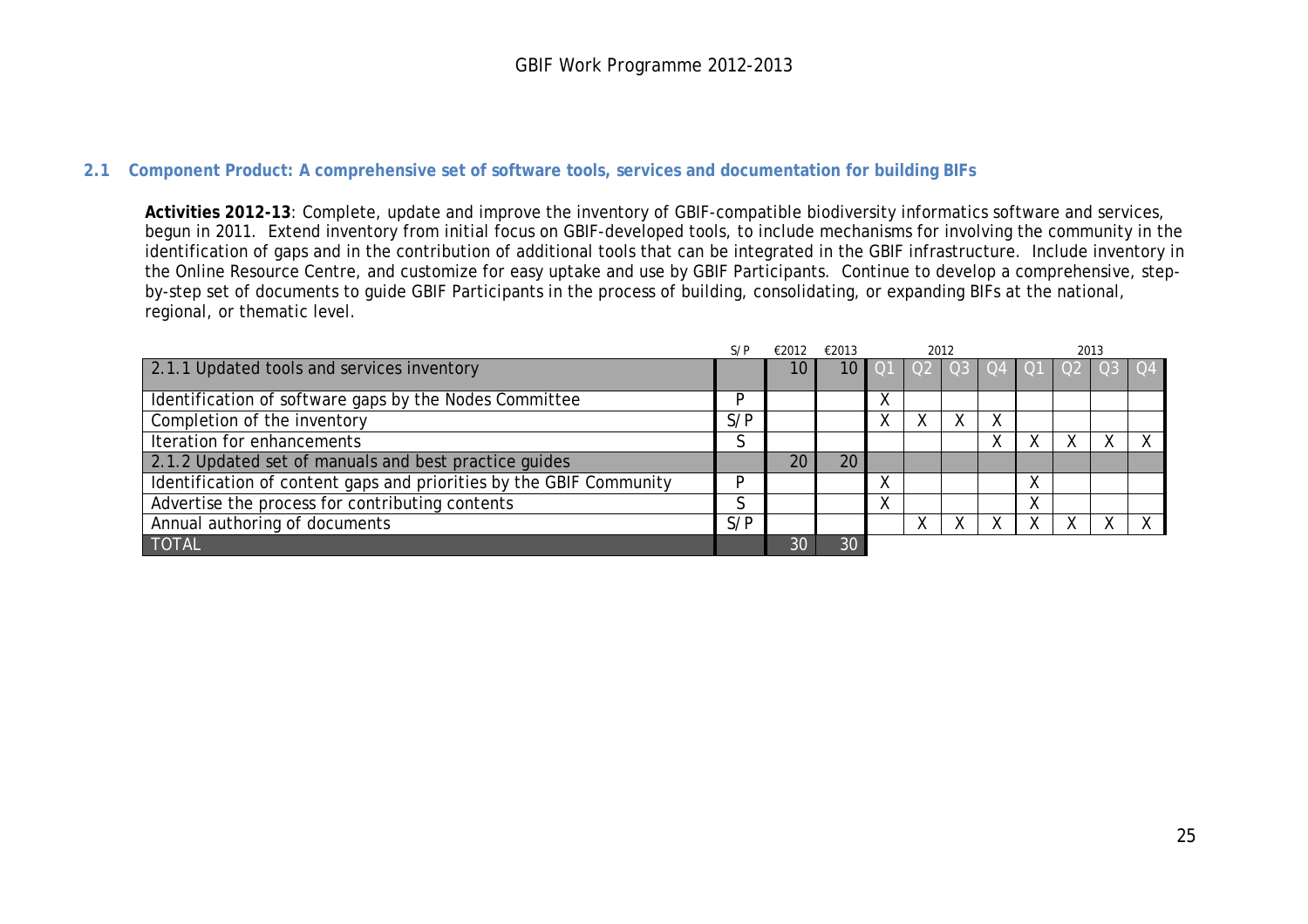#### **2.2 Component Product: A toolkit for deploying Participant-level biodiversity data portals (NPT)**

**Activities 2012-13**: Continue to develop the Nodes Portal Toolkit (NPT), primarily aimed at the technical teams responsible for the implementation of biodiversity data portals for national, regional or thematic BIFs. Test, demonstrate, release and maintain NPT modules facilitating the discovery and access to biodiversity data relevant to target audiences as defined by the Participant BIF. Solicit feedback, debug and tweak NPT for further development.

<span id="page-25-0"></span>

|                                                                      | S/P | €2012 | €2013 |   |   | 2012 |   |   |   | 2013   |   |
|----------------------------------------------------------------------|-----|-------|-------|---|---|------|---|---|---|--------|---|
| 2.2.1 NPT initial development process                                |     | 145   | 25    |   |   |      |   |   |   |        |   |
| Development of the NPT core-modules (visualization and access to     | P   |       |       | ⋏ | X | Χ    |   |   |   |        |   |
| occurrence data, names data and metadata) and back-end functionality |     |       |       |   |   |      |   |   |   |        |   |
| 2.2.2 NPT release                                                    |     |       | 60    |   |   |      |   |   |   |        |   |
| NPT beta testing process initiated                                   | P   |       |       | v | Χ |      |   |   |   |        |   |
| NPT basic core modules released                                      | P   |       |       |   | Χ | Χ    |   |   |   |        |   |
| NPT launched and demonstrated at GB19                                | S/P |       |       |   |   |      | X |   |   |        |   |
| NPT uptake and deployment plan agreed by the Nodes Committee         | P   |       |       |   |   |      | X |   |   |        |   |
| NPT uptake, deployment and maintenance started                       | P   |       |       |   |   |      |   | Χ | v | ν<br>⋏ | χ |
| NPT code debugging and tweaking                                      |     |       |       |   |   |      |   | ⋏ |   |        | Χ |
| First NPT-based portals demonstrated at GB20                         | S/P |       |       |   |   |      |   |   |   |        | χ |
| 2.2.3 NPT further development                                        |     |       |       |   |   |      |   |   |   |        |   |
| Initial feedback received on NPT core modules                        | P   |       |       |   |   | Χ    |   |   |   |        |   |
| Plan to further the NPT development agreed by the Nodes Committee    | Þ   |       |       |   |   |      | ∧ |   |   |        |   |
| <b>TOTAL</b>                                                         |     | 145   | 85    |   |   |      |   |   |   |        |   |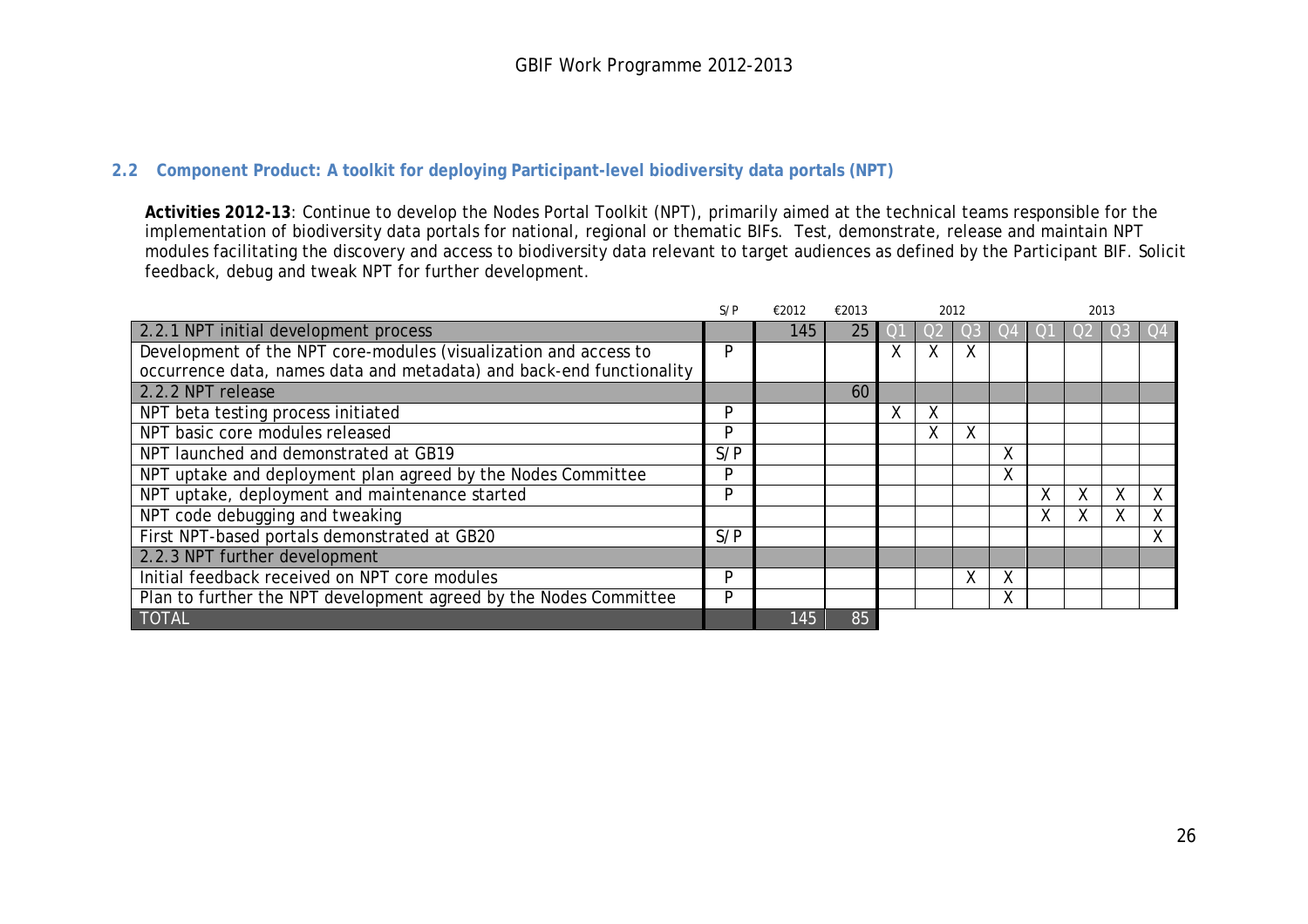#### **2.3 Component Product: BIF-Building Package access and distribution**

Activities 2012-13: Assemble and distribute **GBIF Welcome Box** for new Participants. Develop, assemble and distribute the **BIF Start-up Kit**, mainly targeted at the teams responsible for the design and initial implementation of a national, regional or thematic BIF.

|                                                             | S/P | €2012 | €2013           | 2012 |      |  |  |  |                                   |  |    |
|-------------------------------------------------------------|-----|-------|-----------------|------|------|--|--|--|-----------------------------------|--|----|
| 2.3.1 The GBIF Welcome Box                                  |     |       |                 |      | T OZ |  |  |  | <u>I Q3 I Q4 I Q1 I Q2 I Q3 I</u> |  | Q4 |
| WBox (2012 Edition) assembling and distribution             |     |       |                 |      |      |  |  |  |                                   |  |    |
| WBox (2013 Edition) assembling and distribution             |     |       |                 |      |      |  |  |  |                                   |  |    |
| 2.3.2 The BIF Start-up Kit                                  |     | 10    | 10 <sup>°</sup> |      |      |  |  |  |                                   |  |    |
| Feedback on 2011 Edition received and processed             |     |       |                 |      |      |  |  |  |                                   |  |    |
| BIF Start-up Kit (2012 Edition) assembling and distribution |     |       |                 |      |      |  |  |  |                                   |  |    |
| BIF Start-up Kit (2013 Edition) assembling and distribution |     |       |                 |      |      |  |  |  |                                   |  |    |
| <b>TOTAL</b>                                                |     | 15    | 15              |      |      |  |  |  |                                   |  |    |
|                                                             |     |       |                 |      |      |  |  |  |                                   |  |    |
|                                                             |     |       |                 |      |      |  |  |  |                                   |  |    |

| TOTAL, HEADLINE PRODUCT 2 | 2012 | 2013 |
|---------------------------|------|------|
|                           | 190  | 13C  |

## <span id="page-26-0"></span>**3 HEADLINE PRODUCT: A GLOBAL COLLABORATION PLATFORM**

<span id="page-26-1"></span>By 2016, the GBIF community will be fully and actively engaged by means of a comprehensive yet flexible collaboration platform. In its current form, it provides GBIF stakeholders at all levels with access to improved opportunities and mechanisms for engagement, a consolidated capacity building programme, and a variety of network-wide communication and support services. This collaboration platform will continue to evolve based on a deep understanding of the diversity of GBIF's international network, its strengths and its needs. The main objective is to support and facilitate interaction between Participants, enabling them to achieve common goals that would be unattainable when working in isolation. It will also seek to engage wider understanding of and support for GBIF's activities through enhanced communication and outreach among diverse constituencies including policymakers, scientists, educators, nongovernmental organizations, media and the general public.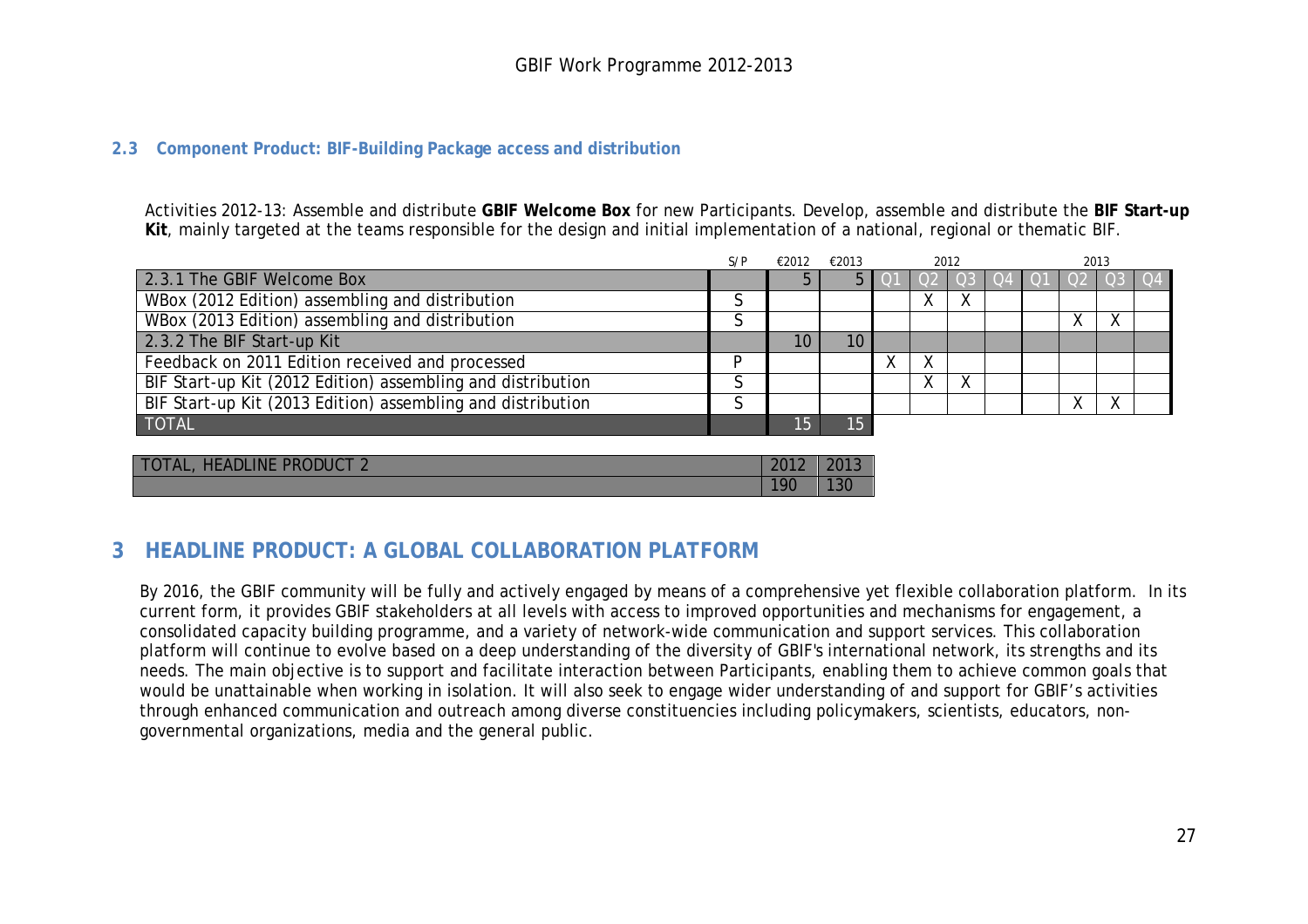**Contribution to strategic imperatives:**

- a) **Advance the Digital Content**: The public sharing of best practices and the exchange of expertise across the network will ensure a faster uptake of the optimal methodologies and tools for a more targeted mobilization of biodiversity data (objective 1.1). It will help to increase the overall level of quality of the information flowing through the GBIF network (objective 1.2). Assessing thematic needs across the network will facilitate engagement with new data publishing communities (objective 1.3). The collaboration platform also enables better assessment of how data accessed through GBIF are being incorporated into scientific research, policies and decisions (objective 1.4).
- b) **Advance the Informatics Infrastructure**: The collaboration platform enables the involvement of all the relevant stakeholders in the definition of the **needs and requirements** for the GBIF informatics infrastructure, an essential process to ensure that resources are invested in an optimal way (objective 2.3). It will also facilitate the uptake of new and established technologies as a permanent common effort towards international standardization (objective 2.1). Collaborating with target communities through strategic partnerships will help ensure full inter-operability when developing/refining standards and services, including data exchange standards (objective 2.2).
- c) **Advance the Engagement**: GBIF will not be able to achieve its objectives without close collaboration between its growing community of Participants and partners. The collaboration platform will support the expansion of the network (objectives 3.3 and 3.4), and the communication, collaboration and coordination processes that support joint endeavours and engage a broad range of stakeholders (objectives 3.1, 3.2 and 3.5).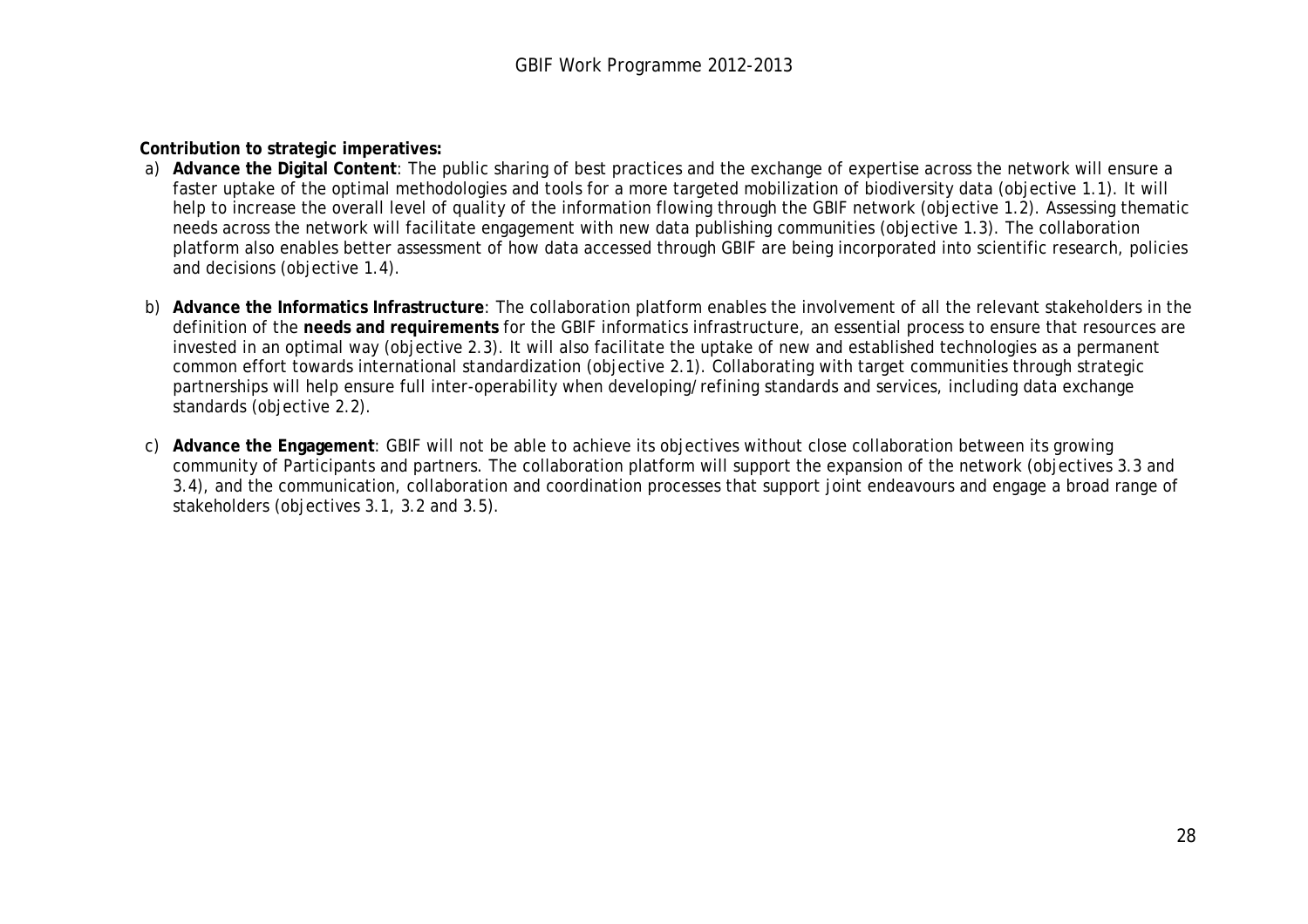#### <span id="page-28-1"></span>**3.1 Component Product: A capacity-building programme**

**Activities 2012-13**: Continue to support the GBIF community in gaining the knowledge required to fully participate in and benefit from GBIF. Build on existing experience in the network and provide the mechanisms for the easy sharing of that experience. Focus on providing the means for successful knowledge transfer and exchange. Maintain the annual training and mentoring programmes, and the  $G$ BIF CEPDEC<sup>[3](#page-28-1)</sup> programme, the permanent capacity-building framework for developing countries.

<span id="page-28-0"></span>

|                                                                     | $S\backslash P$ | €2012 | €2013 |   |        | 2012 |        |   |   |       |
|---------------------------------------------------------------------|-----------------|-------|-------|---|--------|------|--------|---|---|-------|
| 3.1.1 Training programme                                            |                 | 40    | 40    |   |        |      |        |   |   | $Q_4$ |
| Publication annual Training Plan                                    |                 |       |       | χ |        |      |        |   |   |       |
| Development of training manuals and texts                           | S/P             |       |       | Χ | Χ      |      | χ      | χ |   |       |
| Development of additional contents for the Virtual Classroom        | S/P             |       |       | Χ | v<br>v | X.   | Χ      | Χ | χ |       |
| 3.1.2 Mentoring programme                                           |                 | 20    | 20    |   |        |      |        |   |   |       |
| Annual calls: issue, response and evaluation                        | <b>SP</b>       |       |       | X |        |      | v<br>v |   |   |       |
| Delivery of the grants                                              | S               |       |       |   | v<br>∧ |      |        | Χ |   |       |
| Execution of the mentoring projects' activities                     | P               |       |       |   | v<br>v |      |        | Χ |   |       |
| Submission of final reports                                         | P               |       |       |   |        |      | v      |   |   |       |
| General evaluation of the mentoring programme                       | r               |       |       |   |        |      | A      |   |   |       |
| 3.1.3 CEPDEC programme                                              |                 | 5     |       |   |        |      |        |   |   |       |
| Contribution to the SEP-CEPDEC2 pre-proposal and proposal           | S               |       |       | X |        |      |        |   |   |       |
| Best practices captured from SEP-CEPDEC                             | S               |       |       | X |        |      |        |   |   |       |
| Promote and explore further collaboration for other CEPDEC projects | S               |       |       |   | v<br>v |      |        |   | X |       |
| <b>TOTAL</b>                                                        |                 | 65    | 60    |   |        |      |        |   |   |       |

<sup>-</sup> $3$  Capacity Enhancement Programme for Developing Countries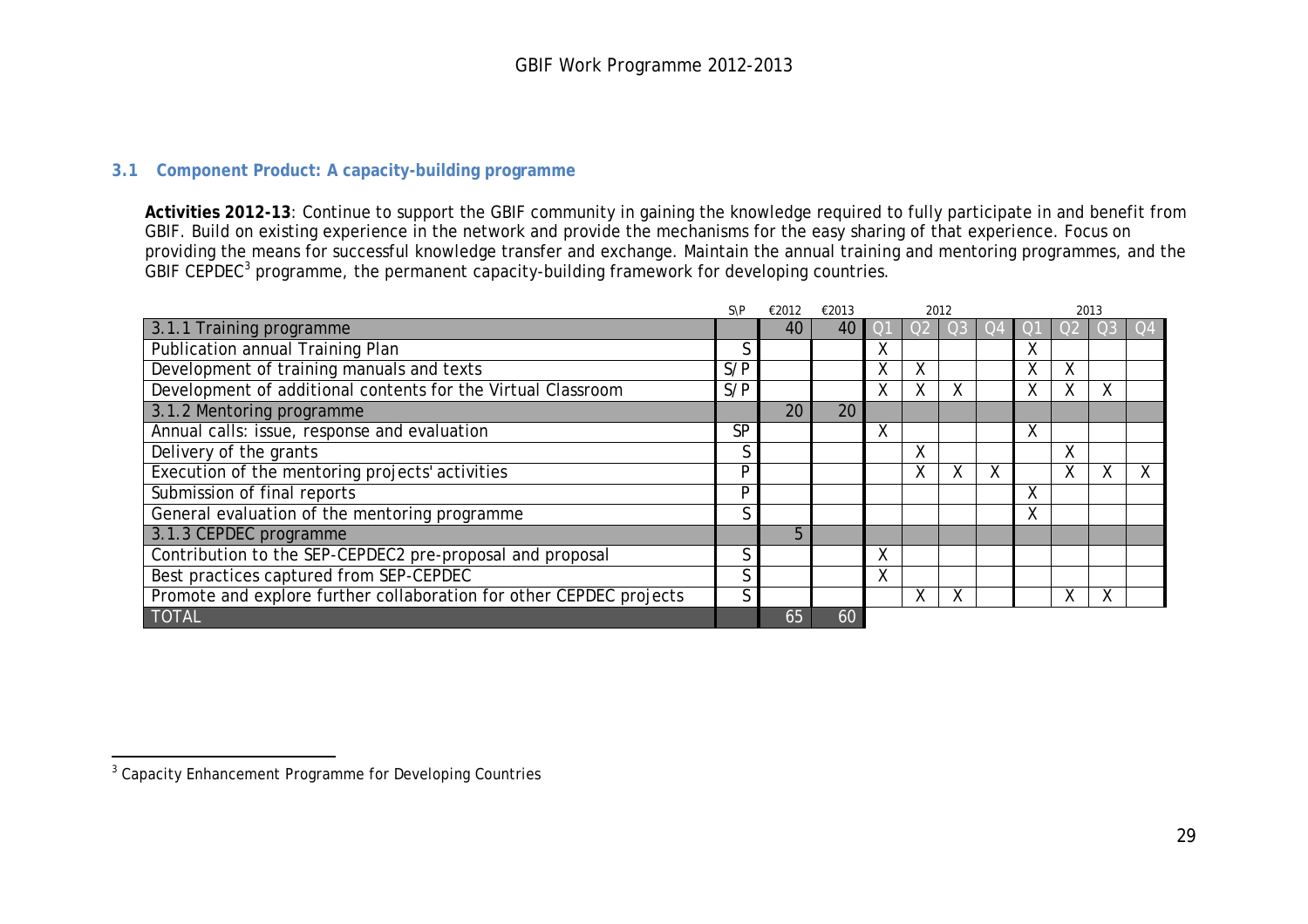#### <span id="page-29-1"></span>**3.2 Component Product: Network communication and support services**

-

Activities 2012-13: Maintain and develop support services aimed at strengthening the GBIF network and enabling the more efficient achievement of other Work Programme objectives. Such services to include mechanisms facilitating communication, collaboration, problem-solving and feedback among Participants and other partners. Support such as the distributed helpdesk system to rely on expertise from Participant countries, including the expert networks (see next section).

<span id="page-29-0"></span>

|                                                                 | $S\$ | €2012 | €2013 |   |           | 2012 |   | 2013   |   |   |              |
|-----------------------------------------------------------------|------|-------|-------|---|-----------|------|---|--------|---|---|--------------|
| 3.2.1 Network status assessment/feedback mechanisms             |      | 30    | 15    |   |           |      |   |        |   |   | $ O4\rangle$ |
| Annual Participant Report                                       | P    |       |       | χ | ^         |      | Χ | v      |   |   | Χ            |
| Bi-annual training assessment                                   | P    |       |       |   | $\lambda$ | v    | Χ |        |   |   |              |
| Defining the Participant profile pages                          | S/P  |       |       | χ | Χ         |      |   |        |   |   |              |
| Improving the GBIF Participant Reporting System                 | S    |       |       |   | ^         | A    | Χ | v<br>v | Χ |   |              |
| Participant Fact Sheets published                               | S    |       |       |   |           |      |   | χ      |   |   |              |
| Assessing thematic needs                                        | S/P  |       |       | X | Χ         |      |   |        |   | Λ | χ            |
| 3.2.2 Communication platforms                                   |      | 20    | 10    |   |           |      |   |        |   |   |              |
| Maintain GBIF core communication channels <sup>4</sup>          | S/P  |       |       | Χ | A         | A    | Χ | v      | v | ∧ | Χ            |
| Improvement of www.gbif.org                                     | S    |       |       | χ | ^         |      |   | Χ      | Χ |   |              |
| Consolidation of the Online Resource Centre                     | S/P  |       |       | χ | $\lambda$ | v    | Χ |        |   |   |              |
| Promotion/Update of the GBIF Community Site                     | S/P  |       |       | Χ |           |      |   | Χ      |   |   |              |
| 3.2.3 Distributed helpdesk system                               |      | 15    | 15    |   |           |      |   |        |   |   |              |
| Technical setup of the helpdesk system                          | S    |       |       | χ | Χ         |      |   |        |   |   |              |
| Implementation of the Improved system (inc. 0,5 support people) | S/P  |       |       | χ | A         | v    |   |        |   |   |              |
| <b>TOTAL</b>                                                    |      | 65    | 40    |   |           |      |   |        |   |   |              |

 $^4$  GBIF Core communication channels include: official website, online resource centre, community site, GoogleCode sites, GBits (newsletter) and mailing lists.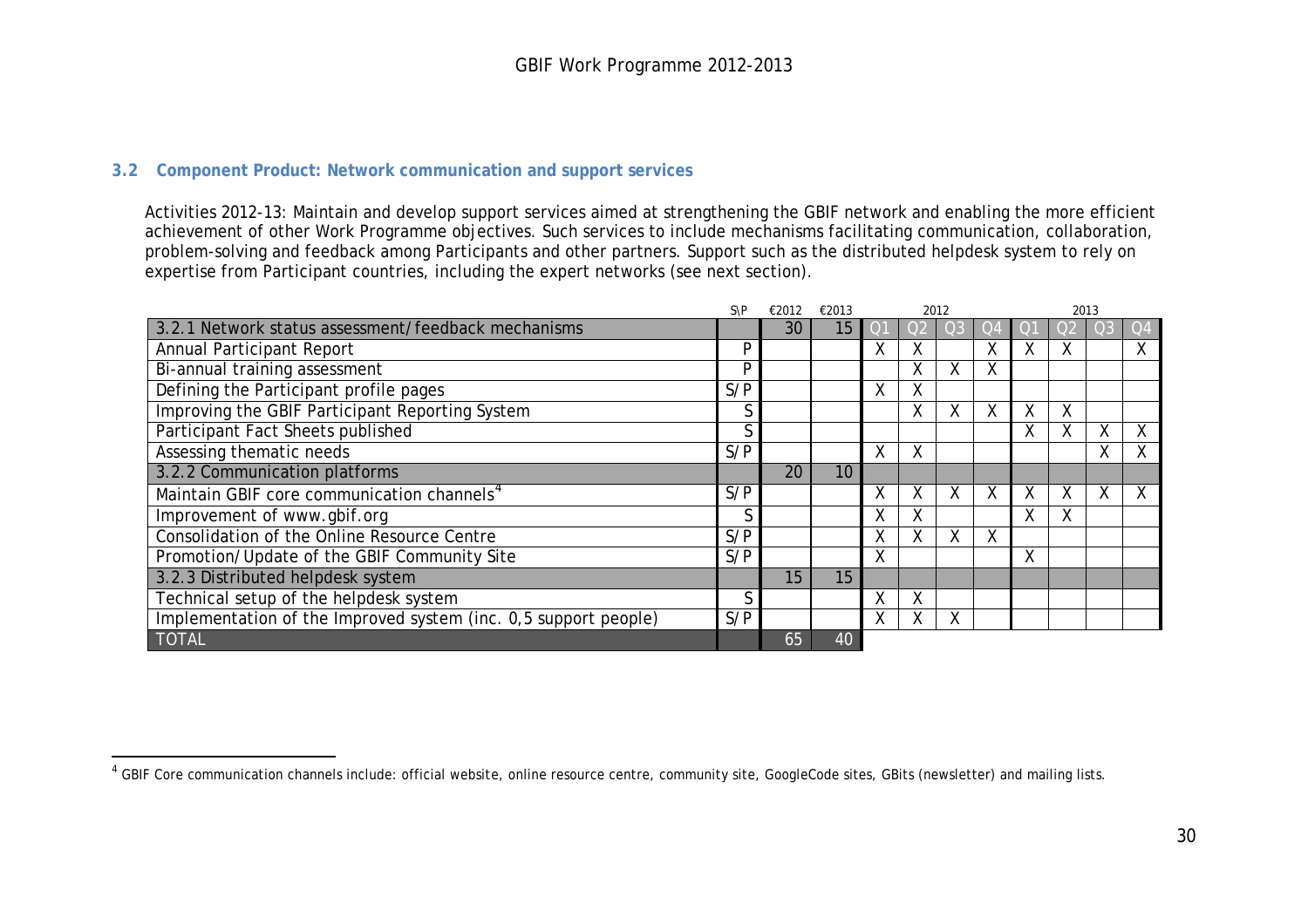#### **3.3 Component Product: Network engagement and broader outreach mechanisms**

Activities 2012-13: Facilitate a targeted expansion of GBIF and permanent engagement of existing Participants. Develop new strategic, scientific and technological partnerships across the biodiversity, conservation, genetic/genomic and ecosystem realms. Prioritize the expansion of country participation, particularly those that contain critical biodiversity resources and/or hold important biodiversity data in their institutions. Seek closer and more synergistic relationships with relevant intergovernmental processes such as MEAs (especially CBD), UN Secretariats and Agencies, GEOSS and IPBES, among others. Ensure close collaboration and integration with other biodiversity data initiatives such as OBIS, CoL, ALA, BioCASE etc. Enhance understanding of and support for GBIF by improved outreach to diverse constituencies.

<span id="page-30-0"></span>

|                                                             | S\P    | €2012 | €2013 |   |                   | 2012         |           | 2013 |    |   |    |
|-------------------------------------------------------------|--------|-------|-------|---|-------------------|--------------|-----------|------|----|---|----|
| 3.3.1 A PR and Outreach Strategy                            |        | 10    | 0     |   |                   |              | JZ        |      |    |   | O4 |
| Targeted outreach to key potential Participants             | $\sim$ |       |       | Χ |                   | Χ            |           | X    |    | Χ |    |
| Support to GBIF Participants in early stages of development | S/P    |       |       |   | $\checkmark$<br>v | χ            |           |      | Λ. | х |    |
| Promotion, media relations and international positioning    | S/P    |       |       | X |                   |              | Χ         | Χ    |    |   | Χ  |
| Annual reports                                              | S/P    |       |       | X |                   |              | Χ         | v.   |    |   |    |
| 3.3.2 Strategic Partnerships                                |        | 30    | 30    |   |                   |              |           |      |    |   |    |
| Prioritization of potential partnerships                    |        |       |       |   |                   |              | X         |      |    |   | Χ  |
| Strategic partnerships framework                            | $\sim$ |       |       | X |                   | $\mathsf{X}$ |           | Χ    |    | X |    |
| <b>Strategic applications</b>                               |        |       |       | χ |                   |              | Χ         | Χ    |    |   |    |
| 3.3.3 Nodes Committee activities                            |        | 60    | 60    |   |                   |              |           |      |    |   |    |
| Nodes Strategy Group mid-term meetings                      | D      |       |       |   | $\checkmark$<br>∧ |              |           |      | Χ  |   |    |
| Global Nodes Committee Meeting 2013                         | D      |       |       |   |                   |              |           |      | Χ  | ᄉ |    |
| Regional Sub-Committee Meetings 2012                        | P      |       |       | X | X                 | X            | X         |      |    |   |    |
| 3.3.4 A network to support the internationalization of GBIF |        | 10    | 10    |   |                   |              |           |      |    |   |    |
| Establishment and activation of the expert networks         | P      |       |       |   | χ                 |              |           |      | Χ  |   |    |
| Translation of key resources by language networks           | S/P    |       |       |   |                   | X.           | $\Lambda$ |      |    |   |    |
| <b>TOTAL</b>                                                |        | 110   | 100   |   |                   |              |           |      |    |   |    |

| <b>HEADLINE</b><br><b>PRODUCT?</b><br>TOTAL, | $\Omega$<br>$\mathbf{L}$ | 2013 |
|----------------------------------------------|--------------------------|------|
|                                              | 240                      | 200  |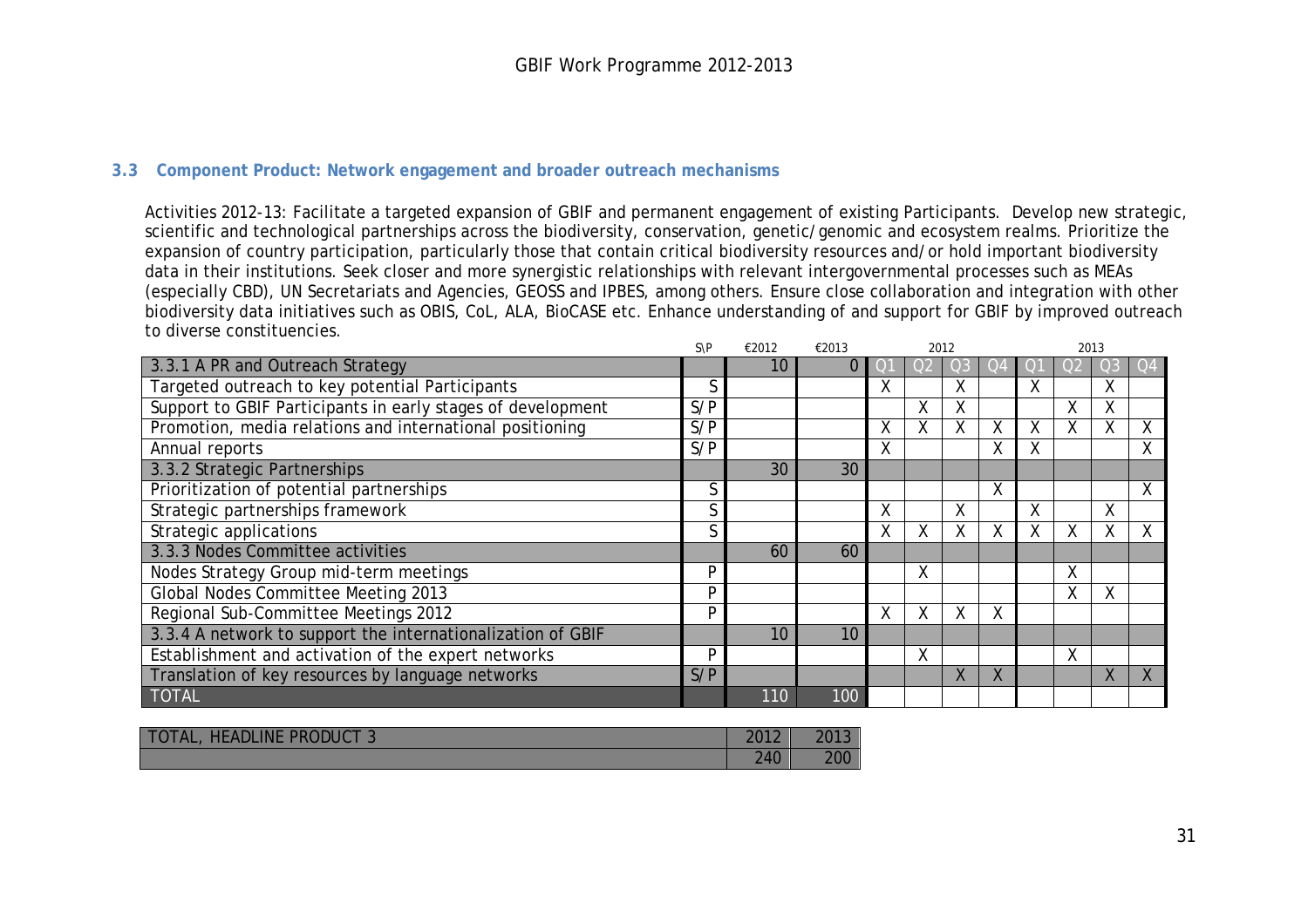# **4 A GLOBAL DATA DISCOVERY AND ACCESS INFRASTRUCTURE**

By 2016, GBIF will support distributed discovery of, and access to, the content (both data and metadata) published through the next generation Integrated Publishing Toolkit and other means, through an infrastructure that is scalable, reliable, powerful, user-friendly and efficient. During this two-year Work Programme, current services will be enhanced to enable richer discovery and access, mechanisms will be integrated to improve and flag the quality of shared content, and enhancements will be made in the robustness and responsiveness of the underlying systems. Dedicated resources will be allocated to the thorough documentation of the informatics architecture to enable greater participation and engagement within the GBIF network, and to enable interoperability with other initiatives. Community developed standards, tools and services will be fostered. This headline product will help to ensure that GBIF's informatics infrastructure is adequate to meet the requirements of processes such as the CBD Clearing House Mechanism, GEOBON and IPBES.

#### **Contribution to strategic imperatives:**

- a) **Advance the Digital Content**: The discovery and access infrastructure includes services and means to establish and automate data trending to identify major taxonomic, temporal and geospatial gaps (objective 1.1). Richer metadata and flagging of data quality will enhance fitness for use (objective 1.2) and accommodation of new data types such as genomic and ecological level observations will allow Participants to address the rapidly-changing landscape of biodiversity data types and serve the future needs of data users (objective 1.3). A data citation service and a reporting service on trends in data publishing and use will enhance measurement of data impact (objective 1.4).
- <span id="page-31-0"></span>b) **Advance the Informatics Infrastructure**: This work programme will provide increased discovery and access to data (objective 2.1) by improving the functionality and performance of the GBIF Data Portal. Thorough documentation of the GBIF system architecture and of the exchange standards and protocols will facilitate interoperability and expansion of the network while tools and services to support Knowledge Organization systems will contribute to improvements in standards and interoperability (objective 2.2). Registration of community developed services and standards in the GBIF registry will facilitate uptake by the global biodiversity community, and collaboration with TDWG will strengthen the availability of robust services for management of vocabularies and ontologies for biodiversity informatics. A stronger focus on collaborative development through open source projects will promote wider community participation (objective 2.3).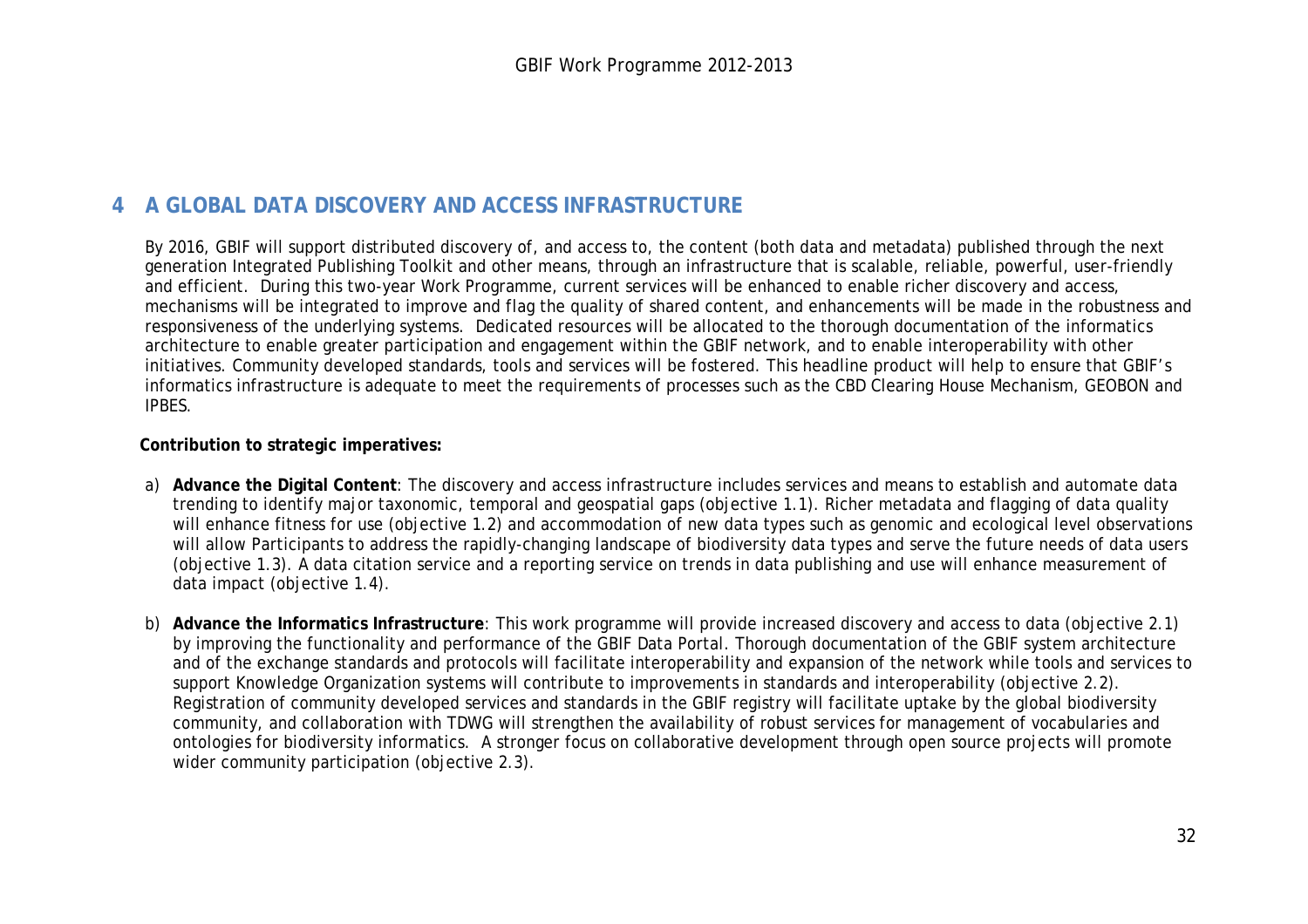c) **Advance the Engagement**: A dedicated focus on documenting the informatics architecture will ensure the widest possible participation at all levels of the global infrastructure. A well documented reference model of the GBIF informatics architecture will help Participants to plan and coordinate their in-country efforts to integrate with the global network, strengthening their engagement and capacity (objective 3.2).

An advisory mechanism will be established to help direct the infrastructure developments, thus engaging the global GBIF community and assessing stakeholder needs (objective 3.5)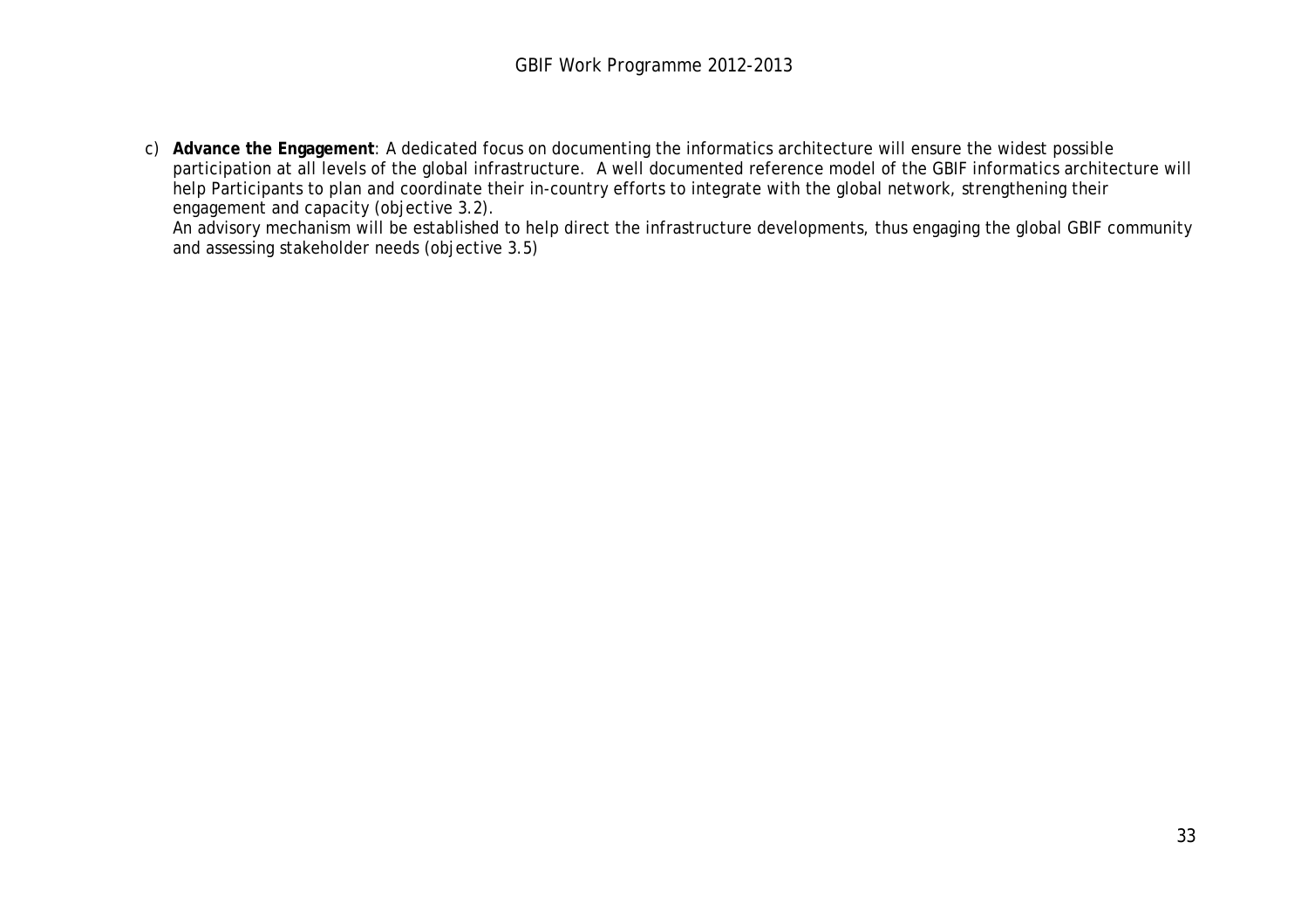#### <span id="page-33-1"></span>**4.1 Component Product: A reference model for the biodiversity informatics architecture**

**Activities 2012-13**. Develop a reference model for the biodiversity informatics architecture, enabling all GBIF Participants to understand how the various components in the network fit together to create a global platform supporting interoperability across disparate, distributed resources. Fully describe the systems architecture, as well as data exchange standards, network protocols, Persistent Identifier technologies and Knowledge Organization Systems (i.e. vocabularies, thesauri, ontologies), thus supporting unified discovery, access and integration.

<span id="page-33-0"></span>

|                                                                           | $S\backslash P$ | €2012 | €2013 |   |   | 2012         |   | 2013 |   |   |  |
|---------------------------------------------------------------------------|-----------------|-------|-------|---|---|--------------|---|------|---|---|--|
| 4.1.1 GBIF systems architecture overview                                  |                 | 20    | 20    |   |   |              |   |      |   |   |  |
|                                                                           |                 |       |       |   |   |              |   |      |   |   |  |
| Document the GBIF systems architecture including the core data model      | S/P             |       |       | X | Χ | $\mathsf{X}$ | X | Χ    | X |   |  |
| and all major components of the network such as the registry,             |                 |       |       |   |   |              |   |      |   |   |  |
| harvesting and indexing sub-systems (of data, checklists, metadata),      |                 |       |       |   |   |              |   |      |   |   |  |
| and web services.                                                         |                 |       |       |   |   |              |   |      |   |   |  |
| Develop white paper on role of emerging general semantic models for       | S/P             |       |       |   |   |              |   |      |   | Χ |  |
| biodiversity observations (e.g., OBOE <sup>5</sup> ) in GBIF architecture |                 |       |       |   |   |              |   |      |   |   |  |
| Develop a future directions overview                                      |                 |       |       |   |   | Χ            | Χ |      |   |   |  |
| 4.1.2 Exchange standards and protocol quidelines                          |                 | 20    | 20    |   |   |              |   |      |   |   |  |
| Document the data exchange standards and protocols deployed on the        | S/P             |       |       |   |   | X            | X |      |   |   |  |
| GBIF network for data and metadata                                        |                 |       |       |   |   |              |   |      |   |   |  |
| Document the Persistent Identifier technologies, tools and services in    | S/P             |       |       |   |   |              |   | Χ    |   |   |  |
| use on the GBIF network                                                   |                 |       |       |   |   |              |   |      |   |   |  |
| Document the KOS technologies, tools and services, and the main           | S/P             |       |       |   |   |              |   | Χ    |   |   |  |
| vocabularies/thesauri/ontologies in use on the GBIF network               |                 |       |       |   |   |              |   |      |   |   |  |
| <b>TOTAL</b>                                                              |                 | 40    | 40    |   |   |              |   |      |   |   |  |

-

<sup>5</sup> <http://marinemetadata.org/references/oboeontology>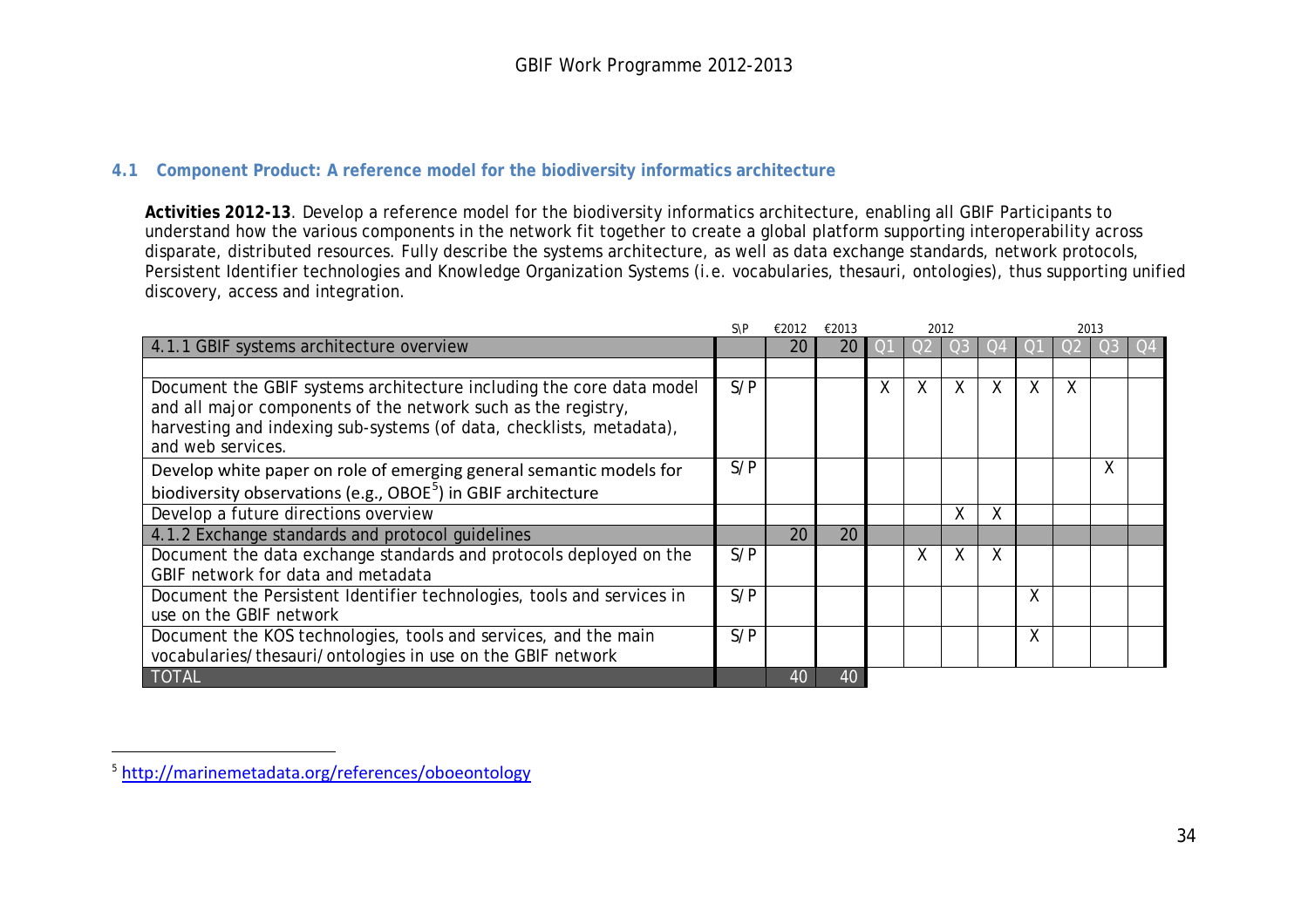#### **4.2 Component Product: A gateway to the content within the GBIF network**

**Activities 2012-13**: Further develop the GBIF Data Portal, enhancing its role as a unified gateway to discover and access the content shared through the GBIF network. Grow the range of its services to aid in discovery, access, visualization, derivation of metrics and improvement of quality throughout the network. Enhance deployment and uptake of the GBIF registry, serving as the primary coordination mechanism for the GBIF network and the external networks it connects to, for example by supporting the capture and resolution of the various identifiers used for the same entity, the modelling of relationships between Participants to provide correct attribution, registration of an expanded range of content types such as Participant Portals and external services, and integration with other dataset registry systems. Progressively integrate the Portal and registry with the other GBIF communication systems.

<span id="page-34-0"></span>

|                                                                  | $S\backslash P$ | €2012 | €2013 |   |        | 2012 |    | 2013 |   |                  |    |
|------------------------------------------------------------------|-----------------|-------|-------|---|--------|------|----|------|---|------------------|----|
| 4.2.1 Increased discovery and access to data*                    |                 | 100   | 100   |   |        |      | JZ |      |   |                  | Q4 |
| Improve integration of content during index building             | S               |       |       | Χ | Χ      | Χ    | χ  | x    |   | Χ                | X  |
| Improvements in the richness of taxonomic and name based content | S               |       |       | X | Λ.     | ж    | Χ  |      |   |                  |    |
| Improve attribution of data owners                               | S               |       |       | χ |        |      |    | X    | ∧ | $\mathbf v$<br>⋏ | Χ  |
| Improve error detection and flagging                             | S               |       |       | Χ | Χ      | X    | Χ  | Χ    |   | Χ                | Χ  |
| Improve visualizations                                           | S               |       |       | Χ | Χ      | χ    | Χ  | Χ    |   | Χ                | X  |
| Expand and simplify output format options                        | S               |       |       | Χ |        | Χ    |    |      |   |                  |    |
| Enhance metrics on access and content                            | S               |       |       |   |        | ⋏    | X  | X    | Χ | $\mathbf v$<br>v | X  |
| 4.2.2 Improved performance                                       |                 | 100   | 80    |   |        |      |    |      |   |                  |    |
| Incremental processing of indexes                                | S               |       |       | Χ | v<br>^ | X    | X  | X    | X | Χ                | X  |
| Improved speed and frequency of harvesting                       | S/P             |       |       | Χ | Χ      |      |    |      |   |                  |    |
| Evaluate requirements to ensure robust and efficient services    | S/P             |       |       | Χ |        | X    |    | X    |   | X                |    |
| Monitor service performance levels                               | S               |       |       | X | Χ      | Χ    | X  | X    | χ | Χ                | X  |
| Update deployment of services                                    | S/P             |       |       |   | Χ      |      | X  |      | Χ |                  | X  |
| 4.2.3 A global registry                                          |                 | 50    | 50    |   |        |      |    |      |   |                  |    |
| Enhanced deployment and uptake                                   | S               |       |       | X | Χ      | ⋏    | X  |      |   |                  |    |
| Identifier resolution services                                   | S/P             |       |       | Χ |        | Χ    | Χ  |      |   |                  |    |
| Enhanced attribution                                             | S               |       |       | χ |        |      |    |      |   |                  |    |
| Improved services and interfaces                                 | S               |       |       | χ |        |      | χ  |      |   | Λ                | X  |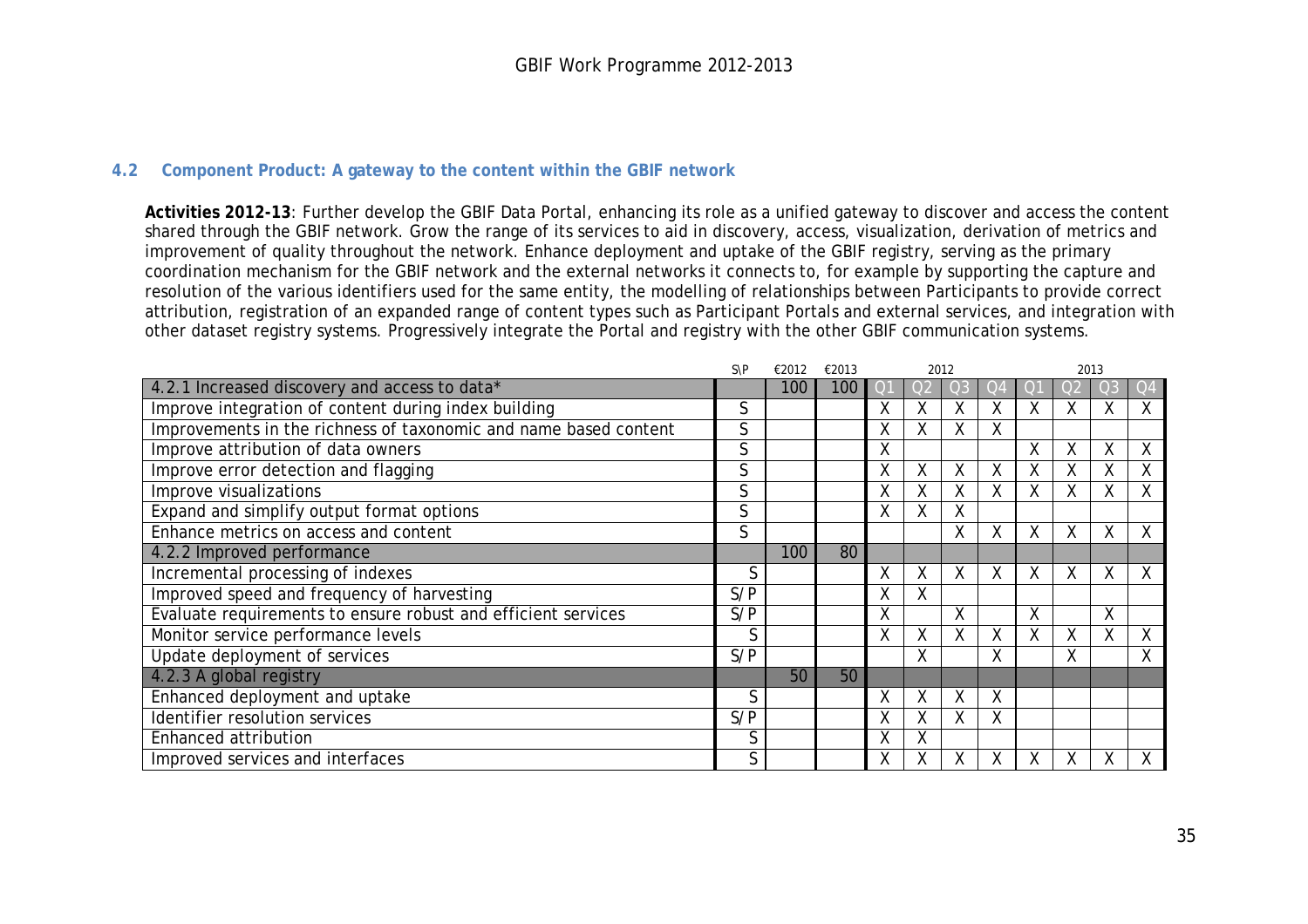| Improved content                             | 5/P |     |     |  | $\sqrt{ }$              |  |  |
|----------------------------------------------|-----|-----|-----|--|-------------------------|--|--|
| Registration of community developed services | S/P |     |     |  | $\lambda$<br>$\sqrt{ }$ |  |  |
| Integrate with external registry initiatives | S/P |     |     |  | $\lambda$<br>$\sqrt{ }$ |  |  |
| <b>TOTAL</b>                                 |     | 250 | 230 |  |                         |  |  |

\* Metadata, name and primary biodiversity data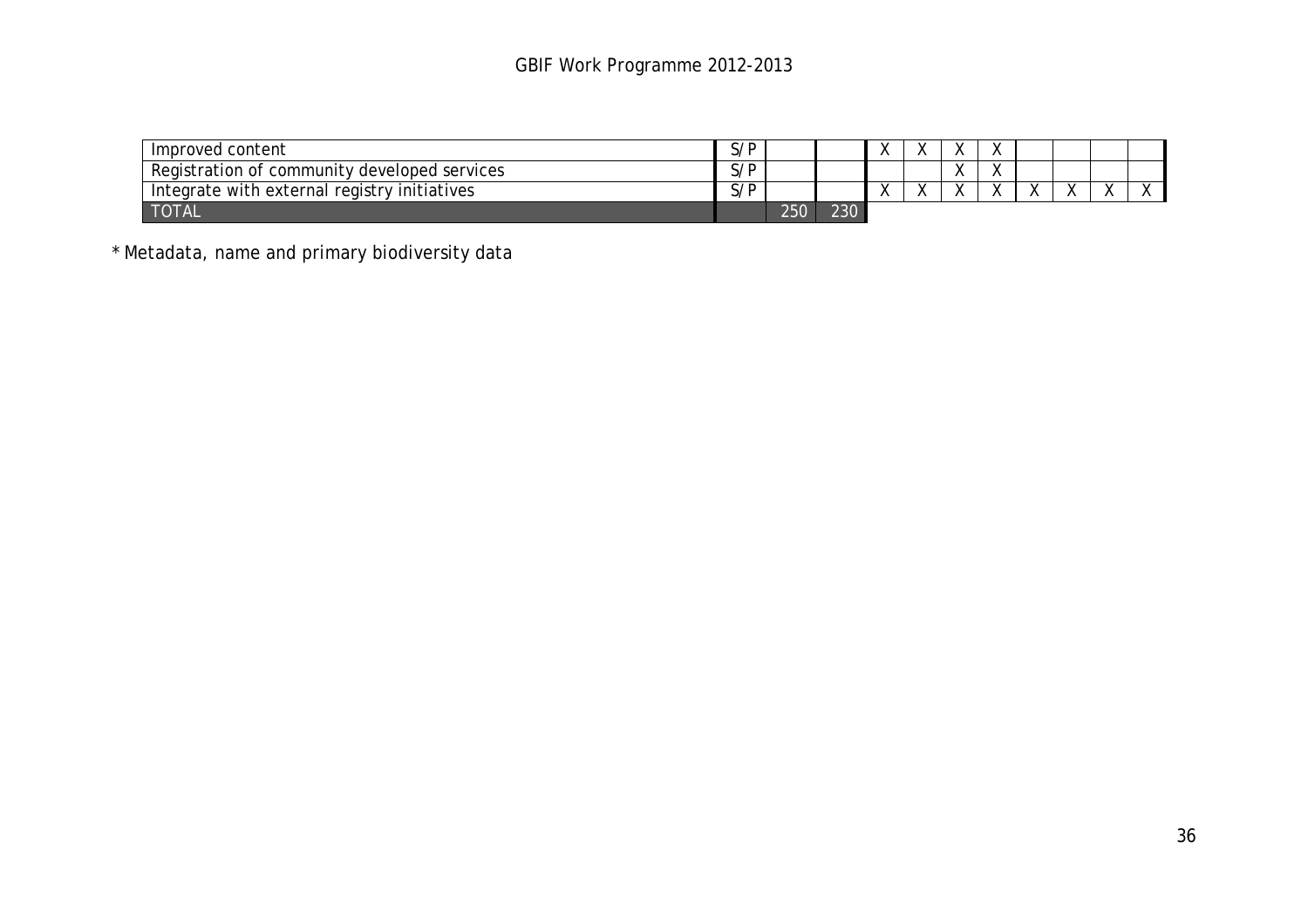#### <span id="page-36-1"></span>**4.3 Component product: Network services**

**Activities 2012-13**: Develop and enhance the range of services within the Data Portal, including search, access, annotation, analytics, and citation. Collaborate with TDWG and other appropriate initiatives, to provide services supporting the governance, community development and maintenance of vocabularies and ontologies for biodiversity informatics.

|                                                                              | $S\$ | €2012 | €2013 |                |                | 2012 |    | 2013    |   |    |              |  |
|------------------------------------------------------------------------------|------|-------|-------|----------------|----------------|------|----|---------|---|----|--------------|--|
| 4.3.1 An annotations service                                                 |      |       | 20    | O <sub>1</sub> | O <sub>2</sub> |      | O4 |         |   | O3 | Q4           |  |
| Support machine generated annotations (applied at indexing)                  | S    |       |       |                |                |      |    |         | X | χ  | X            |  |
| Support user generated annotations (post indexing)                           | S/P  |       |       | Χ              | Χ              | Χ    | Χ  | Χ       | χ | Χ  | X            |  |
| Evaluate existing initiatives on annotations, identifying opportunities to   | S/P  |       |       | Χ              | X              | Χ    | X  | X       | Χ | X  | X            |  |
| collaborate on common goals                                                  |      |       |       |                |                |      |    |         |   |    |              |  |
| 4.3.2 An analytics service                                                   |      |       | 20    |                |                |      |    |         |   |    |              |  |
| Provide reporting service on gaps in GBIF data coverage (taxonomic,          | S    |       |       | X              | X              |      |    |         |   |    |              |  |
| geospatial, temporal)                                                        |      |       |       |                |                |      |    |         |   |    |              |  |
| Provide reporting service on usage of GBIF data portal and services          | S    |       |       |                | Χ              | χ    |    |         |   |    |              |  |
| (access, downloads, etc)                                                     |      |       |       |                |                |      |    |         |   |    |              |  |
| Provide reporting service on quality of data                                 | S    |       |       |                |                | χ    | X  |         |   |    |              |  |
| Provide reporting service on trends in data publishing and usage             | S    |       |       |                |                |      |    | Χ       | X |    |              |  |
| 4.3.3 A citation service                                                     |      |       | 20    |                |                |      |    |         |   |    |              |  |
| Provide a service for generating appropriate citation text for a dataset     | S    |       |       |                |                |      |    |         | X | X  |              |  |
| or combination of datasets accessed via the GBIF network.                    |      |       |       |                |                |      |    |         |   |    |              |  |
| 4.3.4 Vocabulary and Ontology services                                       |      |       |       |                |                |      |    |         |   |    |              |  |
| Evaluate and deploy a vocabulary and ontology management system <sup>6</sup> | S    |       |       | X              | Χ              | Χ    | X  |         |   |    |              |  |
| Offer versioned, published vocabularies                                      | S/P  |       |       |                |                |      | Χ  | Χ       | Χ | X  | X            |  |
| $***$<br>4.3.5 Persistent Identifier service                                 |      |       | 10    |                |                |      |    |         |   |    |              |  |
| Develop or adopt a persistent Identifier resolution service                  | S    |       |       | X              | X              | X    | X  | $\sf X$ | X | Χ  | $\mathsf{X}$ |  |
| <b>TOTAL</b>                                                                 |      |       | 70    |                |                |      |    |         |   |    |              |  |

<span id="page-36-0"></span>-

<sup>&</sup>lt;sup>6</sup> Supported through external funding (EU ViBRANT project)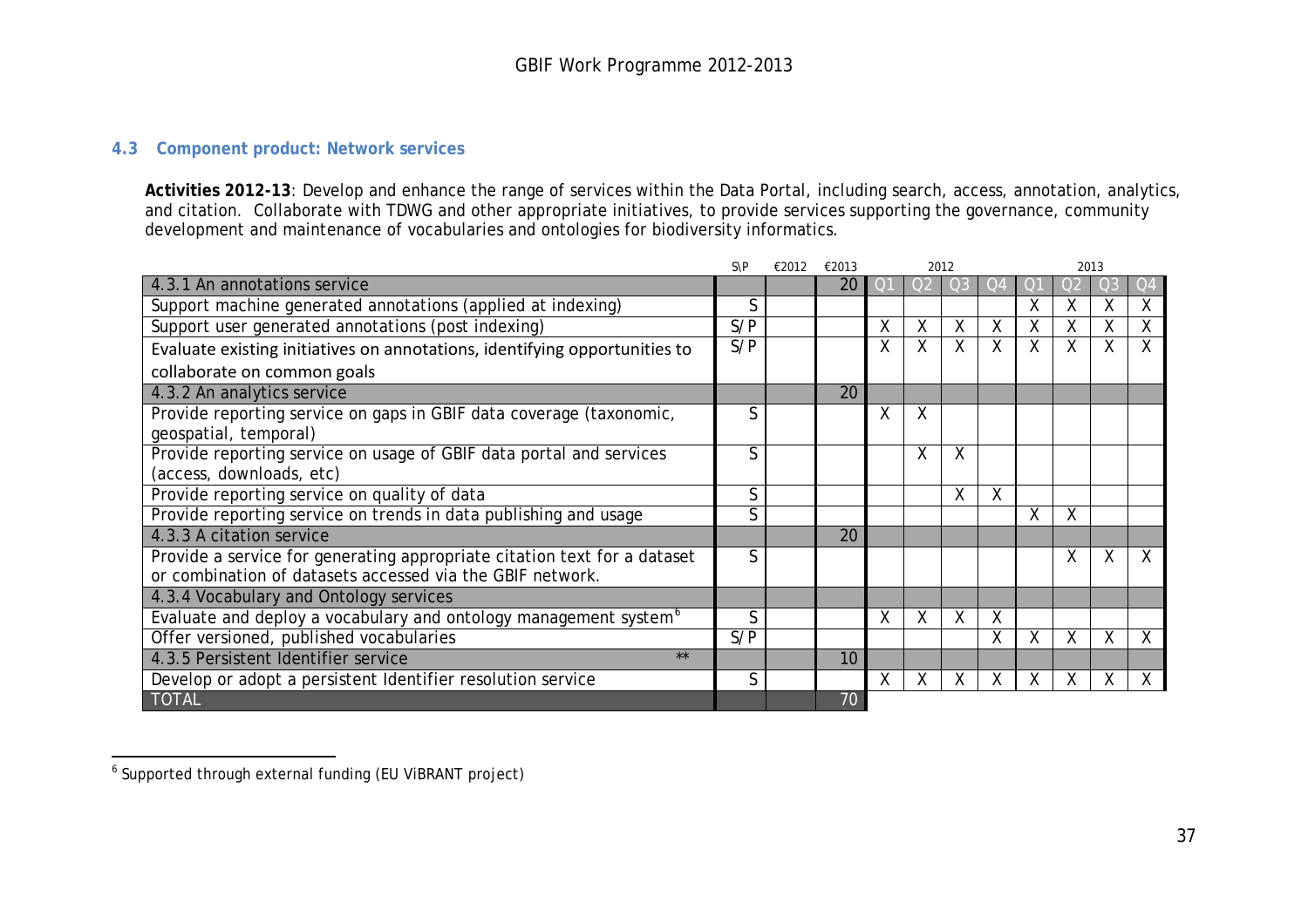| <b>HEADLINE PRODUCT</b><br><b>TOTAL,</b> | 2012 |     |
|------------------------------------------|------|-----|
|                                          | 290  | 340 |

# **5 ASSESSMENT OF THE STATUS OF GLOBAL BIODIVERSITY INFORMATION.**

By 2016, GBIF will have a comprehensive set of assessment and monitoring mechanisms in place. Understanding the 2012 baselines, the expected and realized targets of GBIF's work programmes over the 2012-2016 period will be critical. This product, complementing the Participants' Report, is envisaged as a tool to enable realignment of investments in the various areas of the Work Programme. It also aims to document progress in biodiversity information through the publication of a Global Biodiversity Information Outlook (GBIO) and organization of an accompanying conference. The GBIO is a critical cornerstone of the GBIF initiative since it will provide an up to date overview of the broad landscape of biodiversity information, and of the external environment within which GBIF must position its activities.

#### **Contribution to Strategic Imperatives:**

#### a) **Advance the Digital Content**:

The first component of this product will directly contribute to filling data gaps, improving fitness for use and accommodating new data types, by assessing baselines and then implementing a mechanism to measure progress towards agreed 2016 targets (eg for representativeness or quality of data) (objectives 1.1, 1.2, 1.3). It will also include an assessment of the use of GBIF-enabled data (objective 1.4).

#### <span id="page-37-0"></span>b) **Advance the Informatics Infrastructure**:

The first component of this product will assess the GBIF informatics infrastructure, with a focus on the publishing and discovery mechanism. Starting from an assessment of the baselines in the beginning of 2012, the proposed activities will focus on implementing a mechanism to measure progress towards agreed 2016 targets (e.g. performance of the data publishing tools in place, indexing lag time from registration of resources up to discovery through the Portal, and other services). Particular attention will be given to monitoring the full pathway from data publisher up to the discovery of the content mobilized (objectives 2.1, 2.2).

#### c) **Advance the Engagement**:

The first component of this product will assess GBIF's engagement, with a focus on the use of the content mobilized, for example in scientific literature (objectives 3.1, 3.2, 3.3, 3.4, 3.5). An assessment of the full network is proposed for inclusion in the 2014-15 Work Programme.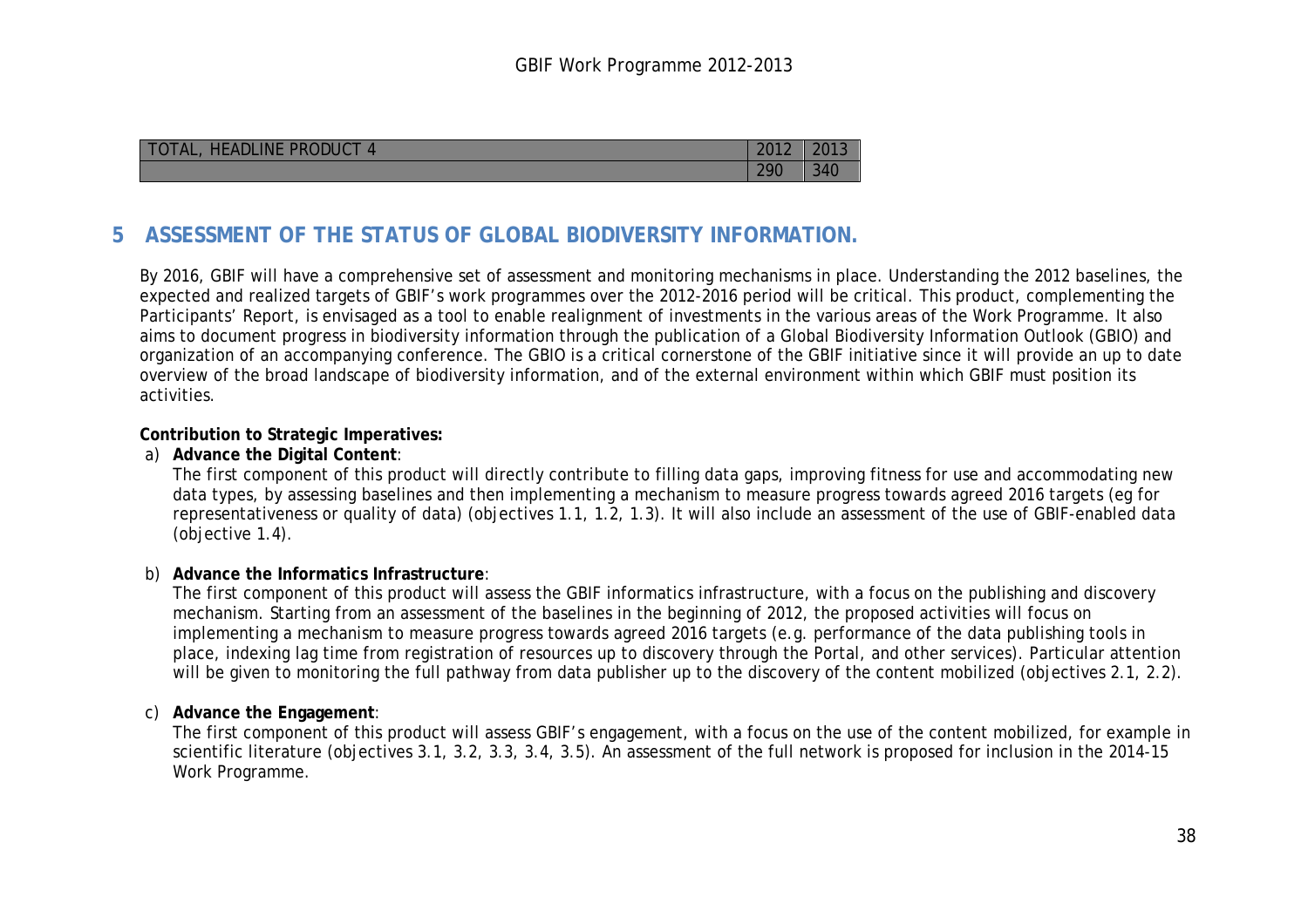#### **5.1 Component Product: Assessment of the Work Programme progress towards the 2016 targets**

**Activities 2012-13**. Following good practice in organizations, establish regular assessment of progress towards targets, seeking to establish if investments, processes and outputs are proceeding according to the Work Programme. Regularly collect and analyse data to assist in timely decision-making and ensure accountability, providing the basis for evaluation and learning. Use evaluation report to determine as systematically and objectively as possible the relevance, effectiveness, sustainability and impacts of the activities in the WP 2012-13; provide valuable management information; and draw lessons for future actions and decisions, especially with regard to the 2014-15 Work Programme.

<span id="page-38-0"></span>

|                                                                | $S\backslash P$ | €2012 | €2013 |            | 2012           |    |    | 2013 |   |              |   |
|----------------------------------------------------------------|-----------------|-------|-------|------------|----------------|----|----|------|---|--------------|---|
| 5.1.1 A set of comprehensive baselines and 2016 targets        |                 |       | 20    | $\bigcirc$ | O <sub>2</sub> | Ο3 | J4 |      |   | O3           |   |
| A set of comprehensive baselines and targets for the content   | S/P             |       |       | χ          |                |    |    | χ    |   |              |   |
| mobilized (e.g. gaps and fitness for use)                      |                 |       |       |            |                |    |    |      |   |              |   |
| A set of comprehensive baselines and targets for the GBIF      | S/P             |       |       | χ          |                |    |    | Χ    |   |              |   |
| publishing and discovery frameworks                            |                 |       |       |            |                |    |    |      |   |              |   |
| A set of comprehensive baselines and targets for the use of    | S/P             |       |       | Χ          |                |    |    | Χ    |   |              |   |
| GBIF mobilized data                                            |                 |       |       |            |                |    |    |      |   |              |   |
| 5.1.2 A monitoring mechanism toward 2016 targets               |                 | 10    | 10    |            |                |    |    |      |   |              |   |
| Development of a collection of scripts to automatically assess | S               |       |       | Χ          | Χ              |    |    | Χ    |   |              |   |
| baselines and progress towards 2016 targets.                   |                 |       |       |            |                |    |    |      |   |              |   |
| A yearly review on progress towards meeting the 2016 targets   | S/P             |       |       |            |                | X  | Χ  |      |   | $\mathsf{X}$ | Χ |
| 5.1.3 An assessment of the impacts of GBIF                     |                 | 20    | 20    |            |                |    |    |      |   |              |   |
| An assessment of the content mobilized and the impacts on the  | S/P             |       |       |            |                | X  | χ  |      | X | X            | X |
| broader biodiversity information landscape                     |                 |       |       |            |                |    |    |      |   |              |   |
| An assessment of the data publishing and discovery frameworks  | S/P             |       |       |            |                | Χ  | X  |      | Χ | X            | X |
| and the impacts on the broader biodiversity Information        |                 |       |       |            |                |    |    |      |   |              |   |
| landscape                                                      |                 |       |       |            |                |    |    |      |   |              |   |
| An assessment of the use of GBIF mobilized data and the        | S/P             |       |       |            |                | Χ  | X  |      | X | X            |   |
| impacts on the broader biodiversity information landscape      |                 |       |       |            |                |    |    |      |   |              |   |
| 5.1.4 A comprehensive evaluation report of the Work            |                 |       |       |            |                |    |    |      |   |              |   |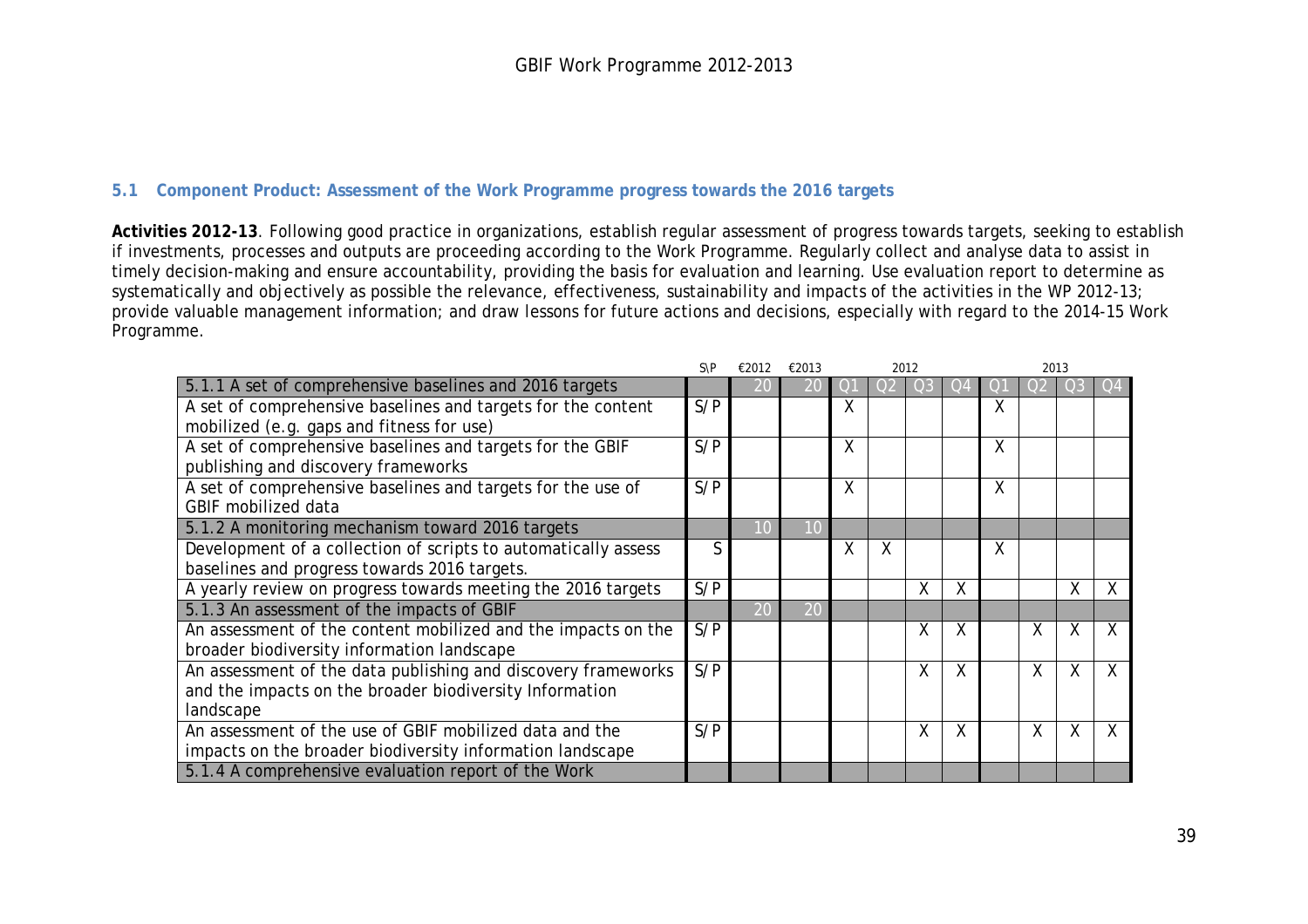| Programme 2012-13                                           |     |    |    |  |  |  |  |
|-------------------------------------------------------------|-----|----|----|--|--|--|--|
| A summary report of the WP 2012-2013 achievements           | S/P |    |    |  |  |  |  |
| A road map toward 2014-15 work programme highlighting major | S/P |    |    |  |  |  |  |
| priorities.                                                 |     |    |    |  |  |  |  |
| <b>TOTAL</b>                                                |     | 50 | 50 |  |  |  |  |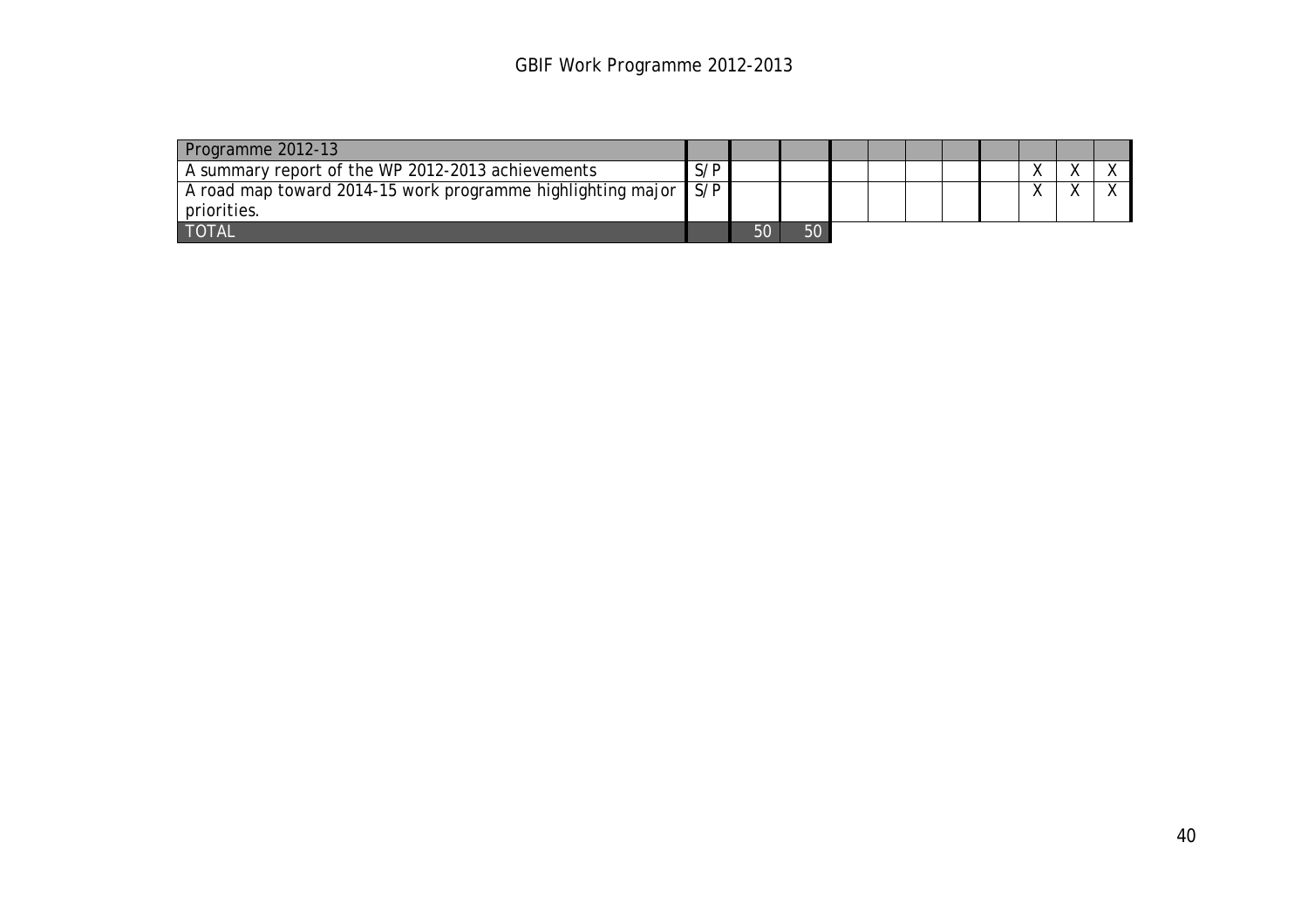#### **5.2 Component Product: A Global Biodiversity Information Outlook (GBIO)**

**Activities 2012-13**: Develop, with partners, a Global Biodiversity Information Conference and Outlook (GBIO) to identify and define (a) the current landscape and state of the art of biodiversity information; (b) the major challenges facing the biodiversity information community in the next decade; (c) develop plans on how to overcome these challenges, across the spectrum of scientific discovery from macro- to genomic biodiversity; and, (d) define the required knowledge base. Conduct a review of progress in publishing and discovery, content and data impacts in the broader biodiversity information community.

|                                                                                                                 | S\P | €2012 | €2013 |   |           | 2012 |    |   | 2013 |  |
|-----------------------------------------------------------------------------------------------------------------|-----|-------|-------|---|-----------|------|----|---|------|--|
| 5.2.1 A review of the progress in biodiversity information                                                      |     |       | 20    |   |           |      |    |   |      |  |
| A report of publishing and discovery mechanisms in the broader<br>biodiversity information community            | S/P |       |       | Χ |           |      | X  | X |      |  |
| A report of data availability, quality and fitness for use in the<br>broader biodiversity information community | S/P |       |       | χ |           |      | X. | X |      |  |
| A report of the data impacts in the broader biodiversity<br>information community                               | S/P |       |       |   |           |      | X. | X |      |  |
| 5.2.2 A Global Biodiversity Information Conference and Outlook.                                                 |     |       | 20    |   |           |      |    |   |      |  |
| A biodiversity information landscape                                                                            | S/P |       |       |   | $\lambda$ |      |    |   |      |  |
| A Global Biodiversity Information Conference and Outlook                                                        | S/P |       |       |   |           |      |    |   |      |  |
| <b>TOTAL</b>                                                                                                    |     | 40    | 40    |   |           |      |    |   |      |  |

<span id="page-40-0"></span>

| <b>HEADLINE PRODUCT 5</b><br><b>TOTAL</b> | 2012 | 2013 |
|-------------------------------------------|------|------|
|                                           | 90   | O    |

| GRAND TOTAL (HEADLINE PRODUCTS 1-5) | $2012$   2013 |     |
|-------------------------------------|---------------|-----|
|                                     | 1000          | 920 |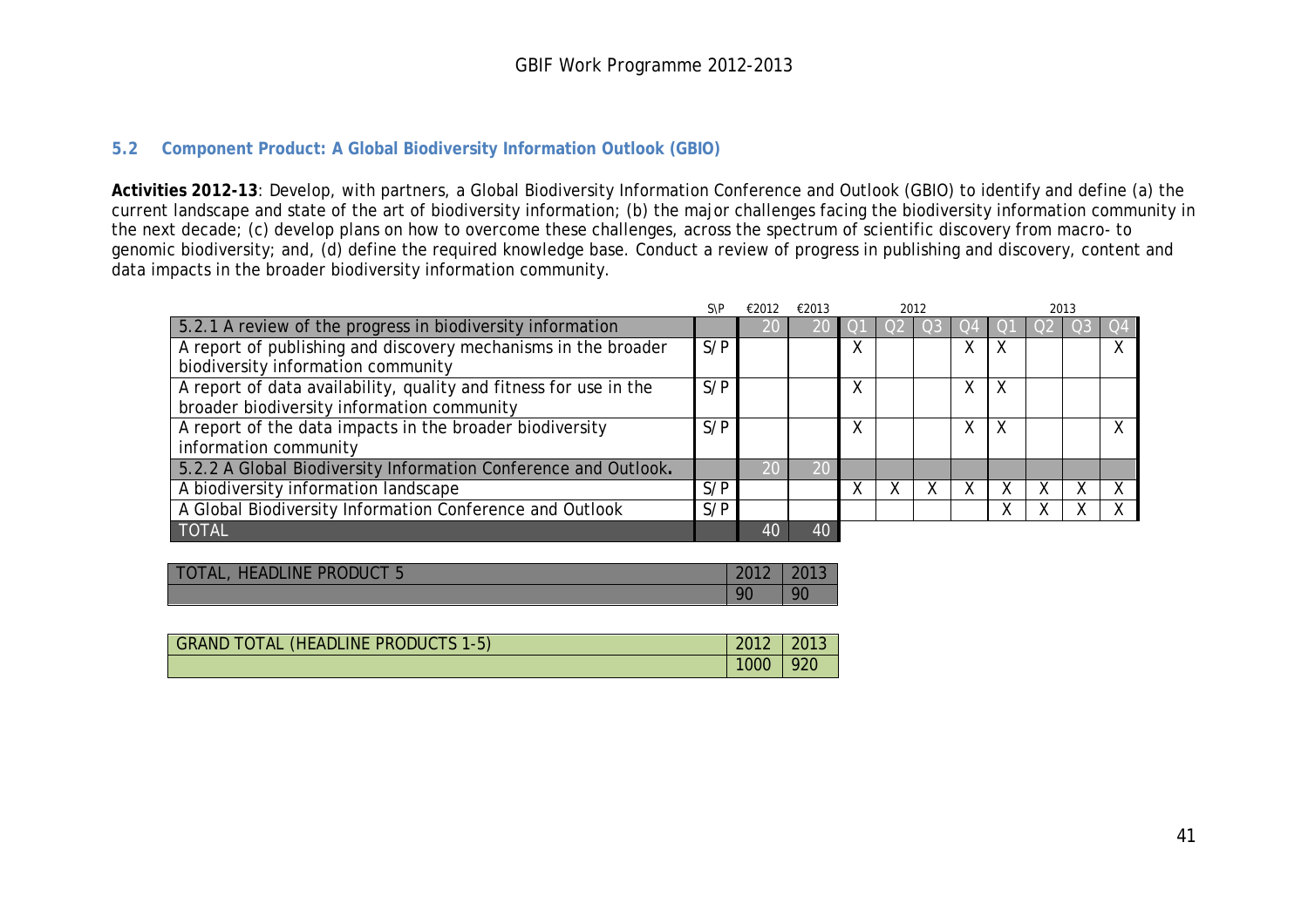|                                          | Objective                                         | HP1 (Data Publishing<br>Framework)        |                                    |                                            | HP2 (BIF building<br>package) |                                                 |                                     | <b>HP3 (Global</b><br>collaboration platform) |                                       |                                        | HP4 (Data discovery,<br>access infrastructure) |                       |                                   | HP5 (Ongoing<br>assessment)     |                                                                |
|------------------------------------------|---------------------------------------------------|-------------------------------------------|------------------------------------|--------------------------------------------|-------------------------------|-------------------------------------------------|-------------------------------------|-----------------------------------------------|---------------------------------------|----------------------------------------|------------------------------------------------|-----------------------|-----------------------------------|---------------------------------|----------------------------------------------------------------|
| Component<br>Product                     |                                                   | 1.1<br>Data<br>mobilization<br>strategies | 1.2<br>Data<br>publishing<br>tools | 1.3<br>Incentive<br>mechan-<br><i>isms</i> | 2.1<br><b>BIF tools</b>       | 2.2<br><b>Nodes</b><br>Portal<br><b>Toolkit</b> | 2.3<br>Package<br>distribu-<br>tion | 3.1<br>Capacity<br>building                   | 3.2<br><b>Comms</b><br>and<br>support | 3.3<br>Engage-<br>ment and<br>outreach | 4.1<br>Refer-<br>ence<br>model                 | 4.2<br>Data<br>portal | 4.3<br><b>Network</b><br>services | 5.1<br>Assessment<br>mechanisms | 5.2<br>Global<br><b>Biodiversity</b><br>Information<br>Outlook |
| <b>Advance the</b><br><b>Content</b>     | 1.1.<br>Data gaps                                 | X                                         | $\mathsf{X}$                       | X                                          | $\mathsf{X}$                  |                                                 |                                     | $\mathsf{X}$                                  | $\mathsf{X}$                          | $\mathsf X$                            |                                                | $\mathsf X$           | X                                 | X                               | X                                                              |
|                                          | 1.2<br>Data quality                               |                                           | $\mathsf{X}$                       |                                            | $\mathsf X$                   |                                                 |                                     | $\mathsf X$                                   | $\mathbf X$                           | $\pmb{\mathsf{X}}$                     | $\pmb{\mathsf{X}}$                             | $\mathsf X$           | $\mathsf{X}$                      | $\mathbf X$                     | $\mathsf X$                                                    |
|                                          | 1.3<br>Data futures                               | $\mathsf{X}$                              | $\mathsf X$                        |                                            |                               |                                                 |                                     |                                               | $\mathsf{X}$                          | $\mathsf X$                            | $\mathsf{X}$                                   | $\mathsf X$           | $\mathsf{X}^-$                    |                                 | $\mathsf{X}$                                                   |
|                                          | 1.4<br>Data impact                                |                                           |                                    | $\pmb{\mathsf{X}}$                         |                               |                                                 |                                     |                                               | $\mathbf X$                           |                                        |                                                |                       | $\mathsf X$                       | $\mathsf{X}$                    |                                                                |
| <b>Advance the</b><br><b>Informatics</b> | 2.1<br><b>Distributed</b><br>infrastructure       |                                           | $\mathsf{X}$                       |                                            | $\mathsf X$                   | $\mathsf{X}$                                    | $\mathsf X$                         | $\mathsf{X}$                                  | $\mathsf{X}$                          | $\pmb{\mathsf{X}}$                     |                                                | $\mathsf{X}$          | $\mathsf X$                       | $\mathsf X$                     |                                                                |
|                                          | $2.2^{\circ}$<br>Standards/inter-<br>operability  | $\mathsf{X}$                              |                                    |                                            |                               |                                                 |                                     |                                               |                                       | $\pmb{\mathsf{X}}$                     | $\boldsymbol{\mathsf{X}}$                      |                       | $\pmb{\mathsf{X}}$                | $\mathsf X$                     | $\mathsf X$                                                    |
|                                          | 2.3<br>Community<br>developed<br>standards        |                                           | $\mathsf X$                        |                                            | $\pmb{\mathsf{X}}$            |                                                 |                                     |                                               | $\mathsf X$                           |                                        |                                                | $\mathsf X$           | $\mathsf X$                       |                                 |                                                                |
| <b>Advance the</b><br>Engagement         | 3.1<br>Engage global<br>community                 |                                           |                                    | $\pmb{\mathsf{X}}$                         |                               |                                                 |                                     |                                               | $\mathsf{X}$                          | $\pmb{\mathsf{X}}$                     |                                                |                       |                                   |                                 | $\boldsymbol{\mathsf{X}}$                                      |
|                                          | 3.2 Strengthen X<br>participant<br>engagement and |                                           |                                    |                                            |                               |                                                 | X                                   | $\mathsf{X}$                                  |                                       | $\mathsf{X}$                           | $\mathbf x$                                    |                       |                                   | $\mathbf{X}$                    |                                                                |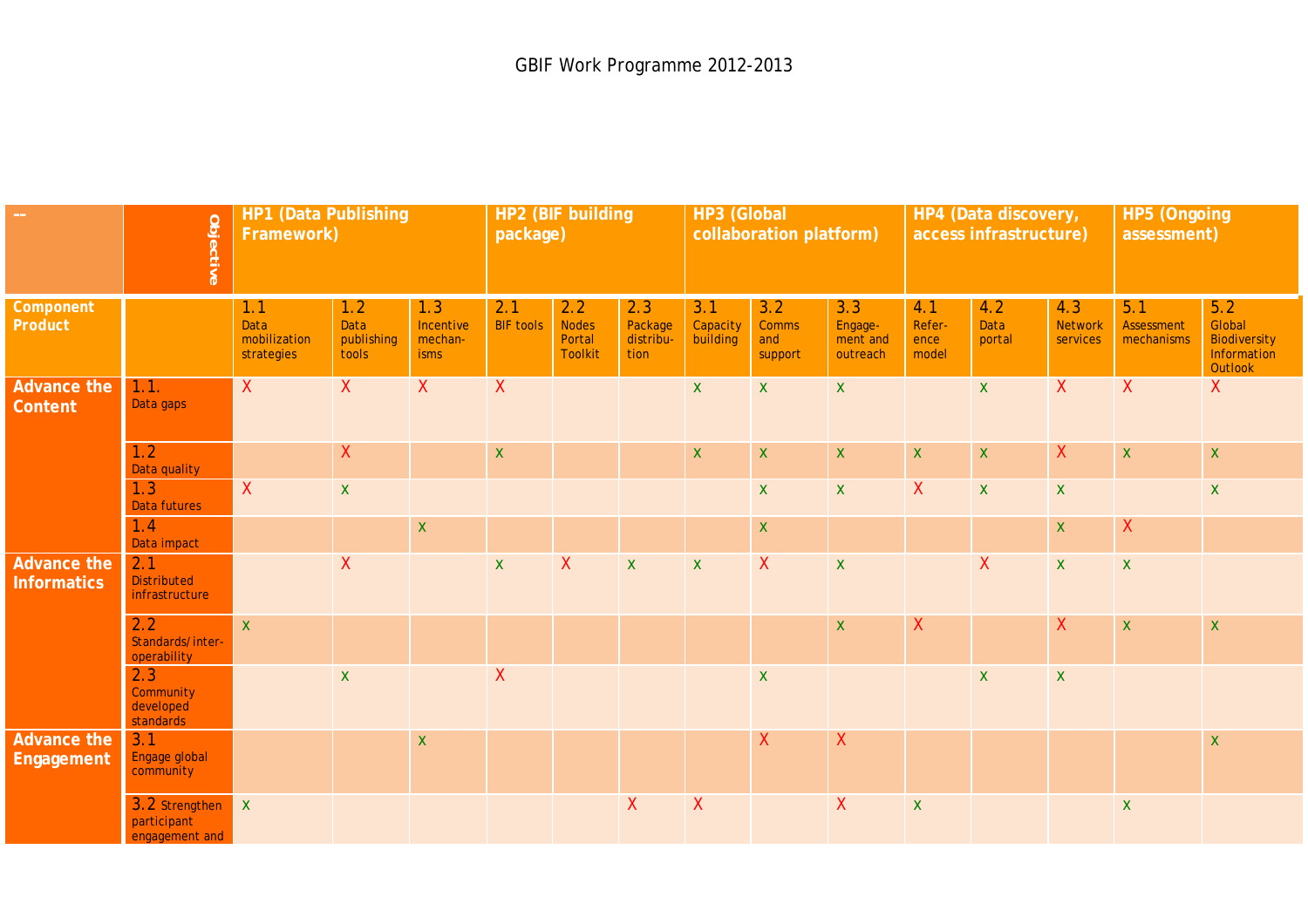

**Figure 1: Overview of WP12-13 contribution to the objectives of the Strategic Plan 2012-16**

**KEY: X indicates component product contributing most significantly to corresponding objective**

x indicates component product contributing partially to corresponding objective

(HP = Headline Product)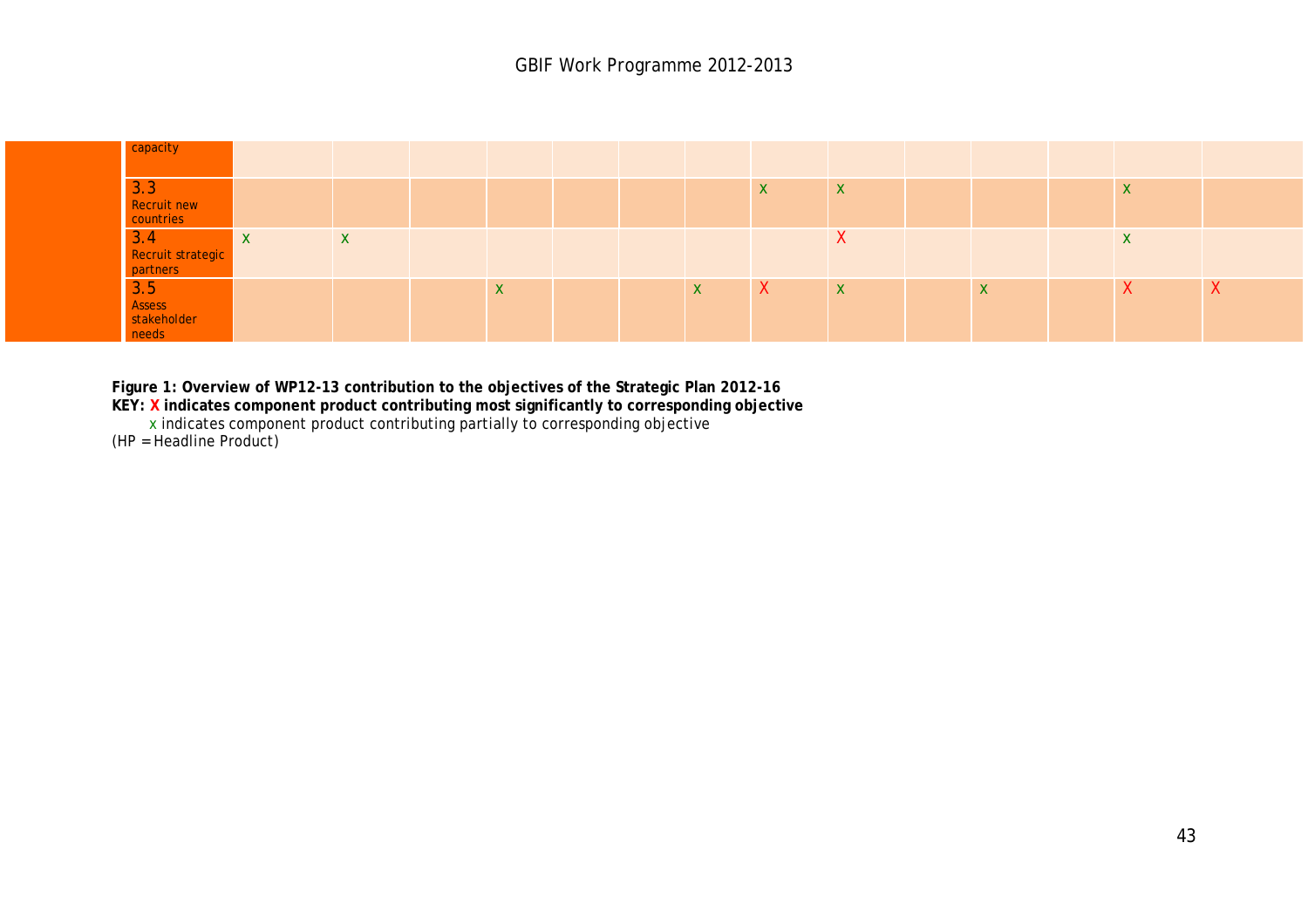## **Annex 1**

**Staff paid out of the GBIF core funds with key workloads in WP implementation and the maintenance of informatics services 2012**

## **Content:**

**Electronic catalogue of names, checklists and Darwin Core publishing:**  2 staff members

**Digitization and data publishing:** 1 staff member

**Interoperability and standards:**  1 staff member

**Content assessment and science liaison:** 1 staff member

**Content total: 5 staff members**

## **Informatics**

**Information systems architect** 1 staff member

**Development team** *(Data Portal, IPT, Helpdesk etc.):* 3 staff members

**Data portal management and systems analysis:** 2 staff members

**GBIF Internal systems – hardware – software: Web-master – system administrators** 2 staff members

**Informatics total: 9 staff members**

## **Engagement:**

**Communication and Engagement/outreach:** 2 staff members

**Participation, Nodes and Capacity building:**